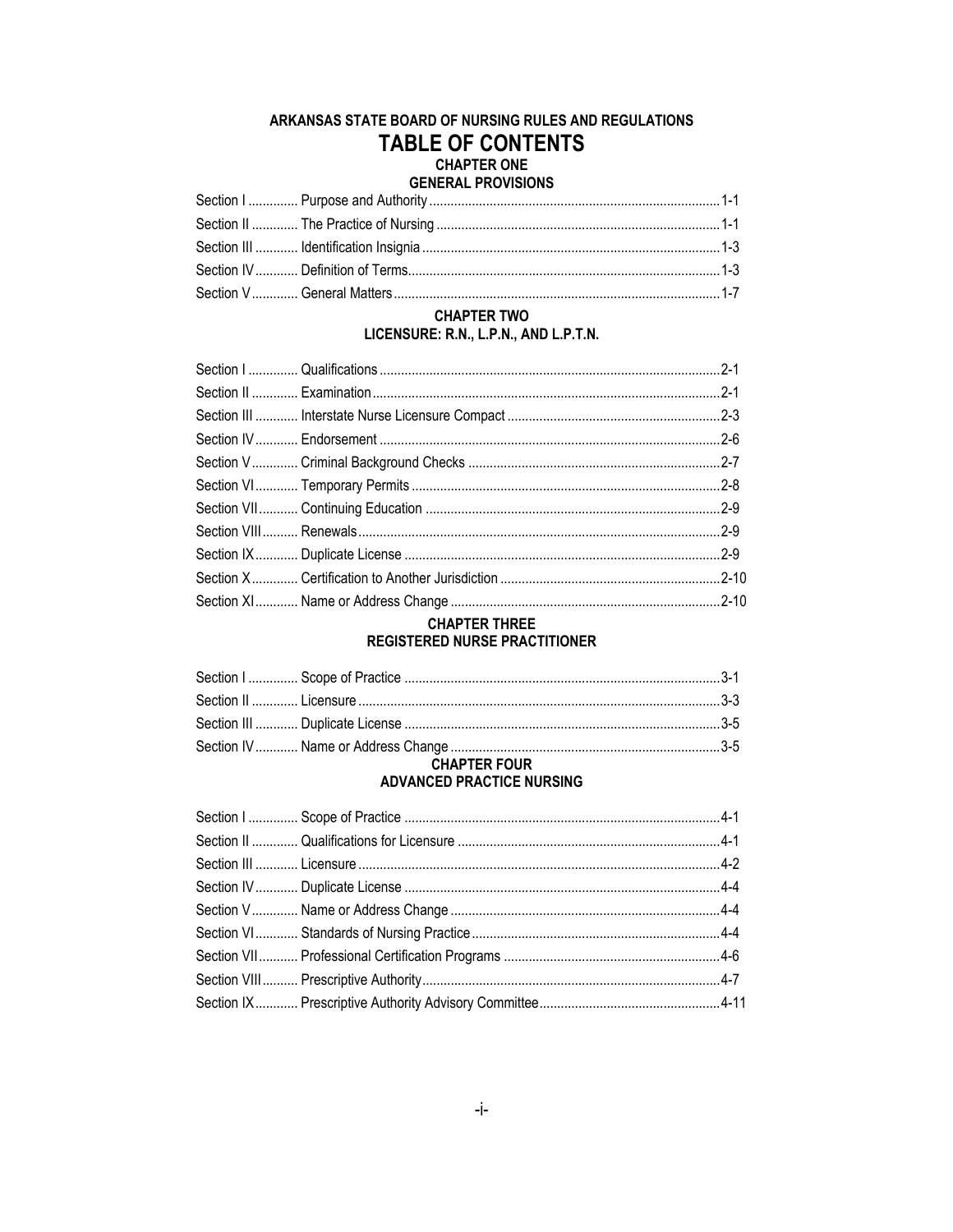#### **CHAPTER FIVE DELEGATION**

|--|--|--|--|

#### **CHAPTER SIX** MINIMUM REQUIREMENTS FOR NURSING EDUCATION PROGRAMS

#### **CHAPTER SEVEN RULES OF PROCEDURE**

| Section I  Rules Under the Nurse Practice Act and Notice - Hearing 7-1 |
|------------------------------------------------------------------------|
|                                                                        |
|                                                                        |
|                                                                        |
|                                                                        |
|                                                                        |
|                                                                        |
|                                                                        |
|                                                                        |
|                                                                        |
| Section XI Procedure on Denial, Reprimand, Probation, Civil            |
|                                                                        |
|                                                                        |
|                                                                        |
|                                                                        |
|                                                                        |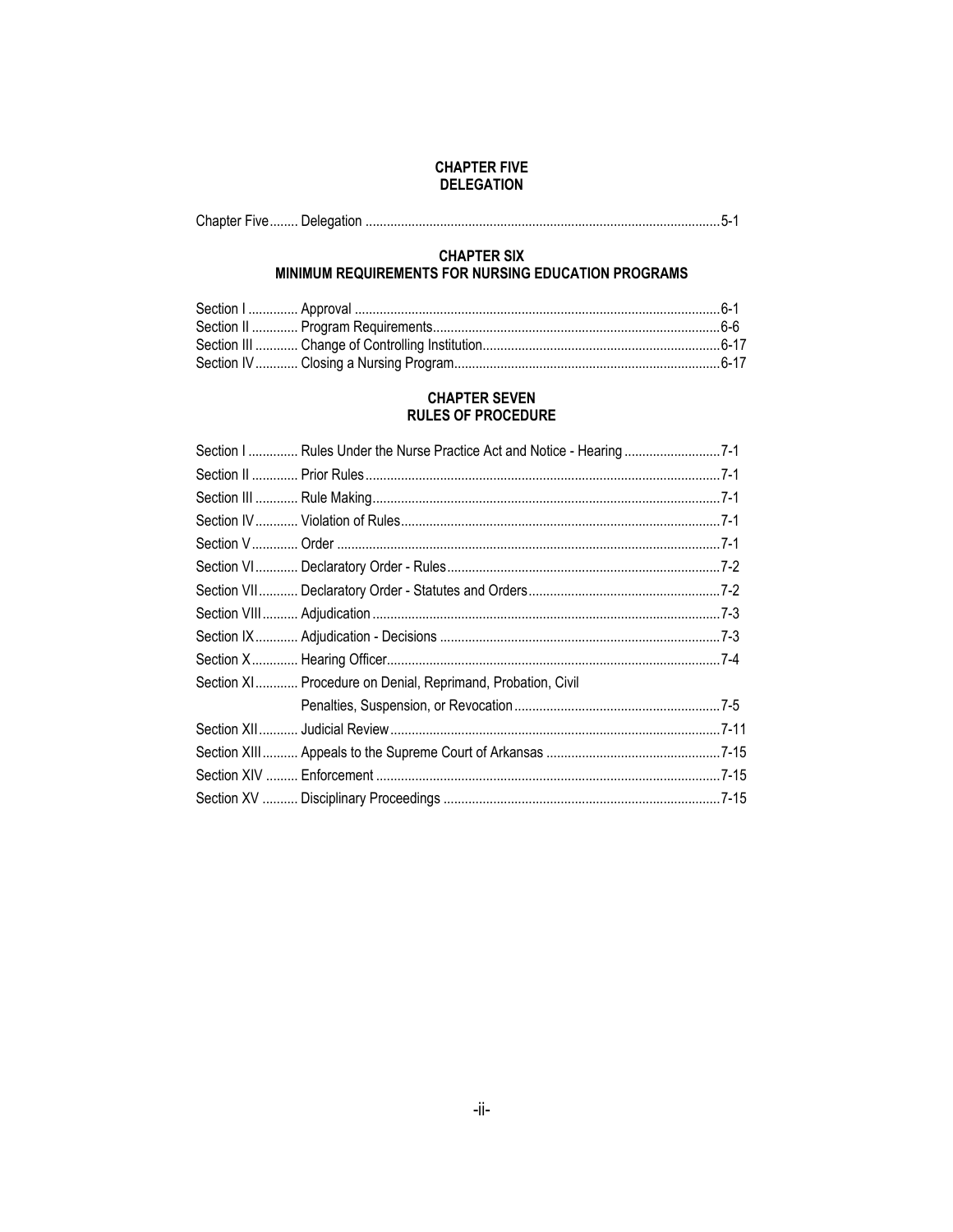# **CHAPTER TWO LICENSURE: R.N., L.P.N., AND L.P.T.N.**

### **SECTION I QUALIFICATIONS**

- **A.** Good moral character.
- **B.** Completion of an approved high school course of study or the equivalent as determined by the appropriate educational agency.
- **C.** Completion of the required approved nursing education program. (LPN and LPTN requirements may be waived if applicant is determined to be otherwise qualified.)
- **D.** The Arkansas State Board of Nursing (ASBN) may refuse to admit to the examination any candidate and refuse to issue a license, certificate or registration to any applicant if the license, practice privilege, certificate or registration of such person has been revoked or suspended or placed on probation and not reinstated by the jurisdiction which took such action.
- **E.** Effective January 1, 2000, no person shall be eligible to receive or hold a license issued by the board if that person has pleaded guilty or nolo contendere to, or been found guilty by any court in the State of Arkansas, or of any similar offense by a court in another state, or of any similar offense by a federal court of any offense listed in Act 1208 of 1999.

### **SECTION II EXAMINATION**

### **A. ELIGIBILITY**

The applicant shall meet the licensure requirements of the Board.

# **B. APPLICATION**

- 1. Applications for examination shall be completed, certified and filed with the Board prior to the examination.
- 2. One 2x3-inch photograph, signed by the applicant, shall be filed with the application.
- 3. Examination applications shall be notarized. The application shall not be acceptable if the director or chairman of an educational program has certified the applicant prior to date of completion.
- 4. Applicants for licensure by examination shall not be deemed eligible to take the licensure examination until such time that the results of the state and federal criminal background checks have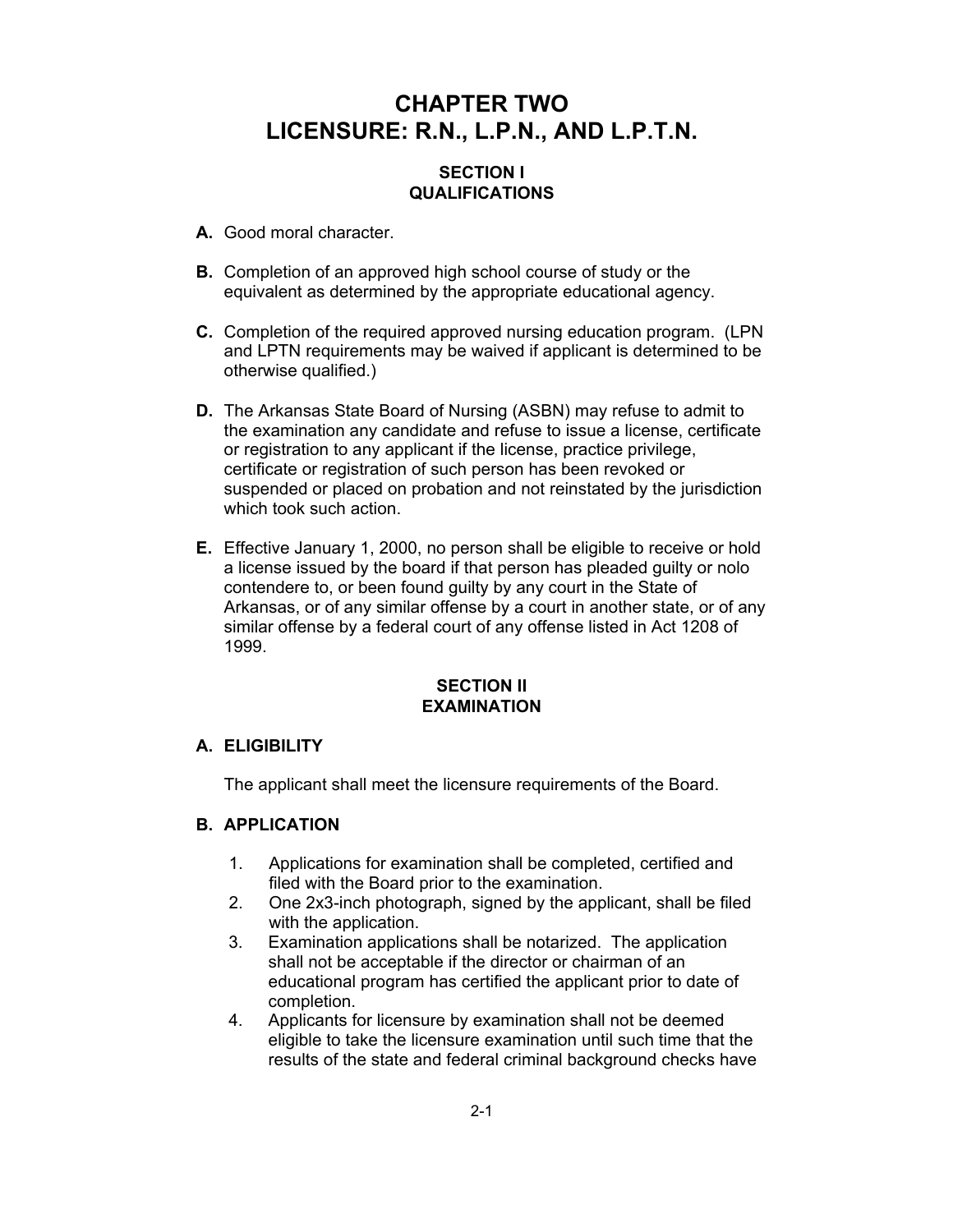been received.

# **C. FEE**

- 1. The examination fee shall accompany the application.
- 2. The examination fee (first time or retake) is not refundable.
- 3. The fees for the state and federal criminal background checks are the responsibility of the applicant and shall be submitted to the Arkansas State Police with the application for same.
- 4. The fees are determined by the Arkansas State Police and the FBI and are not refundable.

# **D. PASSING SCORE**

The passing score on the licensure examination shall be determined by the Board.

### **E. FAILING SCORE AND ELIGIBILITY TO RETAKE THE EXAMINATION**

- 1. Any applicant whose score falls below the passing score shall fail the examination.
- 2. Persons failing the examination will be responsible for preparing to retake the examination.
- 3. The frequency and number of retests by unsuccessful candidates shall be determined by the Board.
- 4. Applicants retaking the examination shall have state and federal criminal background checks within the past twelve months on file with the Board.

# **F. RESULTS**

- 1. Examination results shall not be released until a copy of the applicant's transcript is received from the school.
- 2. Examination results shall be mailed to all applicants and to their respective schools.

# **G. FOREIGN EDUCATED NURSES**

- 1. The applicant must present evidence of:
	- a. Graduation from an approved or accredited school of nursing. The Board may waive this requirement for LPN and LPTN applicants provided they are otherwise qualified.
	- b. Licensure or proof of eligibility for licensure in the country of graduation.
	- c. Theory and practice in medical, surgical, pediatric, obstetric and psychiatric nursing which is substantially similar in length and content to that in equivalent Arkansas Board approved nursing programs at the time of application as verified by a credentials review agency.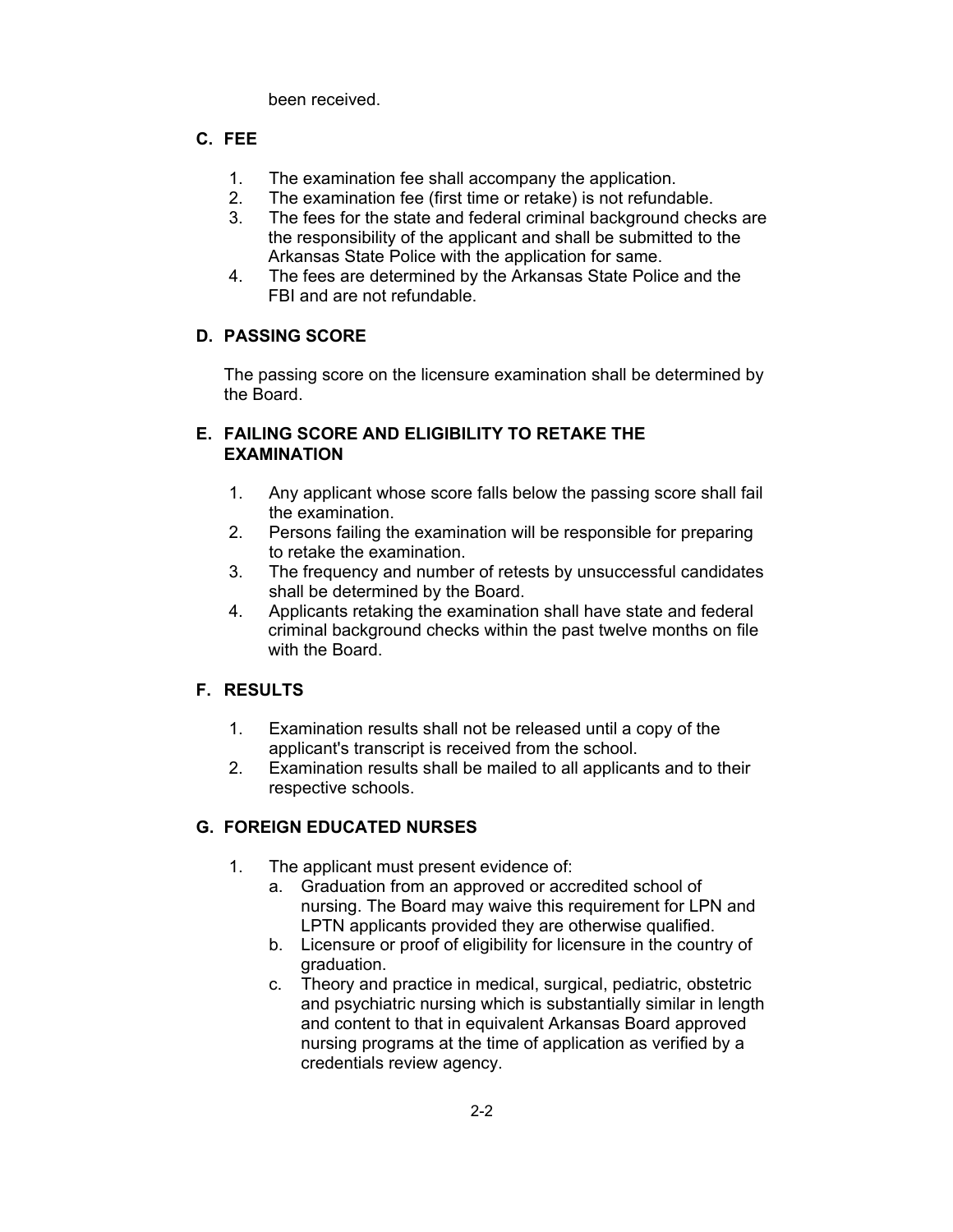- d. State and federal criminal background checks within the past twelve months on file with the Board.
- e. Credentials review that includes verification of the candidate's education, training, experience and licensure with respect to the statutory and regulatory requirements for the nursing profession, as well as oral and written competence in English.
- 2. L.P.N. applicants must have evidence of all the foregoing with the exception of psychiatric nursing, in which theory only is required.
- 3. Transcripts and certificates which are not in English must be accompanied by a certified translation.
- 4. Applicants shall be required to take such licensure examinations as required of Arkansas Board approved nursing programs.

# **H. EQUIVALENCIES**

- 1. LPN to LPTN: Candidates holding LPN licensure may, with the approval of the Board's representative, take the requisite psychiatric nursing courses in a Board approved LPTN program to meet the Board's requirements for LPTN licensure by examination at the time of application.
- 2. LPTN to LPN: Candidates holding LPTN licensure who completed Arkansas Board approved LPTN programs after March 18, 1980, may be admitted to the LPN licensure examination provided they are otherwise qualified.
- 3. RN examination failures: Graduates of Board approved R.N. programs, upon submission of an official transcript directly from the school, and a copy of their R.N. examination failure results, may be admitted to the LPN licensure examination provided they are otherwise qualified.
- 4. Portion of RN Program: Candidates who have completed equivalent courses in a state approved program of nursing may be admitted to the LPN licensure examination provided they are otherwise qualified. Evidence must be provided verifying successful completion of classroom instruction and clinical practice substantially similar to the minimum requirements for practical nursing programs.

### **SECTION III INTERSTATE NURSE LICENSURE COMPACT**

# **A. DEFINITIONS OF TERMS IN THE COMPACT**

For the purpose of the Compact:

- 1. "Board" means party state's regulatory body responsible for issuing nurse licenses.
- 2. "Information system" means the coordinated licensure information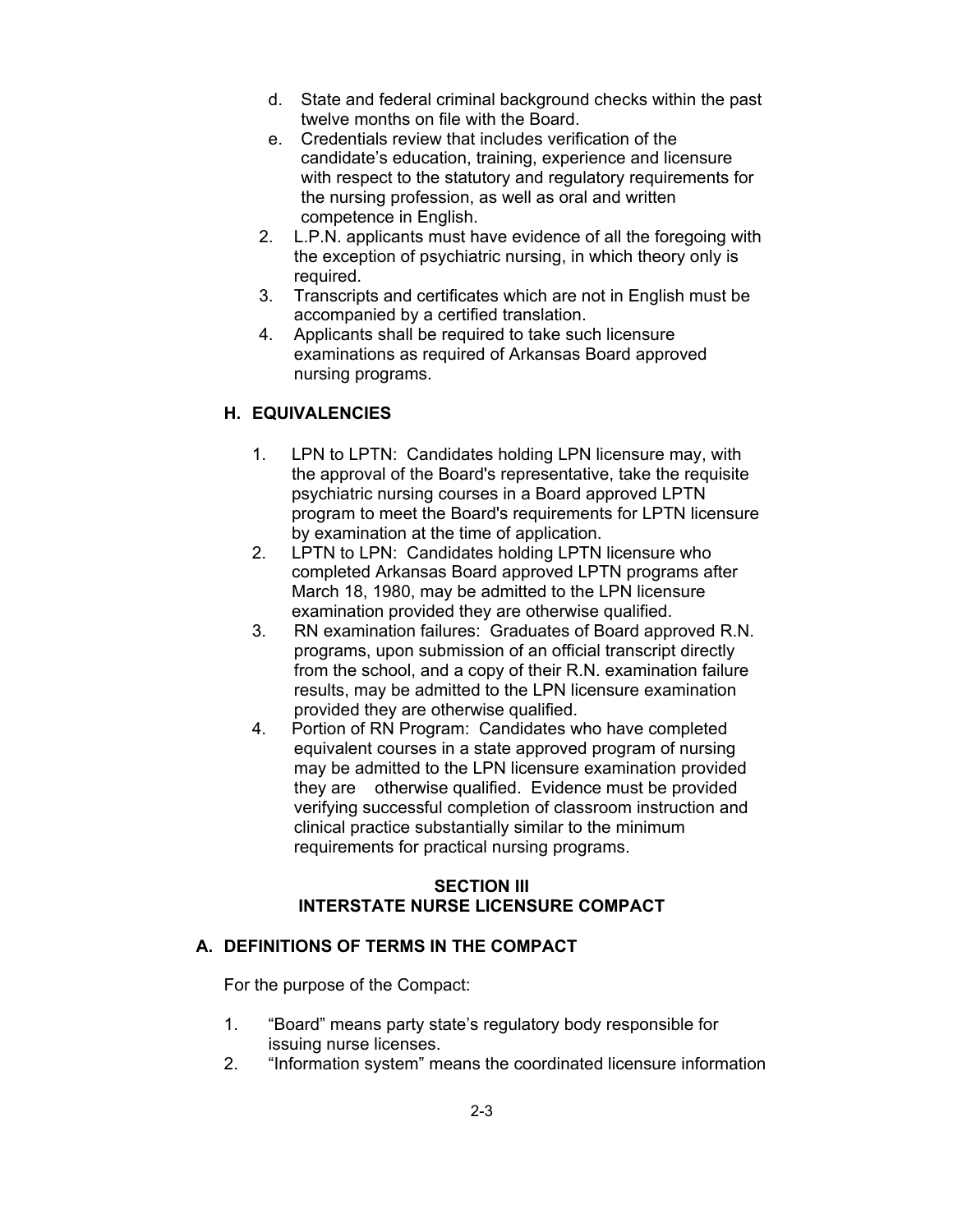system.

- 3. "Primary state of residence" means the state of a person's declared fixed permanent and principal home for legal purposes; domicile.
- 4. "Public" means any individual or entity other than designated staff or representatives of party state Boards or the National Council of State Boards of Nursing, Inc.
- 5. "Alternative program" means a voluntary, non-disciplinary monitoring program approved by a nurse licensing board.
- 6. "Coordinated Licensure Information System" means an integrated process for collecting, storing, and sharing information on nurse licensure and enforcement activities related to nurse licensure laws, which is administered by a non-profit organization composed of state nurse licensing boards.
- 7. "Home state" means the party state which is the nurse's primary state of residence.
- 8. "Multistate licensure privilege" means current, official authority from a remote state permitting the practice of nursing as either a registered nurse or a licensed practical/vocational nurse in such party state.
- 9. "Nurse" means a registered nurse or licensed practical nurse, as those terms are defined by each party's state practice laws.
- 10. "Party state" means any state that has adopted this Compact.
- 11. "Remote state" means a party state, other than the home state,
	- (a) where the patient is located at the time nursing care is provided, or,
	- (b) in the case of the practice of nursing not involving a patient, in such party state where the recipient of nursing practice is located.
- 12. "Current significant investigative information" means:
	- (a) investigative information that a licensing board, after a preliminary inquiry that includes notification and an opportunity for the nurse to respond if required by state law, has reason to believe is not groundless and, if proved true, would indicate more than a minor infraction; or
	- (b) investigative information that indicates that the nurse represents an immediate threat to public health and safety regardless of whether the nurse has been notified and had an opportunity to respond.
- 13. Licensed Practical Nurse or Licensed Vocational Nurse means a person who has been licensed as an LPN or LVN by a party state licensing board.

Other terms used in these rules are to be defined as in the Interstate Compact.

# **B. ISSUANCE OF A LICENSE BY A COMPACT PARTY STATE**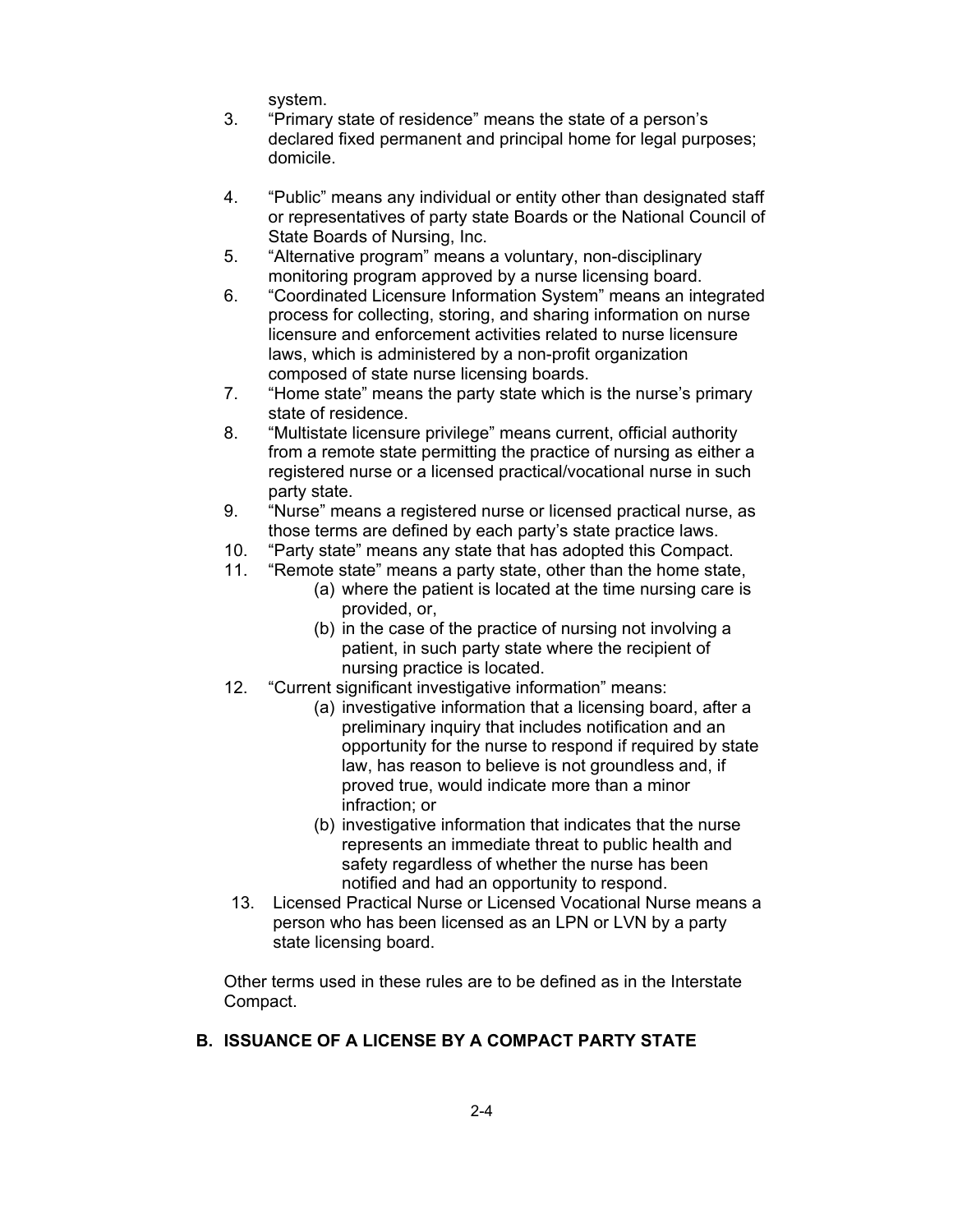For the purpose of this Compact:

- 1. A nurse applying for a license in a home party state shall produce evidence of the nurses' primary state of residence. Such evidence shall include a declaration signed by the licensee. Further evidence that may be requested may include but is not limited to:
	- a. Driver's license with a home address;
	- b. Voter registration card displaying a home address; or
	- c. Federal income tax return declaring the primary state of residence.
- 2. A nurse changing primary state of residence, from one party state to another party state, may continue to practice under the former home state license and multistate licensure privilege during the processing of the nurse's licensure application in the new home state for a period not to exceed thirty (30) days.
- 3. The licensure application in the new home state of a nurse under pending investigation by the former home state shall be held in abeyance and the thirty (30) day period in section B.2. shall be stayed until resolution of the pending investigation.
- 4. The former home state license shall no longer be valid upon the issuance of a new home state license.
- 5. If a decision is made by the new home state denying licensure, the new home state shall notify the former home state within ten (10) business days and the former home state may take action in accordance with that state's laws and rules.
- 6. Party states shall recognize and honor either the LPN or LVN title used for Licensed Practical Nurses and Licensed Vocational Nurses, respectively.

### **C. LIMITATIONS ON MULTISTATE LICENSURE PRIVILEGE**

Home state Boards shall include in all licensure disciplinary orders and/or agreements that limit practice and/or require monitoring the requirement that the licensee subject to said order and/or agreement will agree to limit the licensee's practice to the home state during the pendency of the disciplinary order and/or agreement. This requirement may, in the alternative, allow the nurse to practice in other party states with prior written authorization from both the home state and such other party state Boards.

### **D. INFORMATION SYSTEM**

- 1. Levels of access
	- a. The public shall have access to nurse licensure information limited to:
		- (1) the nurse's name,
		- (2) jurisdiction(s) of licensure,
		- (3) license expiration date(s),
		- (4) licensure classification(s) and status(es),
		- (5) public emergency and final disciplinary actions, as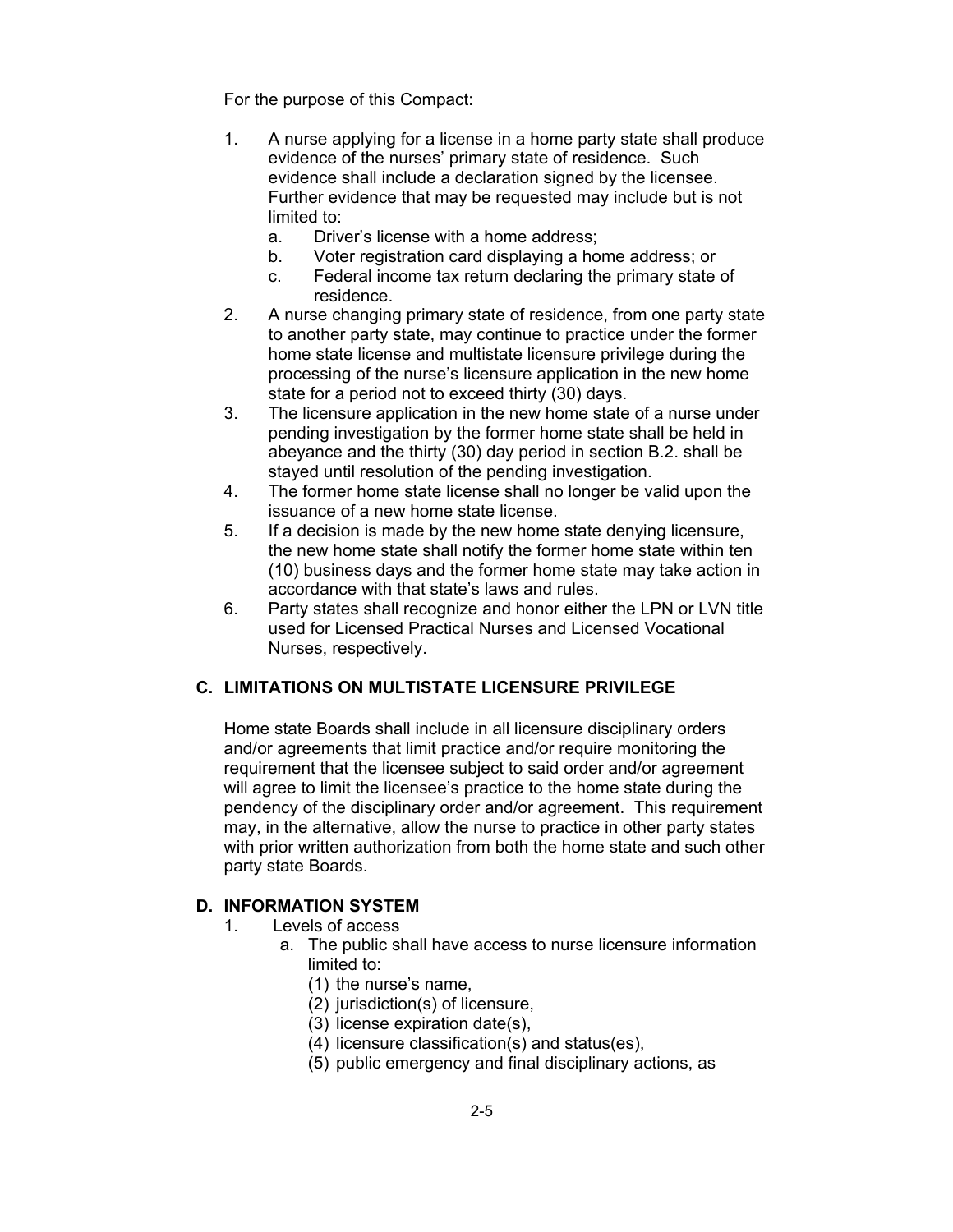defined by contributing state authority, and

- (6) the status of multistate licensure privileges.
- b. Non-party state Boards shall have access to all Information System data except current significant investigative information and other information as limited by contributing party state authority.
- c. Party state Boards shall have access to all Information System data contributed by the party states and other information as limited by contributing non-party state authority.
- 2. The licensee may request in writing to the home state Board to review the data relating to the licensee in the Information System. In the event a licensee asserts that any data relating to him or her is inaccurate, the burden of proof shall be upon the licensee to provide evidence that substantiates such claim. The Board shall verify and within ten (10) business days correct inaccurate data to the Information System.
- 3. The Board shall report to the Information System within ten (10) business days:
	- a. Disciplinary action, agreement or order requiring participation in alternative programs or which limit practice or require monitoring (except agreements and orders relating to participation in alternative programs required to remain nonpublic by contributing state authority),
	- b. Dismissal of complaint, and
	- c. Changes in status of disciplinary action, or licensure encumbrance.
- 4. Current significant investigative information shall be deleted from the Information System within ten (10) business days upon report of disciplinary action, agreement or order requiring participation in alternative programs or agreements which limit practice or require monitoring or dismissal of a complaint.
- 5. Changes to licensure information in the Information System shall be completed within ten (10) business days upon notification by a Board.

### **SECTION IV ENDORSEMENT**

# **A. ELIGIBILITY**

- 1. An applicant for licensure by endorsement must meet the requirements of the Board at the time of graduation.
- 2. An applicant licensed in another state after January 1950 must have taken a state board licensing examination and achieved a passing score.
- 3. LPTN applicants will be accepted from California and Kansas only.

# **B. EQUIVALENCIES**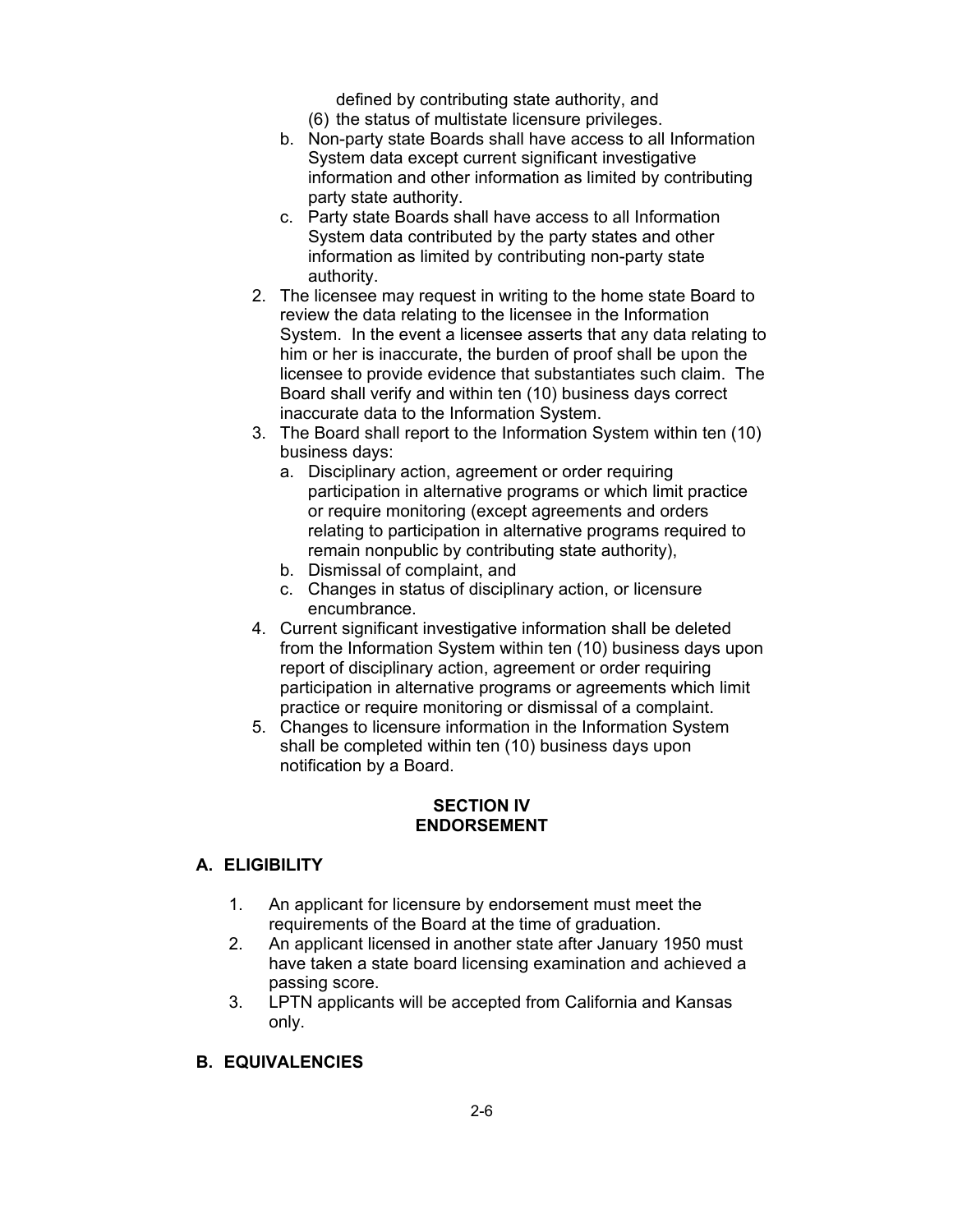- 1. R.N. examination failures: Graduates of Board approved RN programs, holding LPN licensure by examination in other jurisdictions, may be endorsed provided they are otherwise qualified.
- 2. Canadian Registered Nurses licensed by NLN State Board Test Pool Examination in the following provinces during the years indicated: Alberta, 1952-1970; British Columbia, 1949-1970; Manitoba, 1955-1970; Newfoundland, 1961-1970; Nova Scotia, 1955-1970; Prince Edward Island, 1956-1970; Quebec (English language), 1959-1970; and Saskatchewan, 1956-1970. These applicants may be endorsed provided they are otherwise qualified.
- 3. Portion of RN Program: candidates who have completed equivalent courses in a state approved program of nursing may be endorsed provided they are otherwise qualified. Evidence must be provided verifying successful completion of classroom instruction and clinical practice substantially similar to the minimum requirements for practical nursing programs.

### **C. APPLICATION**

- 1. Applications must be completed, certified, accompanied by a 2x3 inch photograph signed by the applicant, and filed with the Board.
- 2. Endorsement certification will be accepted from the state of original licensure only.
- 3. Applicants for licensure by endorsement shall not be issued a permanent license to practice until such time that the results of the state and federal criminal background checks have been received.

### **D. FEE**

- 1. The endorsement fee must accompany the application.
- 2. The fees for the state and federal criminal background checks are the responsibility of the applicant and shall be submitted to the Arkansas State Police with the application for same.
- 3. The fees are not refundable.

### **SECTION V CRIMINAL BACKGROUND CHECK**

- **A**. No application for issuance of an initial license will be considered without state and federal criminal background checks by the Arkansas State Police and the Federal Bureau of Investigation.
- **B.** Each applicant shall sign a release of information on the criminal background check application and licensure applications and shall be solely responsible for the payment of any fees associated with the state and federal criminal background checks to the Arkansas State Police.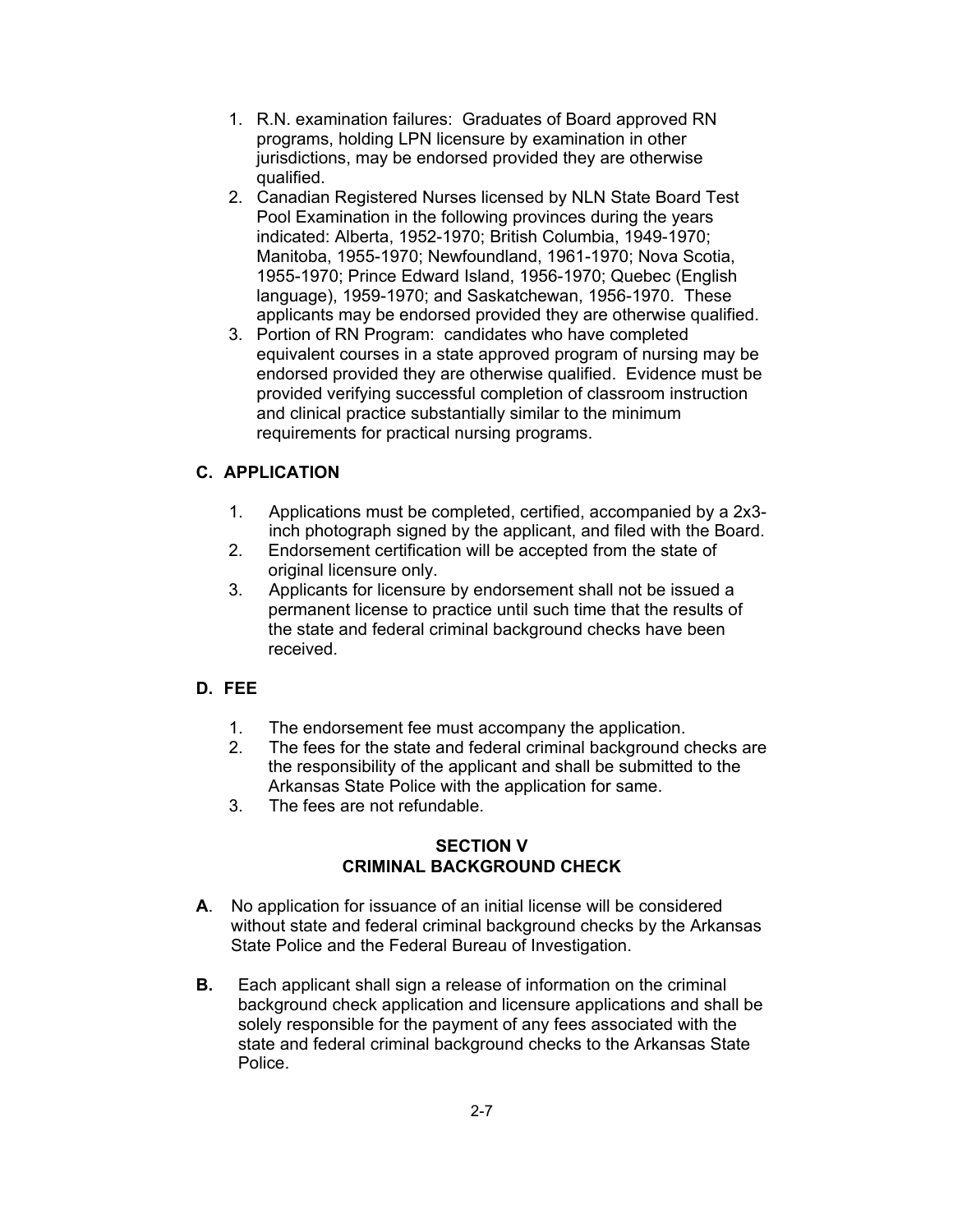- **C.** Upon completion of the state and federal criminal background checks, the Identification Bureau of the Arkansas State Police shall forward all information obtained concerning the applicant in the commission of any offense listed in Act 1208 of 1999 and Act 303 of 2001.
- **D.** The state and federal criminal background checks conducted by the Arkansas State Police and the Federal Bureau of Investigation shall have been completed no earlier than twelve (12) months prior to the application for an initial license issued by the ASBN and at any other time thereafter that the Board deems necessary.
- **E.** The ASBN shall not issue a permanent license until the state and federal criminal background checks conducted by the Arkansas State Police and the Federal Bureau of Investigation have been completed.
- **F.** A request to seek waiver of the denial of licensure pursuant to the provisions of Act 1208 of 1999 and Act 303 of 2001 may be made to the ASBN by:
	- (1) the affected applicant for licensure, or
	- (2) the person holding a license subject to revocation.
- **G.** The request for a waiver shall be made in writing to the Executive Director or the designee within thirty (30) calendar days after notification of denial of a license. The request for waiver shall include, but not be limited to the following:
	- (1) certified copy of court records indicating grounds for conviction,
	- (2) any other pertinent documentation to indicate surrounding circumstances.
- **H.** If an individual notifies ASBN in writing that he/she desires a hearing regarding their request for a waiver, the ASBN will schedule the individual for a hearing pursuant to the Arkansas Administrative Procedures Act.
- **I.** If the individual does not notify the ASBN that he/she desires a hearing regarding their request for a waiver, the ASBN will not hold a hearing and may take action regarding their request for a waiver based upon proof submitted by ASBN and the applicant.

### **SECTION VI TEMPORARY PERMITS**

### **A. ENDORSEMENT AND EXAM APPLICANTS**

1. ASBN shall be authorized to issue a temporary permit for a period not exceeding six months. This temporary permit shall be issued only to those applicants who meet all other qualifications for licensure by the ASBN, and upon whom results of the Arkansas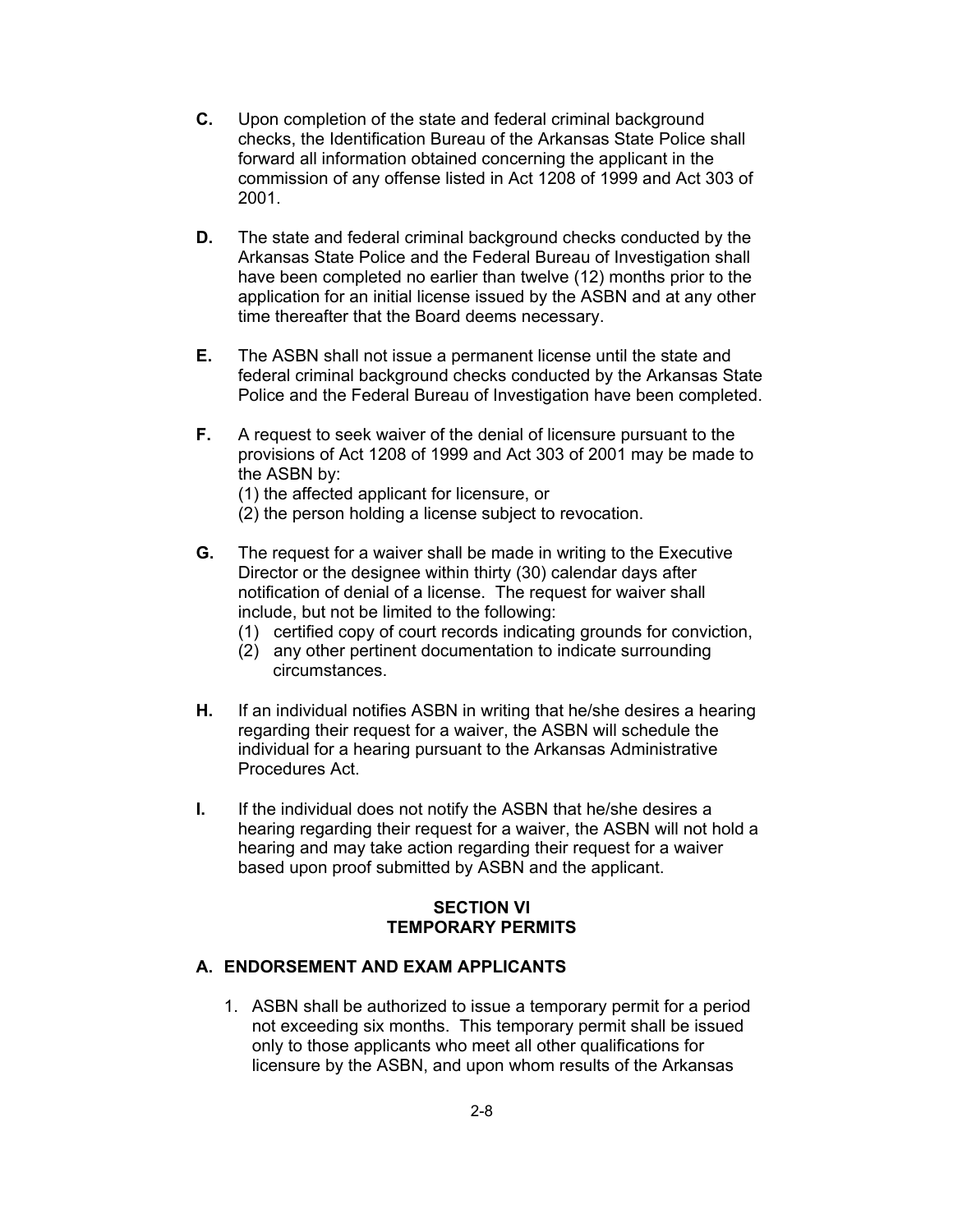State Police criminal background check have been received showing no violations listed in Act 1208 of 1999 and Act 303 of 2001.

- 2. The temporary permit shall immediately become invalid upon receipt of information obtained from the federal criminal background check indicating any offense listed in Act 1208 of 1999 and Act 303 of 2001 or upon notification to the applicant or ASBN of results on the first licensure examination he or she is eligible to take after the permit is issued.
- 3. Falsification of the applicants criminal record history shall be grounds for disciplinary action by the Board.

### **B. FEES AND APPLICATIONS**

- 1. The temporary permit fee shall be submitted with the application.
- 2. The fee is not refundable.

### **SECTION VII CONTINUING EDUCATION**

Each person holding an active license or applying for reinstatement of a license under the provisions of the Nurse Practice Act shall be required to complete certain continuing education requirements prior to licensure renewal or reinstatement.

#### **A. DECLARATION OF COMPLIANCE**

Each nurse shall declare his/her compliance with the requirements for continuing education at the time of license renewal or reinstatement. The declaration shall be made on the form supplied by the Board.

### **B. AUDITS OF LICENSEES**

- 1. The Board shall perform random audits of licensees for compliance with the continuing education requirement.
- 2. If audited, the licensee shall prove participation in the required continuing education during the 24-months immediately preceding the renewal date by presenting photocopies of original certificates of completion to the Board.
- 3. The licensee shall provide evidence of continuing education requirements within thirty (30) calendar days from the mailing date of the audit notification letter sent from the Board to the last known address of the licensee.

### **C. CONTINUING EDUCATION REQUIREMENT STANDARDS**

1. Standards for Renewal of Active Licensure Status Licensees who hold an active nursing license shall document completion of one of the following during each renewal period: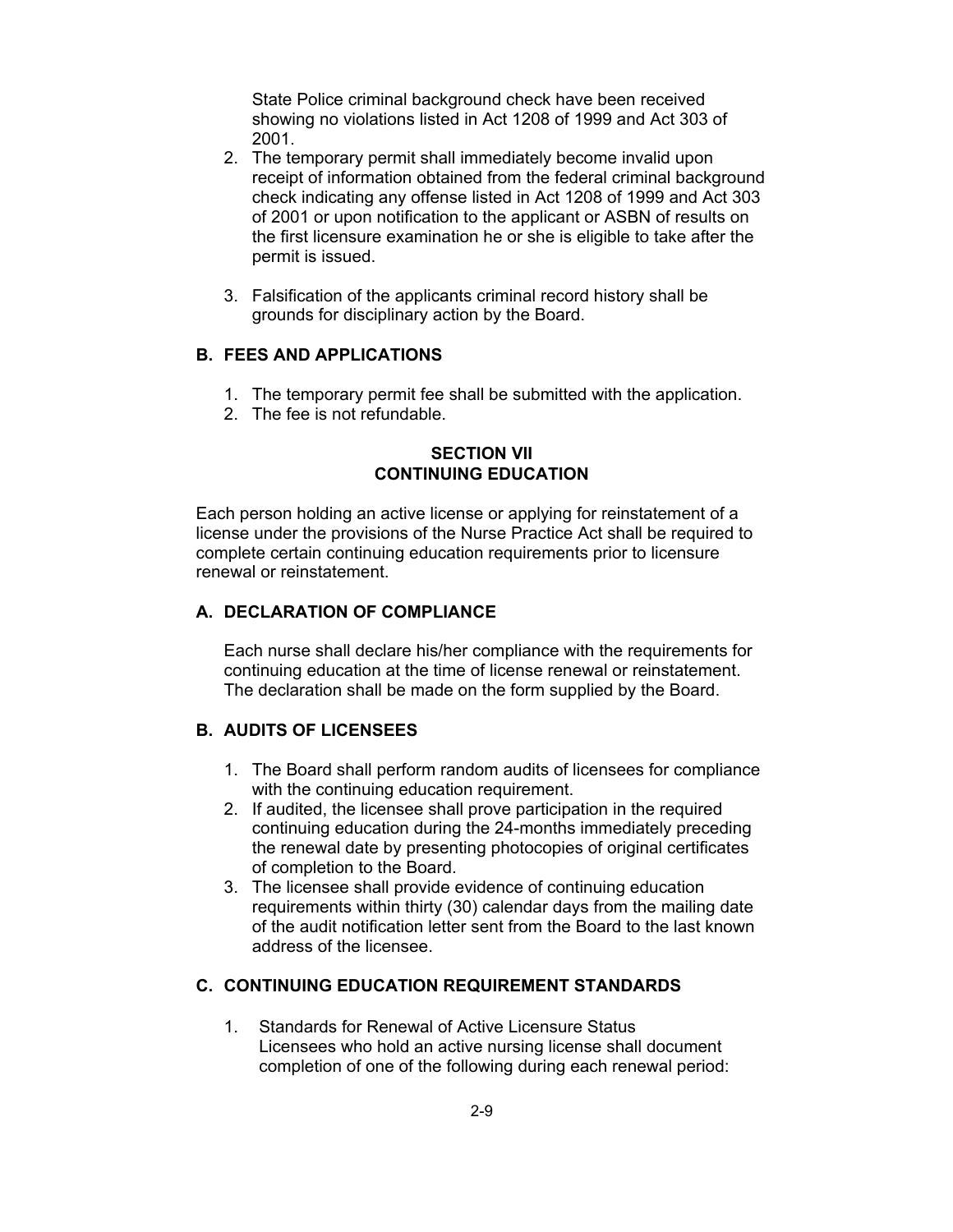- a. Fifteen (15) practice focused contact hours from a nationally recognized or state continuing education approval body recognized by the ASBN; or
- b. Certification or re-certification during the renewal period by a national certifying body recognized by the ASBN; or
- c. An academic course in nursing or related field; and
- d. Provide other evidence as requested by the Board.
- 2. Standards for Nurses on Inactive Status Nurses who have their license placed on inactive status have no requirements for continuing education.
- 3. Standards for Reinstatement of Active Licensure Status
	- a. Nurses reinstating a nursing license to active status after five years or less shall document completion of the following within the past two (2) years:

i) Twenty (20) practice focused contact hours within the past two years from a nationally recognized or state continuing education approval body recognized by the ASBN, or

ii) Certification or re-certification by a national certifying body recognized by the ASBN; or

iii) An academic course in nursing or related field;

and/or

- iv) Provide other evidence as requested by the Board.
- b. Nurses reinstating a nursing license to active status after greater than five years shall document completion of the following within the past two (2) years:

i) Twenty (20) practice focused contact hours within the past two years from a nationally recognized or state continuing education approval body recognized by the Arkansas State Board of Nursing, or

ii) Certification or re-certification by a national certifying body recognized by the ASBN; or

iii) An academic course in nursing or related field; and

iv) A refresher course approved by the ASBN; or

v) An employer competency orientation program, and

- vi) Provide other evidence as requested by the Board.
- 4. The Board may issue a temporary permit to a nurse during the time enrolled in a Board-approved nursing refresher course or an employer competency orientation program upon submission of an application, fees and verification of enrollment in such program.
- 5. Continuing education hours beyond the required contact hours shall not be "carried over" to the next renewal period.

# **D. RESPONSIBILITIES OF THE INDIVIDUAL LICENSEE**

1. It shall be the responsibility of each licensee to select and participate in those continuing activities that will meet the criteria for acceptable continuing education as specified in A.C.A. §17-87-207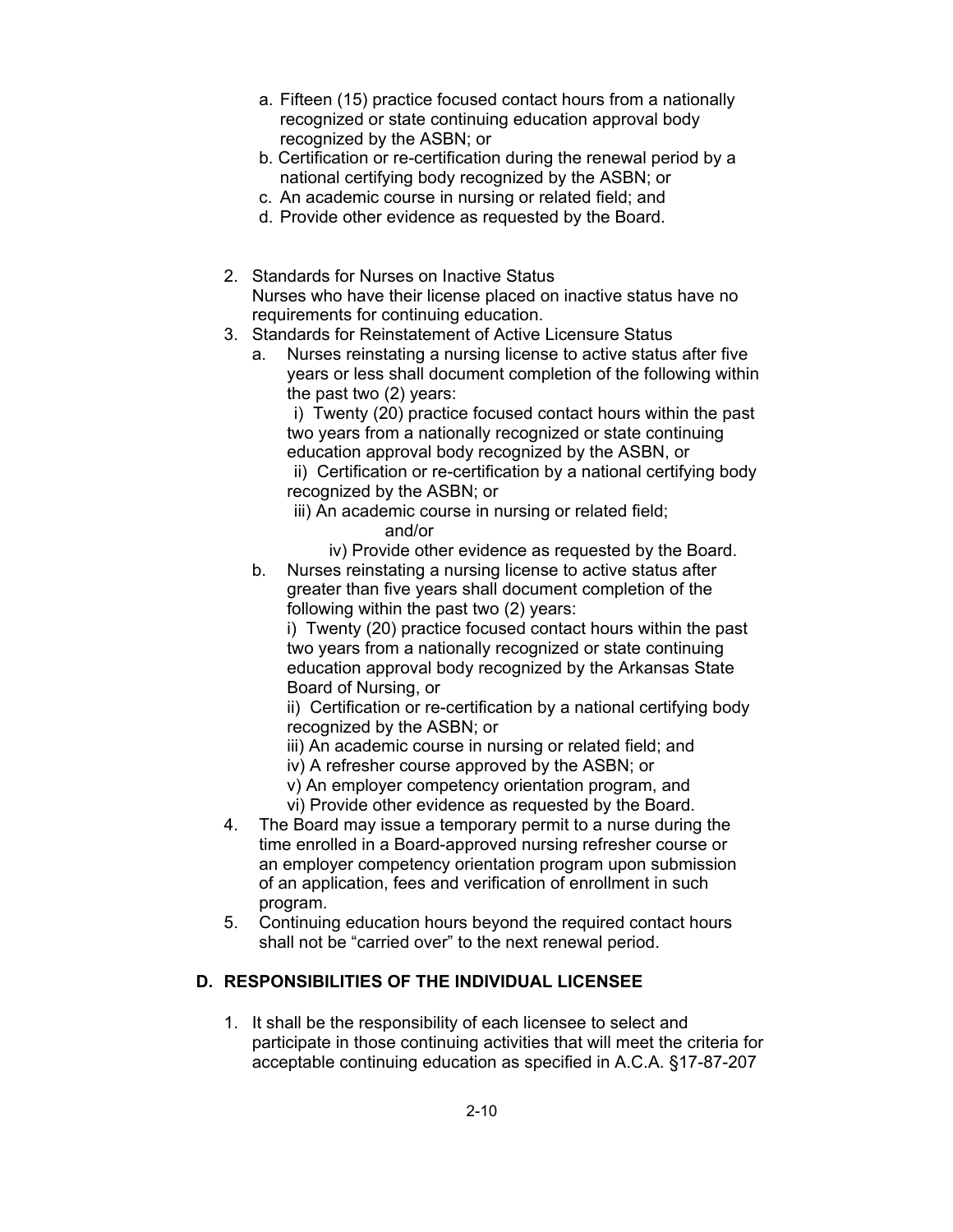and these regulations.

- 2. It shall be the licensee's responsibility to maintain records of continuing education as well as documented proof such as original certificates of attendance, contact hour certificates, academic transcripts or grade slips and to submit copies of this evidence when requested by the Board.
- 3. Records shall be maintained by the licensee for a minimum of two consecutive renewal periods or four years.

# **E. RECOGNITION OF PROVIDERS**

- 1. The Board shall identify organizations, agencies, and groups that shall be recognized as valid approval bodies/providers of nursing continuing education. The recognition may include providers approved by national organizations and state agencies with comparable standards.
- 2. The Board shall work with professional organizations, approved nursing schools, and other providers of continuing educational programs to ensure that continuing education activities are available to nurses in Arkansas.

# **F. ACTIVITIES ACCEPTABLE FOR CONTINUING EDUCATION**

- 1. Activities presented by recognized providers which may be acceptable include: national/ regional educational conferences, classroom instruction, individualized instruction (home study/programmed instruction), academic courses, and institutional based instruction; and
- 2. The educational activity shall be at least one contact hour in length.
- 3. The content shall be relevant to nursing practice and provide for professional growth of the licensee.
- 4. If participation is in an academic course or other program in which grades are given, a grade equivalent to "C" or better shall be required, or "pass" on a pass/fail grading system. An academic course may also be taken as "audit", provided that class attendance is verified by the instructor.

### **G. ACTIVITIES WHICH ARE NOT ACCEPTABLE AS CONTINUING EDUCATION**

- 1. Inservice programs. Activities intended to assist the nurse to acquire, maintain, and/or increase the competence in fulfilling the assigned responsibilities specific to the expectations of the employer.
- 2. Refresher courses. Programs designed to update basic general knowledge and clinical practice, which consist of a didactic and clinical component to ensure entry level competencies into nursing practice.
- 3. Orientation programs. A program by which new staff are introduced to the philosophy, goals, policies, procedures, role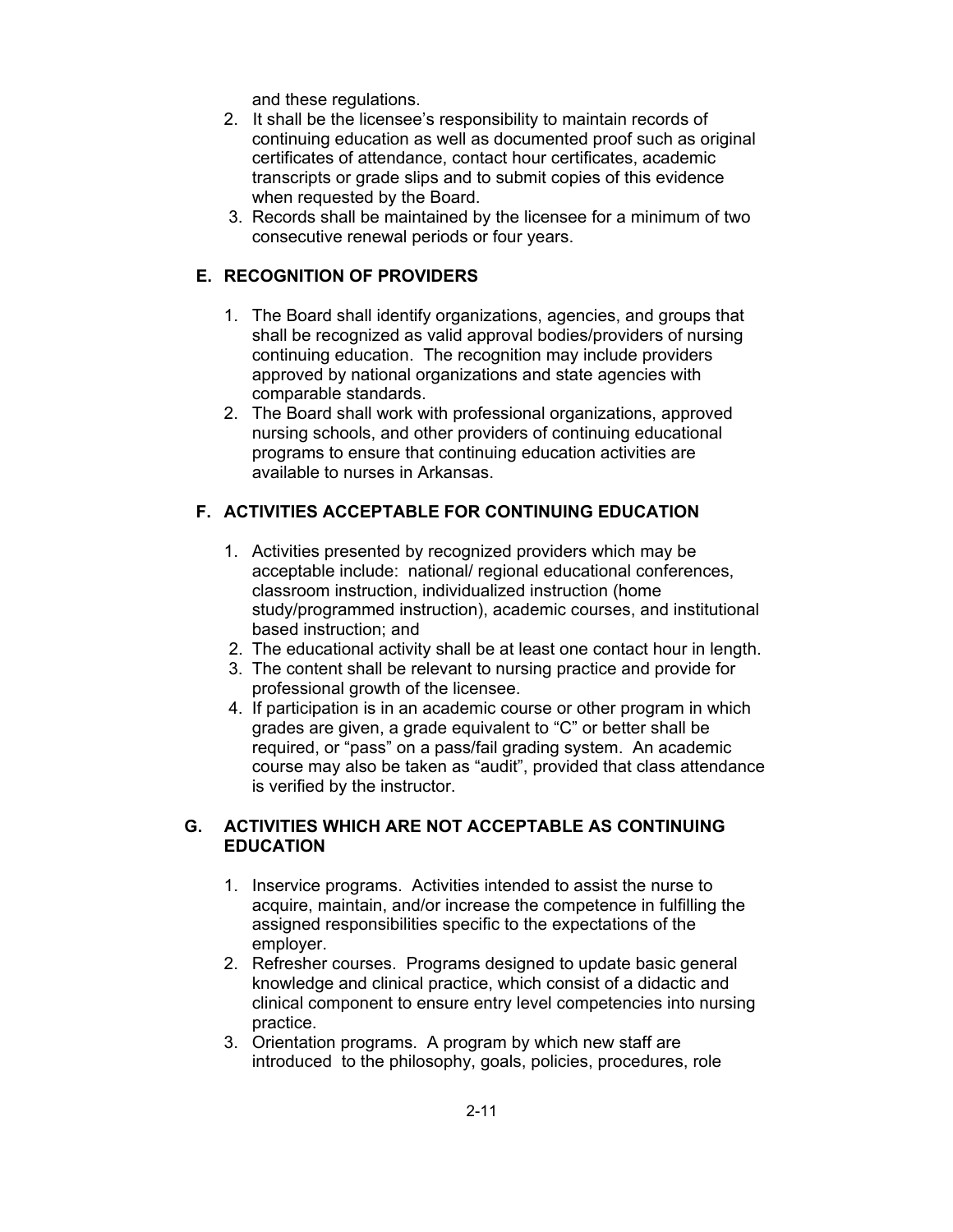expectations, physical facilities and special services in a specific work setting. Orientation is provided at the time of employment and at other times when changes in roles and responsibilities occur in a specific work setting.

4. Courses designed for lay people.

#### **H. INDIVIDUAL REVIEW OF A CONTINUING EDUCATION ACTIVITY PROVIDED BY A NON-RECOGNIZED AGENCY/ORGANIZATION**

- 1. A licensee may request an individual review by:
	- i. Submitting an "Application for Individual Review".
	- ii. Paying a fee.
- 2. Approval of a non-recognized continuing educational activity shall be limited to the specific event under consideration.

### **I. FAILURE TO COMPLY**

- 1. Any licensee who fails to complete continuing education or who falsely certifies completion of continuing education shall be subject to disciplinary action, non-renewal of the nurse's license, or both, pursuant to A.C.A. §17-87-207 and A.C.A §17-87-309(a)(1) and  $(a)(6)$ .
- 2. If the Board determines that a licensee has failed to comply with continuing education requirements, the licensee will:
	- i. Be allowed to meet continuing education requirements within ninety(90) days of notification of non-compliance.
	- ii. Be assessed a late fee for each contact hour that requirements are not met after the ninety (90) day grace period and be issued a Letter of Reprimand. Failure to pay the fee may result in further disciplinary action.

### **SECTION VIII RENEWALS**

- **A.** Each person licensed under the provisions of the Nurse Practice Act shall renew biennially.
	- 1. Thirty (30) days prior to the expiration date, the Board shall mail a renewal application to the last known address of each nurse to whom a license was issued or renewed during the current period.
	- 2. The application shall be completed before the license renewal is processed.
	- 3. The fee for renewal shall accompany the application.
	- 4. The fee is not refundable.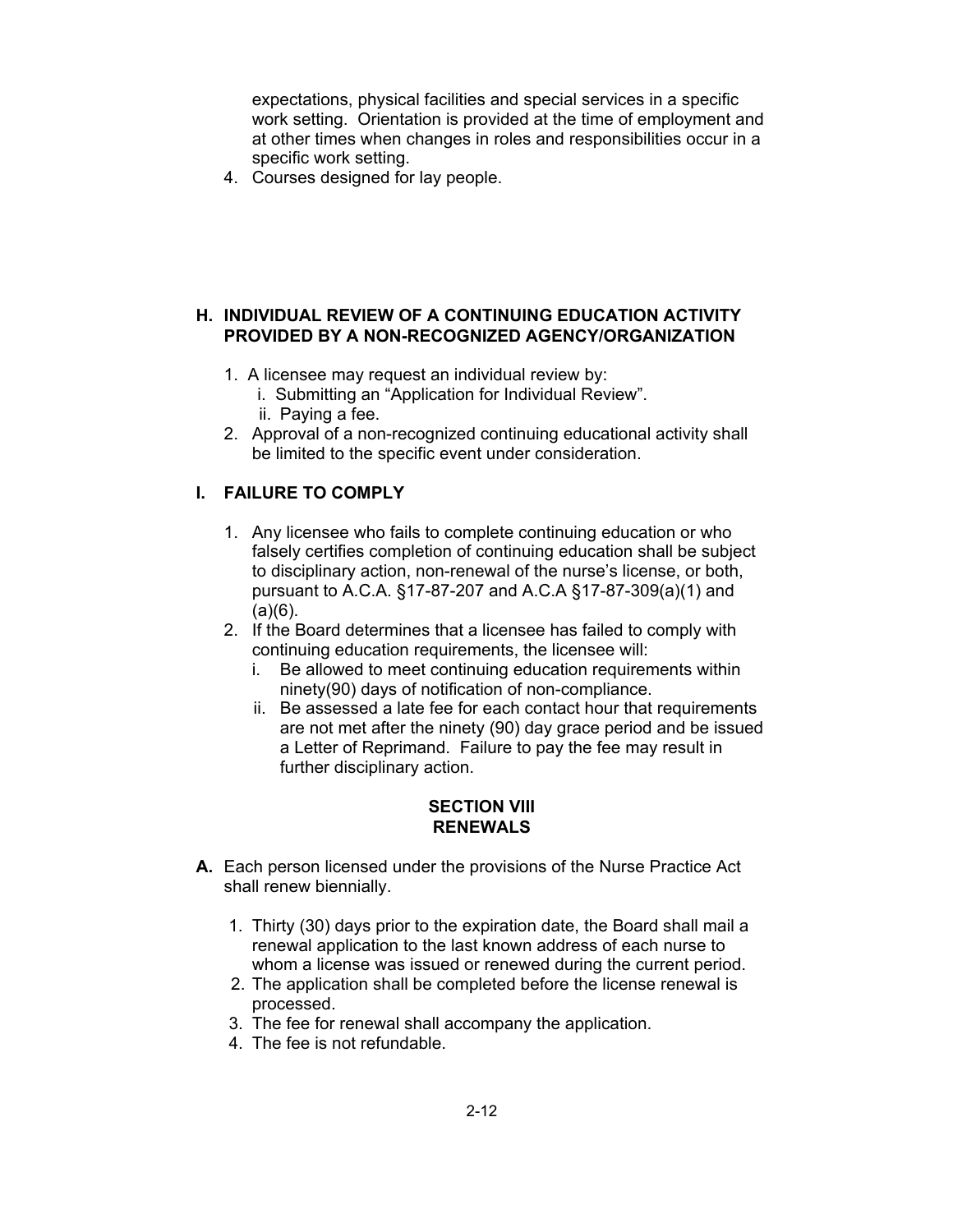# **B. LAPSED LICENSE**

- 1. The license is lapsed if not renewed or placed in inactive status by the expiration date.
- 2. Failure to receive the renewal notice at the last address of record in the Board office shall not relieve the licensee of the responsibility for renewing the license by the expiration date.
- 3. Any licensee whose license has lapsed shall file a renewal application and pay the current renewal fee and the reinstatement fee.
- 4. Any person practicing nursing during the time his or her license has lapsed shall be considered an illegal practitioner and shall be subject to the penalties provided for violation of the Nurse Practice Act.

# **C. INACTIVE STATUS**

- 1. Any licensee in good standing, who desires to retire temporarily from the practice of nursing in this state, shall submit a request in writing and the current license shall be placed on inactive status from the date of expiration.
- 2. While inactive, the licensee shall not practice nursing nor be subject to the payment of renewal fees.
- 3. When the licensee desires to resume practice, he or she shall request a renewal application, which shall be completed and submitted with a reinstatement fee and the renewal fee and must meet those requirements outlined in Section VII.
- 4. When disciplinary proceedings have been initiated against an inactive licensee, the license shall not be reinstated until the proceedings have been completed.

# **D. RETIRED NURSE**

- 1. Any licensee in good standing, who desires to retire for any length of time from the practice of nursing in this state, shall submit a request in writing, surrender the current license, and pay the required fee and the current license shall be placed on inactive status and a retired license issued.
- 2. A retired license shall be renewed biennially following submission of a renewal application and fee.
- 3. Fees are non-refundable.
- 4. While retired, the licensee shall not practice nursing, however:
	- a. A registered nurse with a retired license may use the title "Registered Nurse", or the abbreviation "RN"; and
	- b. A practical nurse with a retired license may use the title "Licensed Practice Nurse", or the abbreviation "LPN"; and
	- c. A psychiatric technician nurse with a retired license may use the title "Licensed Psychiatric Technician Nurse", or the abbreviation "LPTN".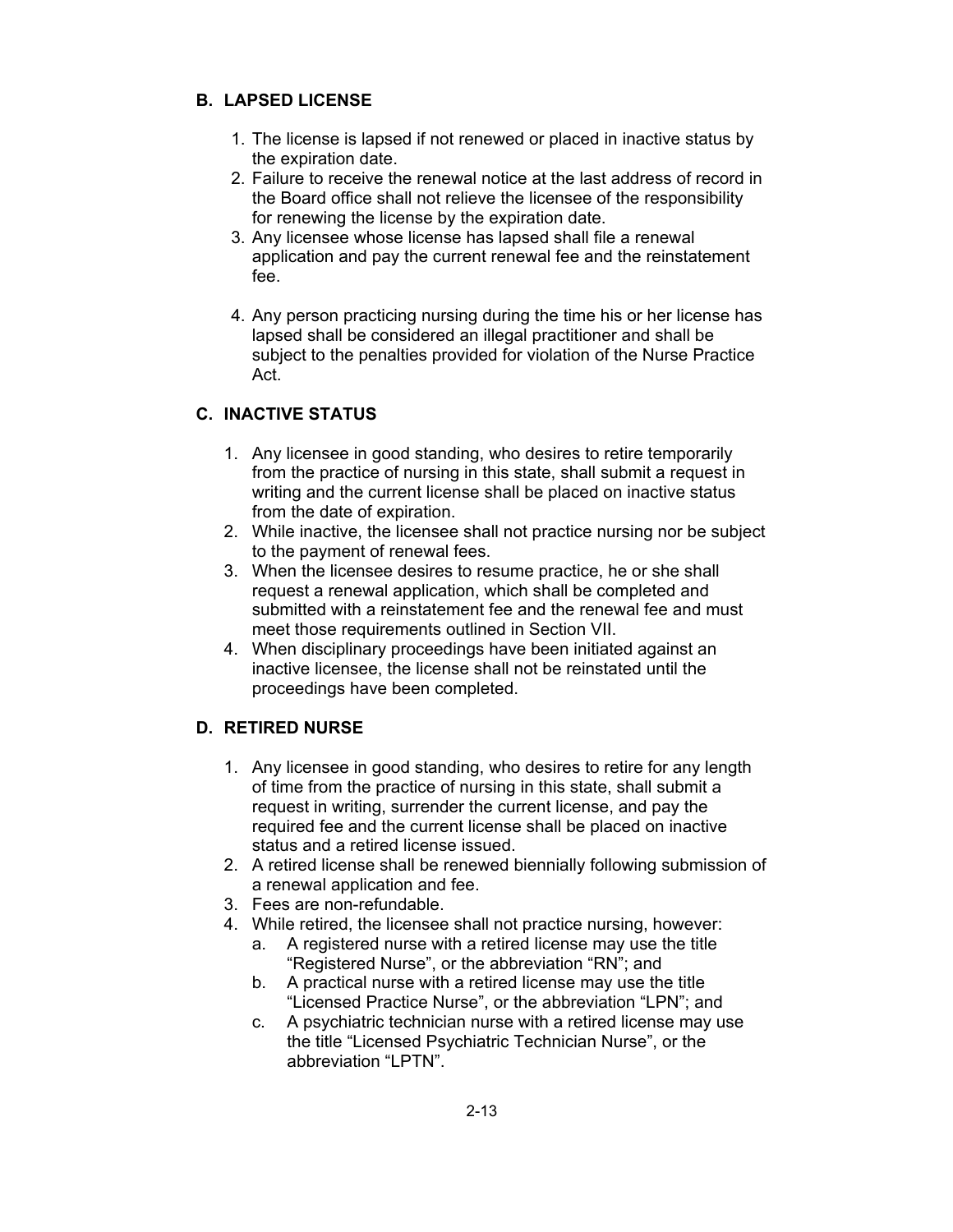- 5. When the licensee desires to resume practice, he or she shall request a renewal application, which shall be completed and submitted with a reinstatement fee and the active renewal fee. The licensee must also meet those requirements outlined in Section VII.
- 6. If the retired license is allowed to lapse, the licensee shall not hold himself or herself out as an RN, LPN or LPTN and shall pay a reinstatement fee in addition to the fee required for renewal of the retired license.
- 7. When disciplinary proceedings have been initiated against a retired licensee, the license shall not be reinstated until the proceedings have been completed.
- **E.** The licensee may be required to submit to a state and federal criminal background check if the Board deems it necessary

### **SECTION IX DUPLICATE LICENSE**

- **A.** A duplicate license or certificate shall be issued when the licensee submits a notarized statement to the Board that the document is lost, stolen, or destroyed, and pays the required fee.
- **B.** The license will be marked "duplicate".

### **SECTION X CERTIFICATION/VERIFICATION TO ANOTHER JURISDICTION**

Upon payment of a certification/verification fee, a nurse seeking licensure in another state may have a certified statement of Arkansas licensure issued to the Board of Nursing in that state.

### **SECTION XI NAME OR ADDRESS CHANGE**

- **A.** A licensee, whose name is legally changed, shall be issued a replacement license following submission of the current license, along with a notarized statement, copy of marriage license or court action, and the required fee.
- **B.** A licensee, whose address changes from the address appearing on the current license, shall immediately notify the Board in writing of the change.

*Effective November 30, 2001*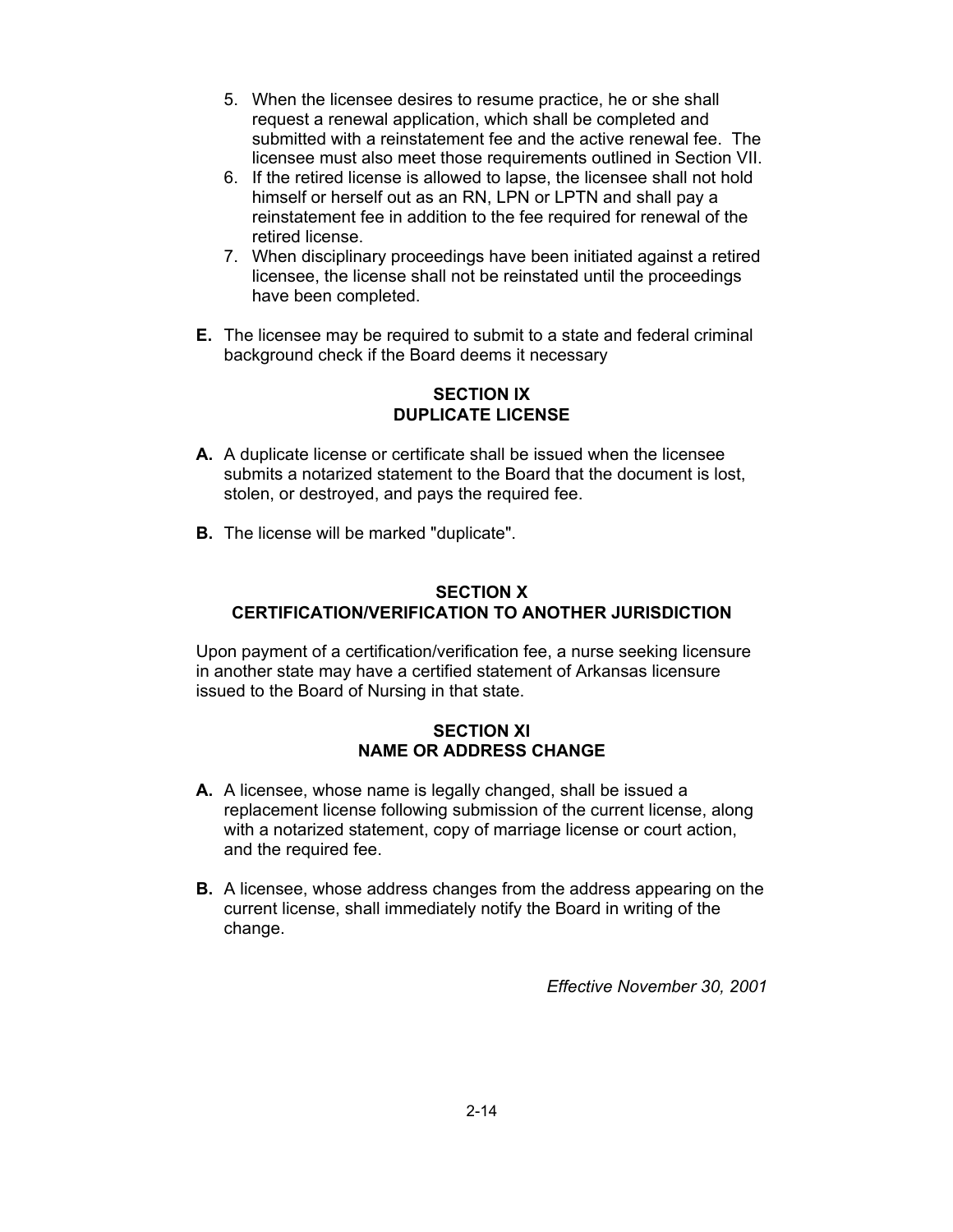# **CHAPTER FOUR ADVANCED PRACTICE NURSING**

### **SECTION I SCOPE OF PRACTICE**

The advanced practice nurse shall practice in a manner consistent with the definition of the practice of advanced practice nursing set forth in Ark. Code Ann.  $\S$  17-87-102(3).(A)(B)(C)(D), and in accordance with the scope of practice defined by the appropriate national certifying body and the standards set forth in these regulations. The advanced practice nurse may provide health care for which the APN is educationally prepared and for which competence has been attained and maintained

#### **SECTION II QUALIFICATIONS FOR LICENSURE**

Advanced practice nurse (APN) licensure shall be designated in one of the four categories below. A current unemcumbered registered nurse license to practice in Arkansas is required for all categories of advanced practice licensure. Effective January 1, 2003, all applicants for advanced practice licensure shall have graduated from or completed a graduate level advanced practice nursing education program. APN categories and their respective qualifications are:

### **A. ADVANCED NURSE PRACTITIONER (ANP)**

- 1. Successful completion of a graduate level organized program of nursing education that prepares nurses for the advanced practice role of advanced nurse practitioner; and
- 2. Current certification as a nurse practitioner by a nationally recognized certifying body which meets the requirements of Section VII of this Chapter.

# **B. CERTIFIED REGISTERED NURSE ANESTHETIST (CRNA)**

- 1. Satisfactory completion, beyond generic nursing preparation, of a formal graduate level educational program that meets the standards of the Council on Accreditation of Nurse Anesthesia Educational Programs or another nationally recognized accrediting body that has as its objective preparation of nurses to perform as nurse anesthetists; and
- 2. Current certification from the Council on Certification of Nurse Anesthetists, Council on Recertification of Nurse Anesthetists, or another nationally recognized certifying body which meets the requirements of Section VII of this Chapter.

### **C. CERTIFIED NURSE MIDWIFE (CNM)**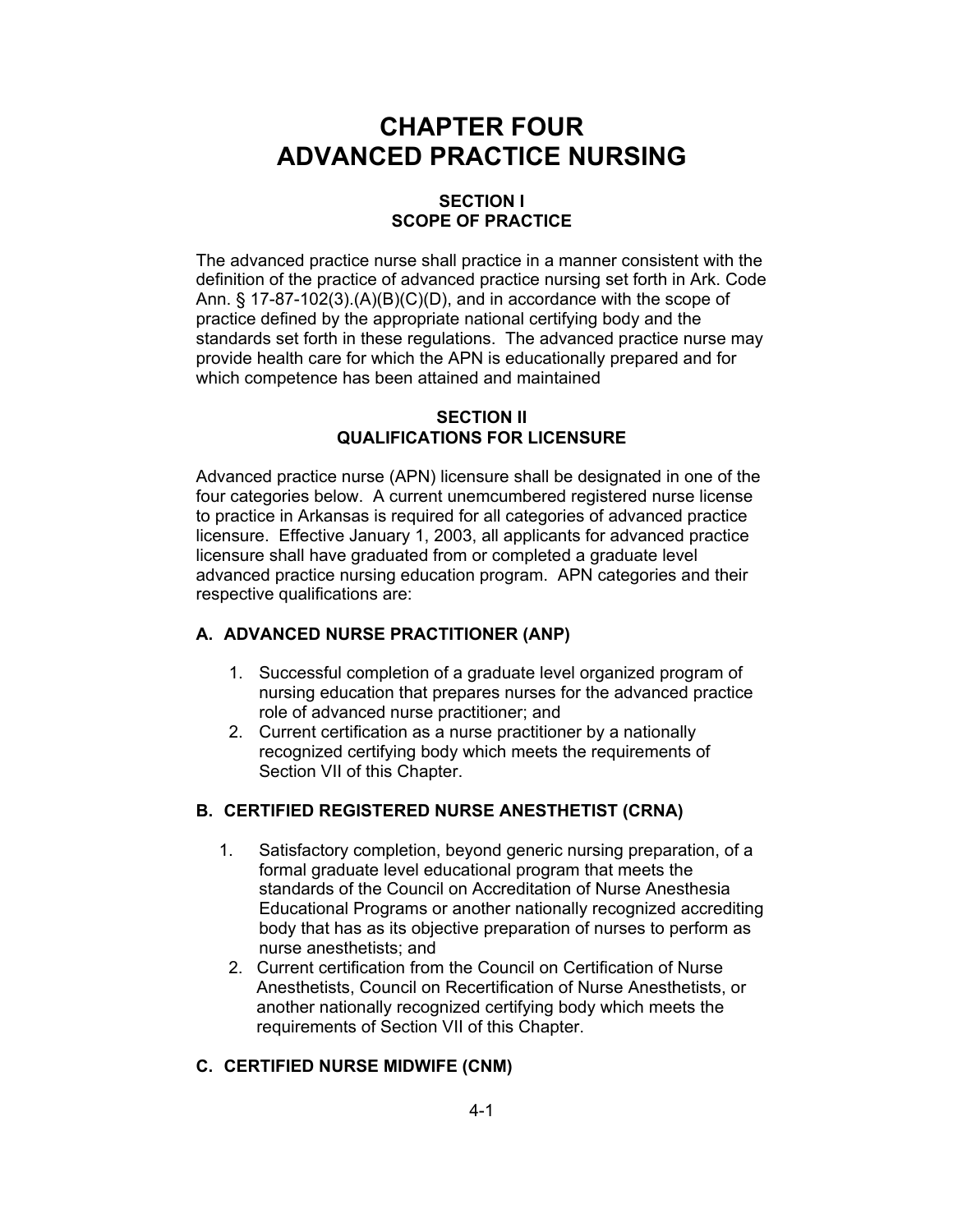- 1. Successful completion of a graduate level program of nursing education that prepares nurses for the advanced practice role of nurse midwife;
- 2. Current certification as a nurse midwife from the American College of Nurse Midwives, or another nationally recognized certifying body which meets the requirements of Section VII of this Chapter; and
- 3. Written agreement with a consulting physician if providing intrapartum care.

# **D. CLINICAL NURSE SPECIALIST (CNS)**

- 1. Master's degree evidencing successful completion of a graduate program in nursing, which shall include supervised clinical practice and classroom instruction in a nursing clinical practice specialty; and
- 2. Current certification in a specialty role as a clinical nurse specialist from a nationally recognized certifying body which meets the requirements of Section VII of this Chapter.

### **SECTION III LICENSURE**

# **A. ELIGIBILITY**

The applicant shall meet the licensure requirements of the Board.

# **B. APPLICATION FOR INITIAL LICENSURE**

In addition to current licensure as a registered nurse, the information submitted to the Board shall include:

- 1. A completed Board application form;
- 2. An official transcript or document from a nursing education program that meets the qualifications of Section II of this Chapter in the category of advanced practice nursing for which the applicant is seeking licensure. The transcript or document shall verify the date of graduation and the degree or certificate conferred;
- 3. For foreign educated applicants, documentation that the graduate level educational program meets criteria for accreditation equivalent to that of a U.S. national accrediting body;
- 4. Evidence of state and federal criminal background checks conducted by the Arkansas State Police and the Federal Bureau of Investigation completed no earlier than twelve (12) months prior to the application for advanced practice licensure;
- 5. A statement directly from the Board approved national certifying body evidencing current certification in good standing; and
- 6. Payment of the nonrefundable fee.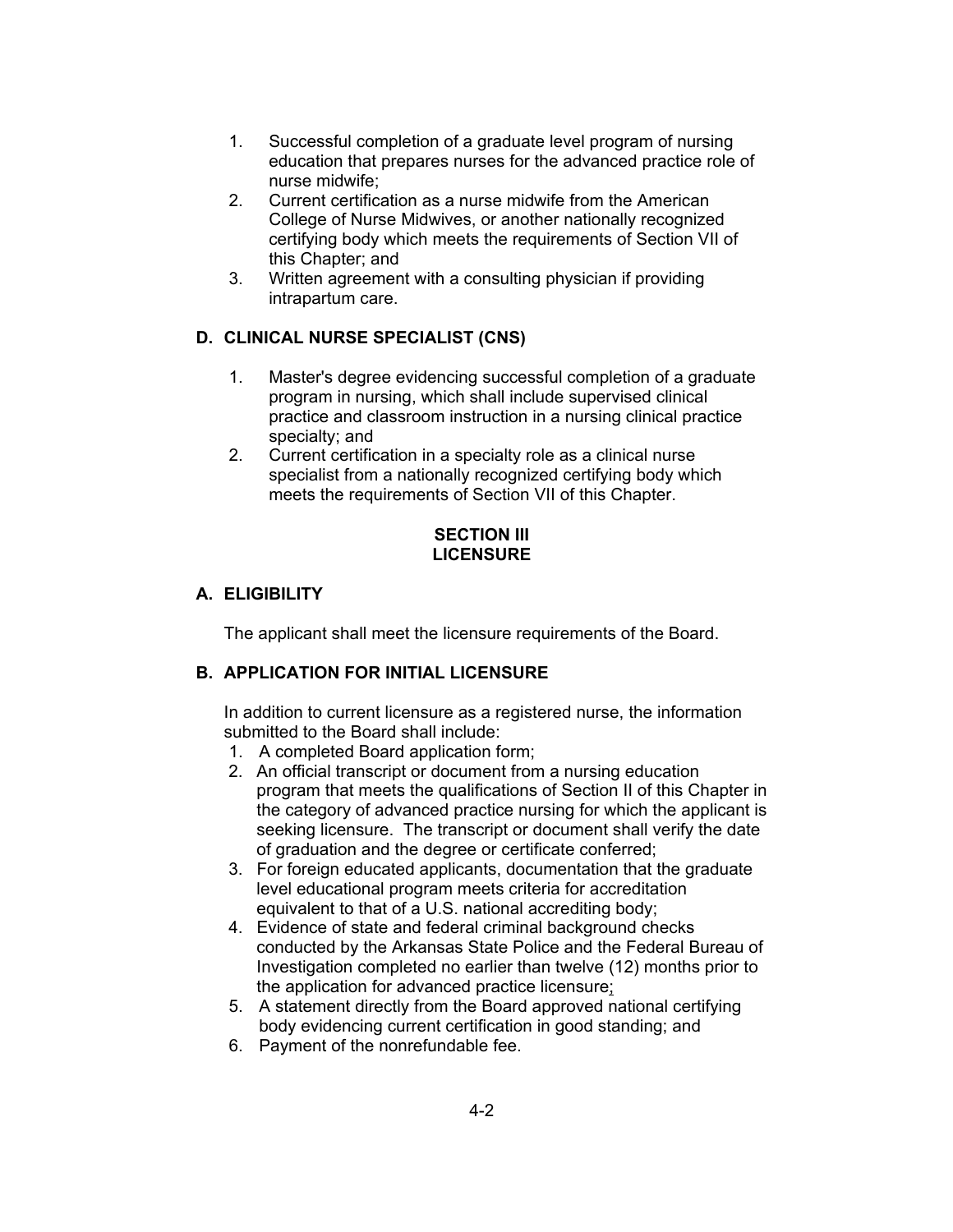### **C. TEMPORARY PERMITS**

- 1. Upon application and payment of the required temporary permit fee, the Board shall issue a temporary permit to practice in an advanced practice nursing category to a qualified applicant who:
	- a. Meets the educational requirements set forth in Section II of this Chapter; and
	- b. Has been accepted by the appropriate certification body to sit for the first national certification exam he or she is eligible to take; and
	- c. Has no violations as listed in Act 1208 of 1999 on the Arkansas State Police criminal background check.
- 2. The permit shall expire upon notification to the applicant of the results of the examination.
- 3. The permit is not renewable and does not apply to prescriptive authority.

### **D. RENEWALS**

- 1. The date for renewal of licensure to practice as an advanced practice nurse shall coincide with renewal of the applicant's registered nurse license.
- 2. An applicant for renewal of an advanced practice nurse license shall submit to the Board:
	- a. A completed Board renewal application form;
	- b. Proof of current national certification;
	- c. Documentation of current compact state RN licensure if primary state of residence has enacted the Interstate Nurse Licensure Compact; and
	- d. Payment of the nonrefundable renewal fee.
- 3. Continuing education submitted to the certifying body to meet the qualifications for recertification shall be accepted as meeting the statutory requirement for continuing education.
- 4. Upon request, an APN shall submit documentation of continuing education to the Board.

# **E. LAPSED LICENSE**

- 1. The license is lapsed if not renewed or placed in an inactive status by the expiration date.
- 2. Failure to receive the renewal notice shall not relieve the licensee of the responsibility for renewing the license by the expiration date.
- 3. Any licensee whose license has lapsed shall submit to the Board: a. A completed Board renewal application form;
	- b. Proof of current national certification;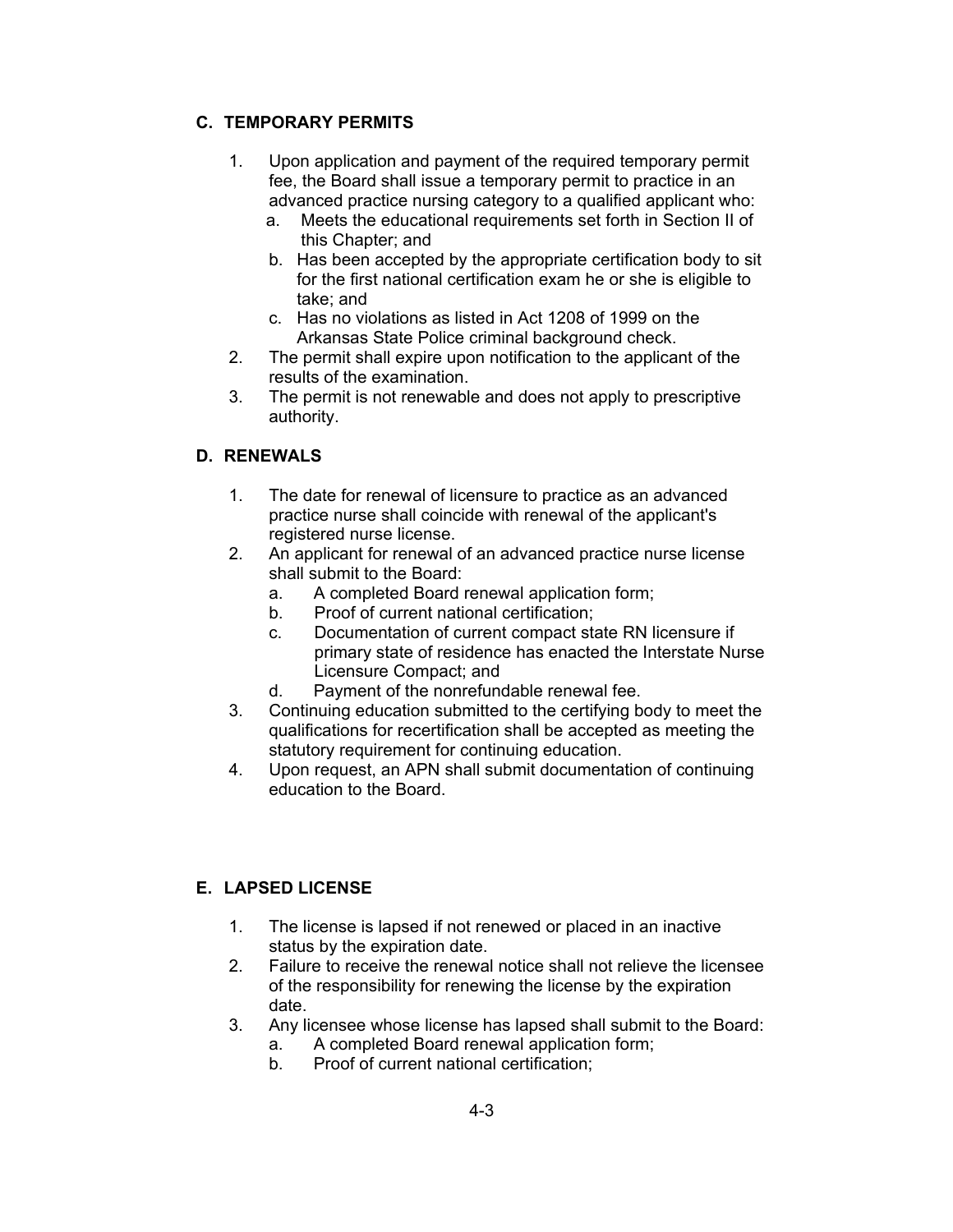- c. The renewal fee and the reinstatement fee.
- 4. Fees submitted to the Board are nonrefundable.
- 5. Any person engaged in advanced practice nursing during the time his or her license has lapsed shall be considered an illegal practitioner and shall be subject to the penalties provided for violation of the Nurse Practice Act.

# **F. INACTIVE STATUS**

- 1. Any licensee in good standing who desires his or her advanced practice license to be placed on inactive status may submit a request in writing to the Board.
- 2. The current license shall be placed on inactive status from the date of expiration.
- 3. While the license is inactive, the licensee shall not engage in advanced practice nursing nor be subject to the payment of renewal fees.
- 4. If the nurse desires to resume practice in this state, he or she shall request a renewal application, which shall be completed and submitted with a renewal fee and the reinstatement fee. Fees are nonrefundable.
- 5. All certification and continuing education requirements for renewal shall apply.
- 6. If disciplinary proceedings on an inactive licensee have been initiated, the license shall not be reinstated until the proceedings have been completed.

### **SECTION IV DUPLICATE LICENSE**

- **A.** A duplicate license or certificate shall be issued when the licensee submits a notarized statement to the Board that the document is lost, stolen, or destroyed, and pays the required fee.
- **B.** The license will be marked "duplicate".

# **SECTION V NAME OR ADDRESS CHANGE**

- **A.** A licensee whose name is legally changed shall be issued a replacement license following submission of the current license, along with an affidavit, copy of marriage license or court action, and the required fee.
- **B.** A licensee whose address changes from the address appearing on the current license shall immediately notify the Board in writing of the change.

# **SECTION VI**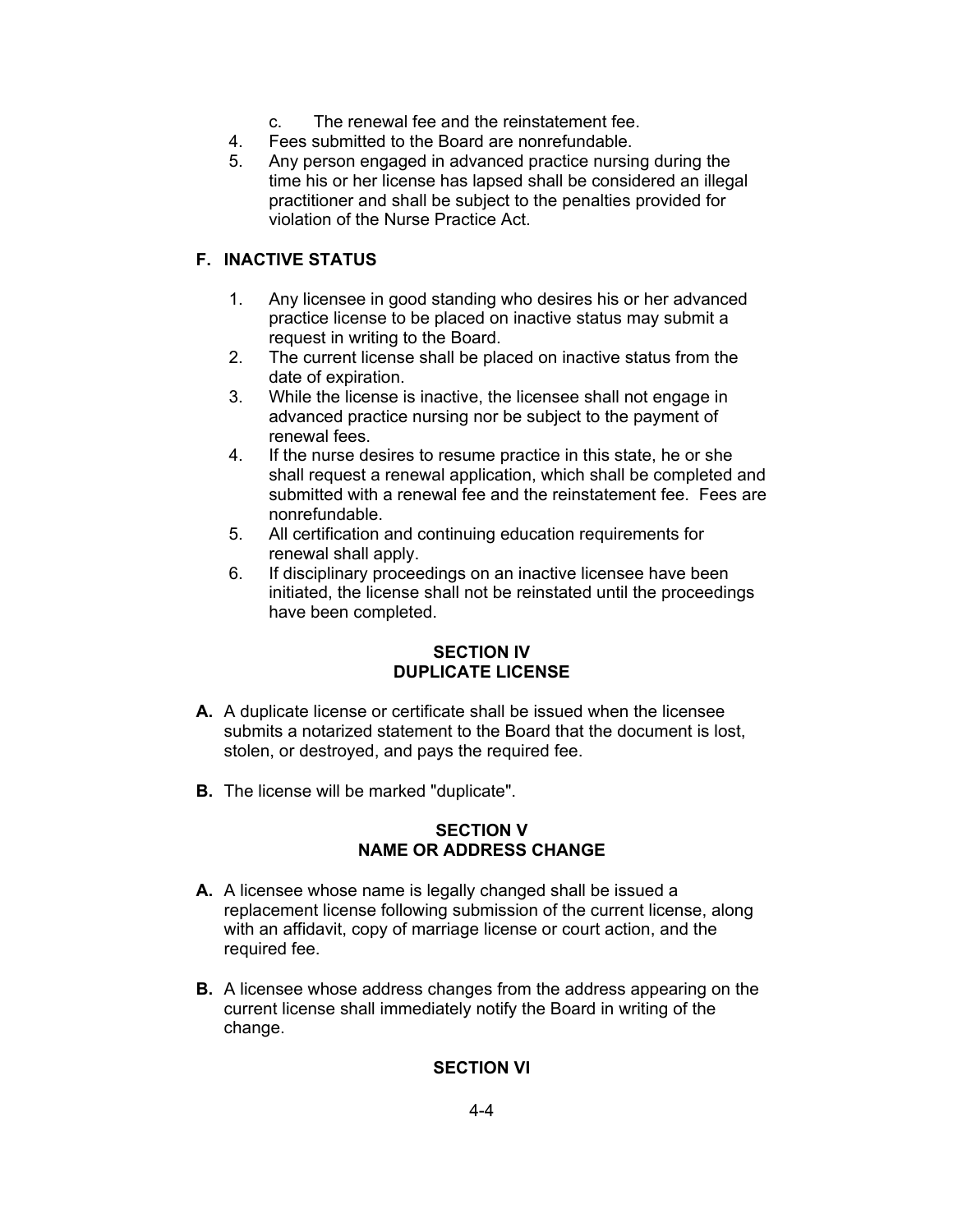### **STANDARDS OF NURSING PRACTICE**

### **A. PURPOSE**

- 1. To establish standards essential for safe practice by the advanced practice nurse.
- 2. To serve as a guide for evaluation of advanced nursing practice.

### **B. CORE STANDARDS FOR ALL CATEGORIES OF ADVANCED PRACTICE NURSING**

- 1. The advanced practice nurse shall assess clients at an advanced level, identify health status including abnormal conditions, establish a diagnosis, develop and implement treatment plans and evaluate client outcomes.
- 2. The advanced practice nurse shall use advanced knowledge and skills in teaching and guiding clients and other health team members.
- 3. The advanced practice nurse shall use critical thinking and decision making at an advanced level, commensurate with the autonomy, authority and responsibility of his/her practice category.
- 4. The advanced practice nurse shall have knowledge of the statutes and regulations governing advanced nursing practice, and function within the legal boundaries of the appropriate advanced practice nursing category.
- 5. The advanced practice nurse shall recognize the APN's limits of knowledge and experience, planning for situations beyond expertise, and collaborating with or referring clients to other health care providers as appropriate.
- 6. The advanced practice nurse shall retain professional accountability for advanced practice nursing care when delegating interventions.
- 7. The advanced practice nurse shall maintain current knowledge and skills in the advanced practice nursing category.
- 8. Regulations which apply to registered nurses are hereby incorporated by reference.
- **C.** In addition to the core standards, the advanced practice nurse shall practice in accordance with the standards established by the national certifying body from which the APN holds his or her certification required for licensure. These standards shall have been reviewed and accepted by the Board.

### **D. ADDITIONAL STANDARDS FOR CRNAS**

 1. The CRNA, acting in the normal course of his/her professional practice, may be authorized by a hospital or institution to act as their agent or employee to order the administration of controlled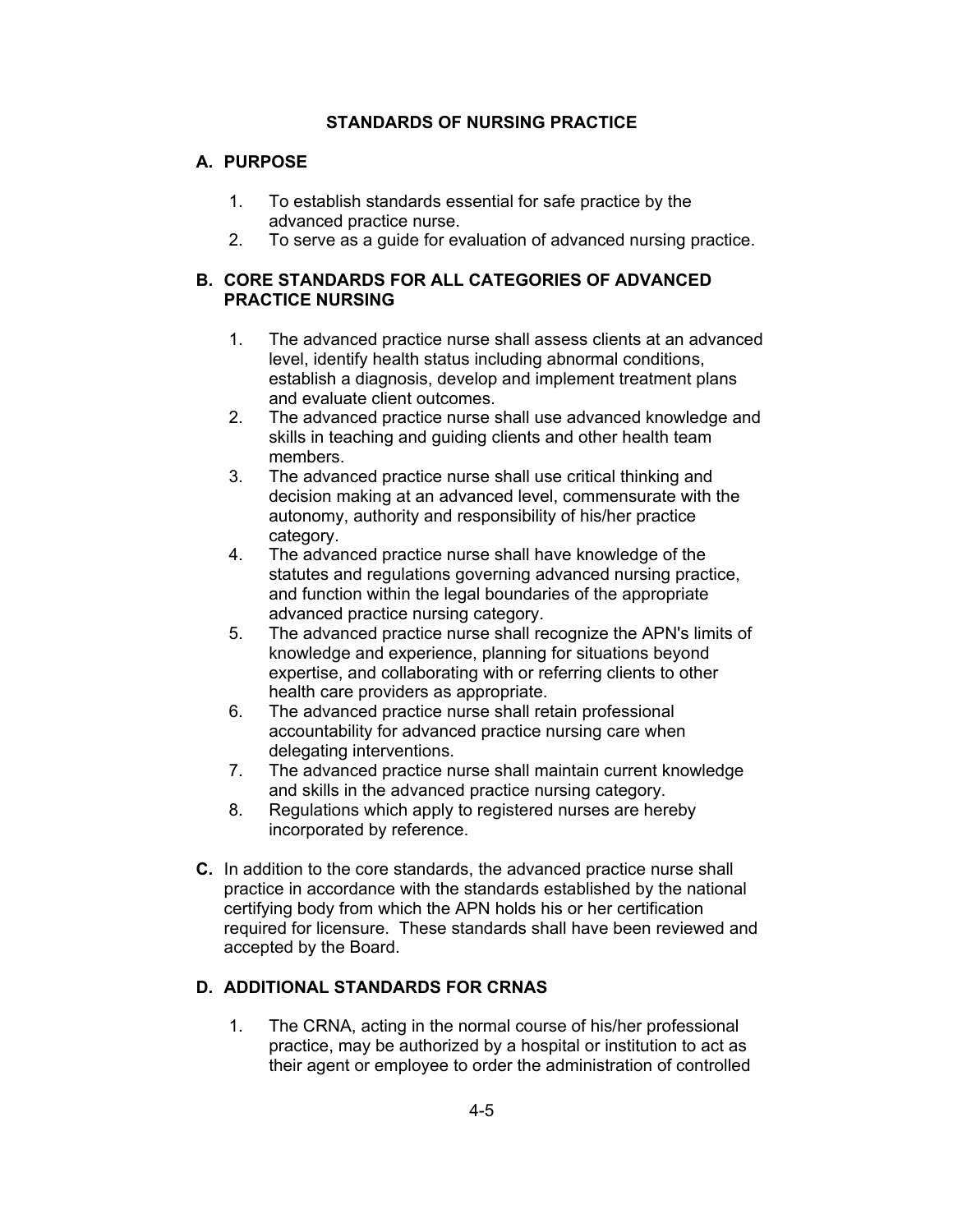substances under the DEA registration of the hospital or institution.

- 2. The CRNA may order nurses to administer drugs preoperatively and/or postoperatively in connection with an anesthetic and/or other operative or invasive procedure that will be or has been provided.
- 3. The CRNA's order shall be directly related to the administration of drugs preoperatively and/or postoperatively in connection with an anesthetic and/or other operative or invasive procedure that will be or has been provided.
- 4. A CRNA who has not been granted authority by a DEA registrant as described in Title 21 CFR 1301.22, or its successor to order the administration of controlled substances shall give all orders as verbal orders from the supervising physician, dentist, or other person lawfully entitled to order anesthesia.
- 5. The CRNA shall be responsible for complying with all applicable state and federal laws and regulations related to medications.

### **SECTION VII PROFESSIONAL CERTIFICATION PROGRAMS**

- **A.** A national certifying body which meets the following criteria shall be recognized by the Board to satisfy Section II of these regulations.
- **B.** The national certifying body:
	- 1. Is national in the scope of its credentialing;
	- 2. Has no requirement for an applicant to be a member of any organization;
	- 3. Has an application process and credential review which includes documentation that the applicant's education is in the advanced practice nursing category being certified, and that the applicant's clinical practice is in the certification category;
	- 4. Uses an examination as a basis for certification in the advanced practice nursing category which meets the following criteria:
		- a. The examination is based upon job analysis studies conducted using standard methodologies acceptable to the testing community;
		- b. The examination represents the knowledge, skills and abilities essential for the delivery of safe and effective advanced nursing care to clients;
		- c. The examination content and its distribution are specified in a test plan (blueprint), based on the job analysis study, that is available to examinees;
		- d. Examination items are reviewed for content validity and correct scoring using an established mechanism, both before use and periodically;
		- e. Examinations are evaluated for psychometric performance;
		- f. The passing standard is established using acceptable psychometric methods, and is reevaluated periodically; and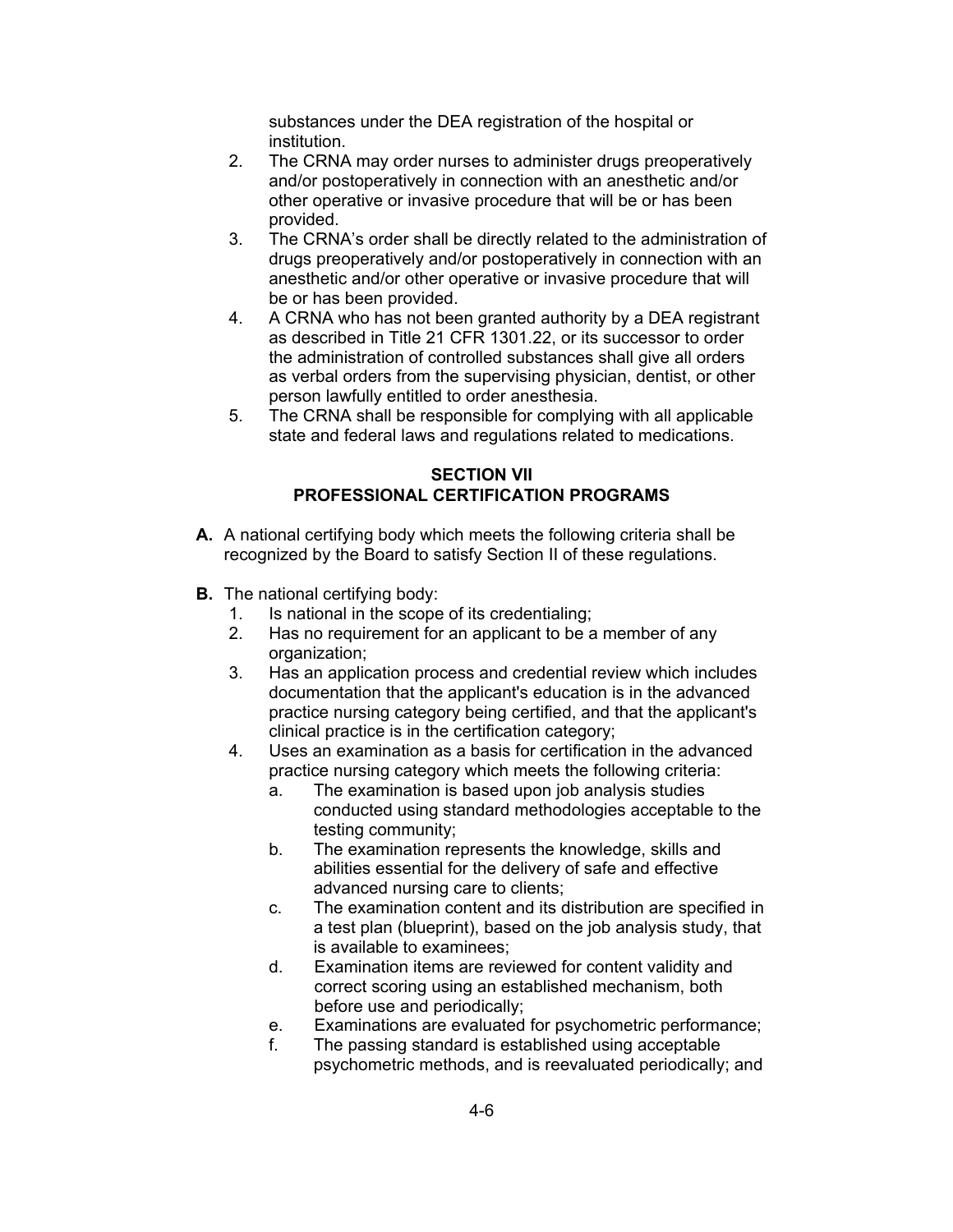- g. Examination security is maintained through established procedures.
- 5. Issues certification based upon passing the examination and meeting all other certification requirements;
- 6. Provides for periodic recertification which includes review of continued education, qualifications and continued competence;
- 7. Has mechanisms in place for communication to the Board for timely verification of an individual's certification status, changes in certification status, and changes in the certification program, including qualifications, test plan and scope of practice; and
- 8. Has an evaluation process to provide quality assurance in its certification program.

### **SECTION VIII PRESCRIPTIVE AUTHORITY**

# **A. INITIAL APPLICANT**

An applicant for an initial certificate of prescriptive authority shall:

- 1. Be currently licensed as an advanced practice nurse in Arkansas.
- 2. Provide evidence from the national certifying body that differential diagnosis and prescribing practices are recognized as being within the scope of practice for the applicant's certification category.
- 3. Provide documentation of successful completion of pharmacology coursework which shall include pharmacokinetics principles and their clinical application and the prescription of pharmacological agents in the prevention and treatment of illness, and the restoration and maintenance of health. The coursework shall contain a minimum of:
	- a. Three (3) graduate credit hours of a post-baccalaureate pharmacology course offered by an accredited college or university within two years immediately prior to the date of application to the Board; or
	- b. Forty-five (45) contact hours [a contact hour is fifty (50) minutes] in a pharmacology course which includes a competency component, offered by an accredited college or university, within two (2) years immediately prior to the date of application to the Board; or.
	- c. Three (3) graduate credit hours pharmacology course, included as part of an advanced practice nursing education program, within five (5) years immediately prior to the date of application to the Board.
- 4. Provide documentation of a minimum of three hundred (300) clock hours preceptorial experience in the prescription of drugs, medicines and therapeutic devices with a qualified preceptor, to be initiated with the pharmacology course and to be completed within one year of the beginning of the course. Preceptorial experience completed as a part of the formal educational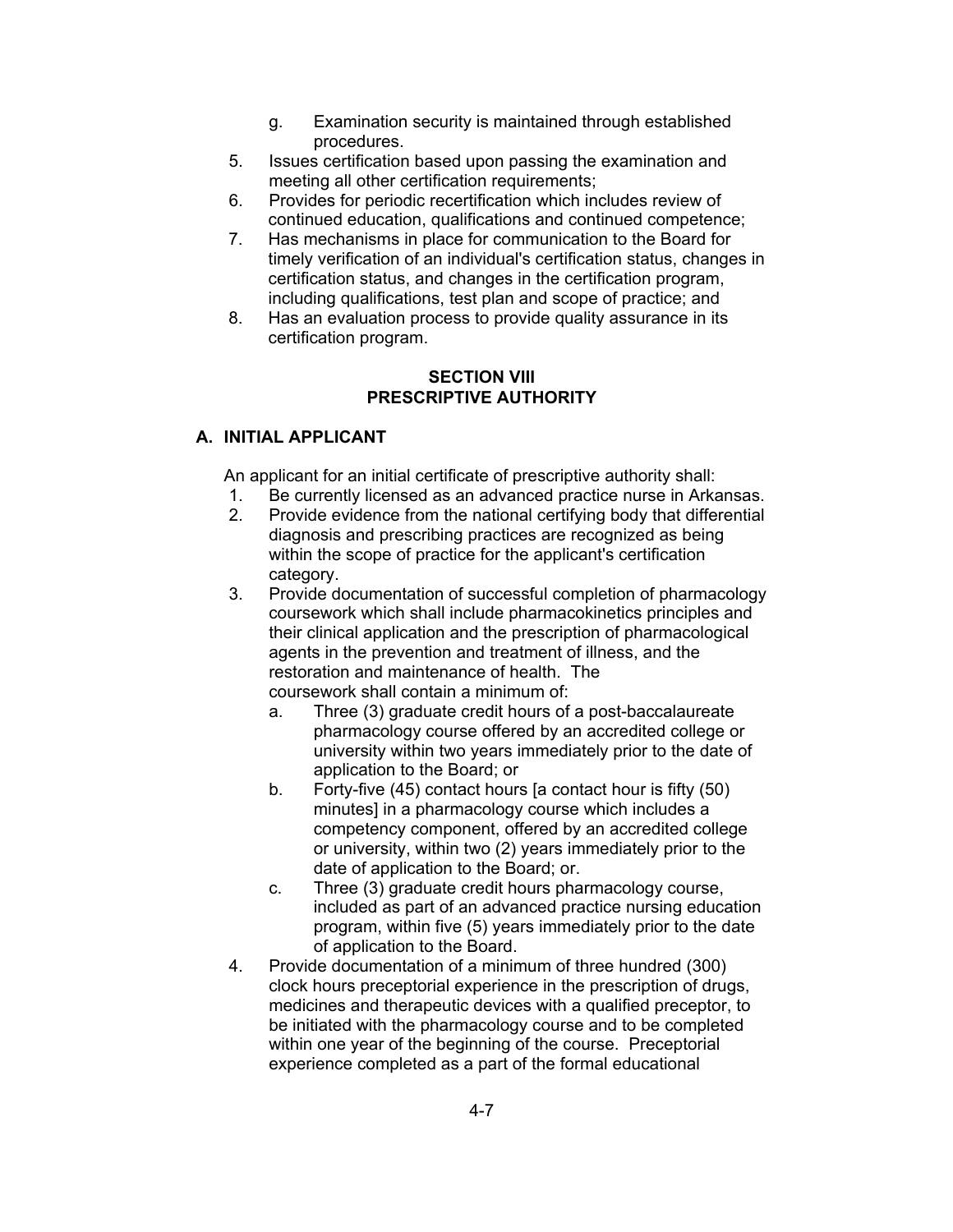program in which the pharmacology course is taught will meet the three hundred (300) clock hour requirement.

- 5. Provide evidence of a minimum of one thousand (1000) hours of practice in an advanced practice nursing category prior to application for a certificate of prescriptive authority. The 1,000 hours shall not include clinical hours obtained in the advanced practice nursing education program. This 1000 hours of practice in an advanced practice nursing category may include transmitting a prescription order orally or telephonically or to an inpatient medical record from protocols developed in collaboration with and signed by a licensed physician.
- 6. Submit a current collaborative practice agreement with a physician who is licensed under the Arkansas Medical Practices Act, § 17-93-201 et seq., and who has a practice comparable in scope, specialty or expertise to that of the advanced practice nurse. APN's who will prescribe controlled substances shall seek a collaborative practice with a physician who has an unrestricted DEA registration number.

The collaborative practice agreement shall include, but not be limited to:

- a. Availability of the collaborating physician(s) for consultation or referral or both;
- b. Methods of management of the collaborative practice, which shall include the use of protocols for prescriptive authority;
- c. Plans for coverage of the health care needs of a client in the emergency absence of the advanced practice nurse or physician;
- d. Provision for quality assurance; and
- e. Signatures of the advanced practice nurse and collaborating physician(s), signifying mutual agreement to the terms of the collaborative practice.
- 7. Submit the nonrefundable processing fee with the application for a certificate of prescriptive authority.

# **B. ENDORSEMENT APPLICANT**

- 1. An applicant for endorsement of prescriptive authority shall:
	- a. Provide evidence that the initial criteria for prescriptive authority has been met in the jurisdiction from which the applicant is moving;
	- b. Provide evidence that prescriptive authority is current in the jurisdiction from which the applicant is moving;
	- c. Provide evidence of prescribing in a clinical setting for at least 1000 hours in the year prior to application for a certificate of prescriptive authority;
	- d. Have an unencumbered advanced practice nursing license to practice or the equivalent in the jurisdiction from which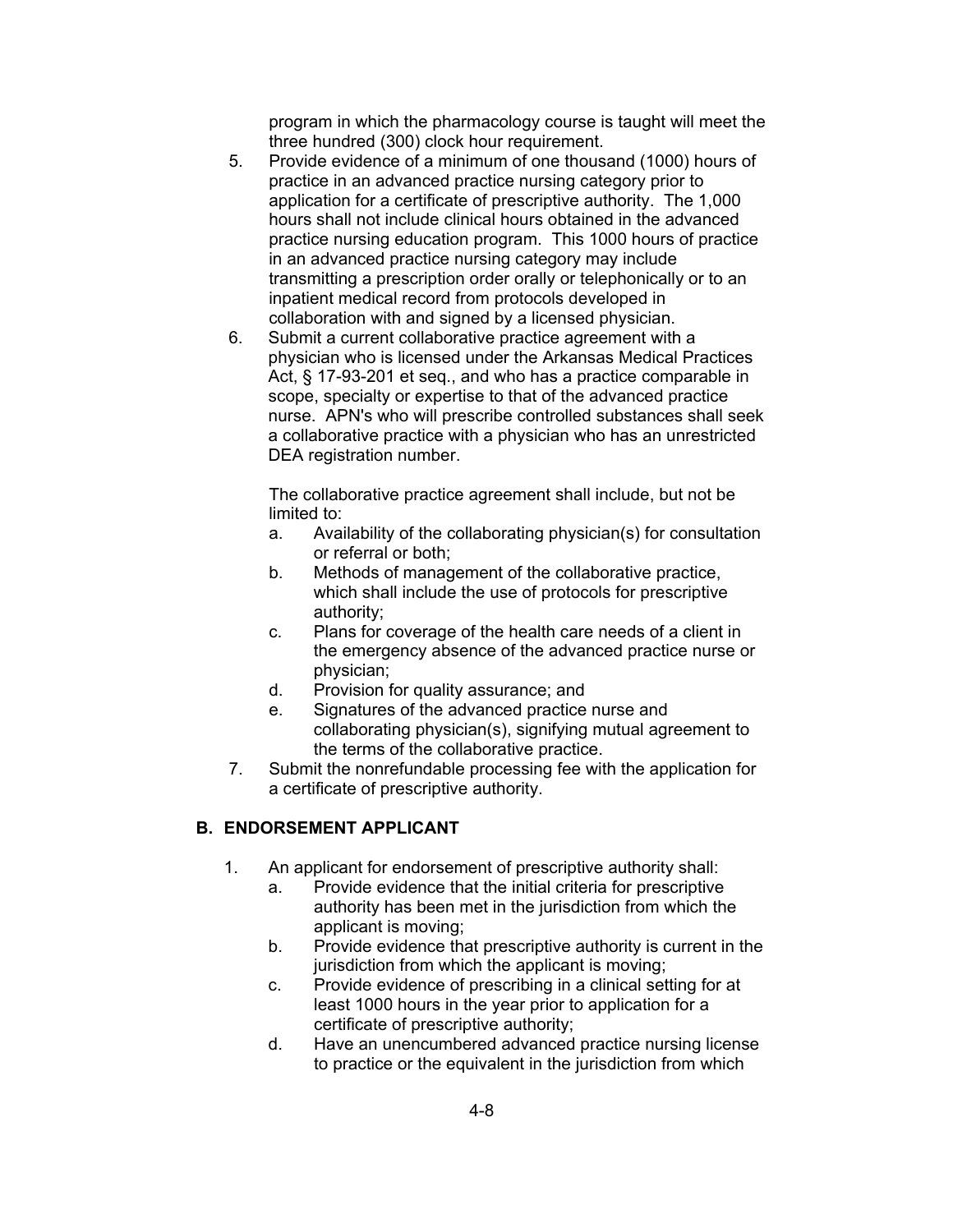the applicant is moving.

- e. Provide a copy of current DEA registration (if prescriber has DEA number) and history of registration status; and
- f. Meet requirements in Section VIII.A.1.6.7.
- 2. Endorsement applicants who do not meet all requirements established herein shall be required to submit documentation acceptable to the Board according to Section VIII.A.

# **C. PROTOCOLS FOR PRESCRIPTIVE AUTHORITY**

Protocols shall be made available upon request of the Board. Such protocols shall, at a minimum, include:

- 1. Indications for and classifications of legend drugs, controlled substances (if prescriber holds a DEA registration number) and therapeutic devices which will be prescribed or administered by the APN;
- 2. Date the protocol was adopted or last reviewed, which shall be at least annually.

# **D. PRESCRIBING PRIVILEGES**

- 1. The APN, applying for a certificate of prescriptive authority, shall acknowledge in the application that he/she is familiar with all state and federal laws and regulations regarding prescribing; and shall agree to comply with these laws and regulations.
- 2. An advanced practice nurse with a certificate of prescriptive authority may receive and prescribe legend drugs, medicines or therapeutic devices appropriate to the APN's area of practice. The prescriptive authority for controlled drugs shall only extend to drugs listed in Schedules III through V.
- 3. Prescribing stipulations are as follows:
	- a. Legend drugs and therapeutic devices that are prescribed by the APN shall be included in the protocols as outlined in Subsection C. of this Section.
	- b. Controlled substances (Schedules III-V), defined by the state and/or federal controlled substances lists, will be prescribed, administered or ordered as established in protocols provided that the APN has an assigned DEA registration number which is entered on each written prescription for a controlled substance.
	- c. The APN shall file his/her DEA registration number with the Board upon receipt.
	- d. Advanced practice nurses shall not delegate to unlicensed ancillary staff the calling in of prescriptions to the pharmacy.
	- e. The APN shall consult the Board for direction the next working day following termination of the collaborative practice agreement.
- 4. The APN may prescribe a legend drug, medicine or therapeutic device not included in the written protocols only as follows: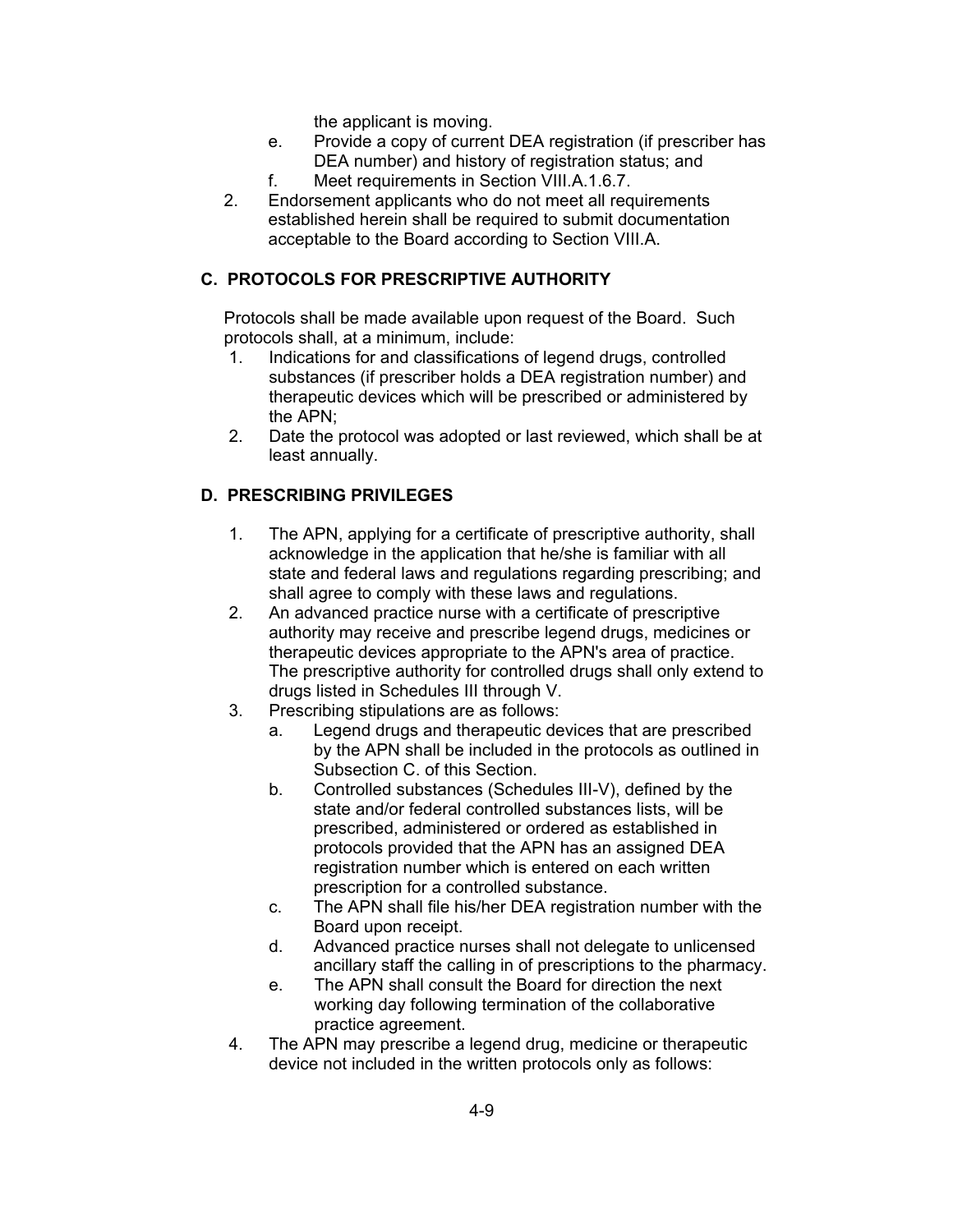- a. Upon a specific written or verbal order obtained from the collaborating physician before the prescription or order is issued by the APN; and
- b. Include documentation of consultation as described above in the client's medical record to be signed by the APN;
- c. Schedules I and II controlled substances shall not be prescribed under the APN's certificate of prescriptive authority.
- 5. The APN shall note prescriptions on the client's medical record and include the following information:
	- a. Medication and strength;
	- b. Dose;
	- c. Amount prescribed;
	- d. Directions for use;
	- e. Number of refills; and
	- f. Initials or signature of APN.
- 6. The Board shall be responsible for keeping an up-to-date record, available to the public, of the advanced practice nurses authorized to prescribe in the state.
- 7. Advanced practice nurses in the category of certified registered nurse anesthetists shall not be required to have prescriptive authority to provide anesthesia care, including the administration of drugs or medicines necessary for such care.

# **E. WRITTEN PRESCRIPTION FORMAT**

- 1. All written prescriptions issued by the APN shall contain the name of the client, and the APN's name, telephone number, signature with the initials "APN", prescribing identification number issued by the Board, and should include information contained in Subsection D.5.a-e of this Section.
- 2. All prescriptions for controlled substances shall be written in accordance with federal regulations. The APN's assigned DEA registration number shall be written on the prescription form when a controlled substance is prescribed.

# **F. RECEIVING PREPACKAGED DRUG SAMPLES**

- 1. APN's who have fulfilled requirements for prescriptive authority may receive legend drug samples and therapeutic devices appropriate to their area of practice, including controlled substances contained in Schedules III through V of the Controlled Substance Act, which have been prepared, packaged, or fabricated by a pharmaceutical manufacturer in accordance with the Arkansas pharmacy laws and regulations.
- 2. Records must comply with all applicable federal and state laws and regulations.

# **G. TERMINATION OF PRESCRIPTIVE AUTHORITY**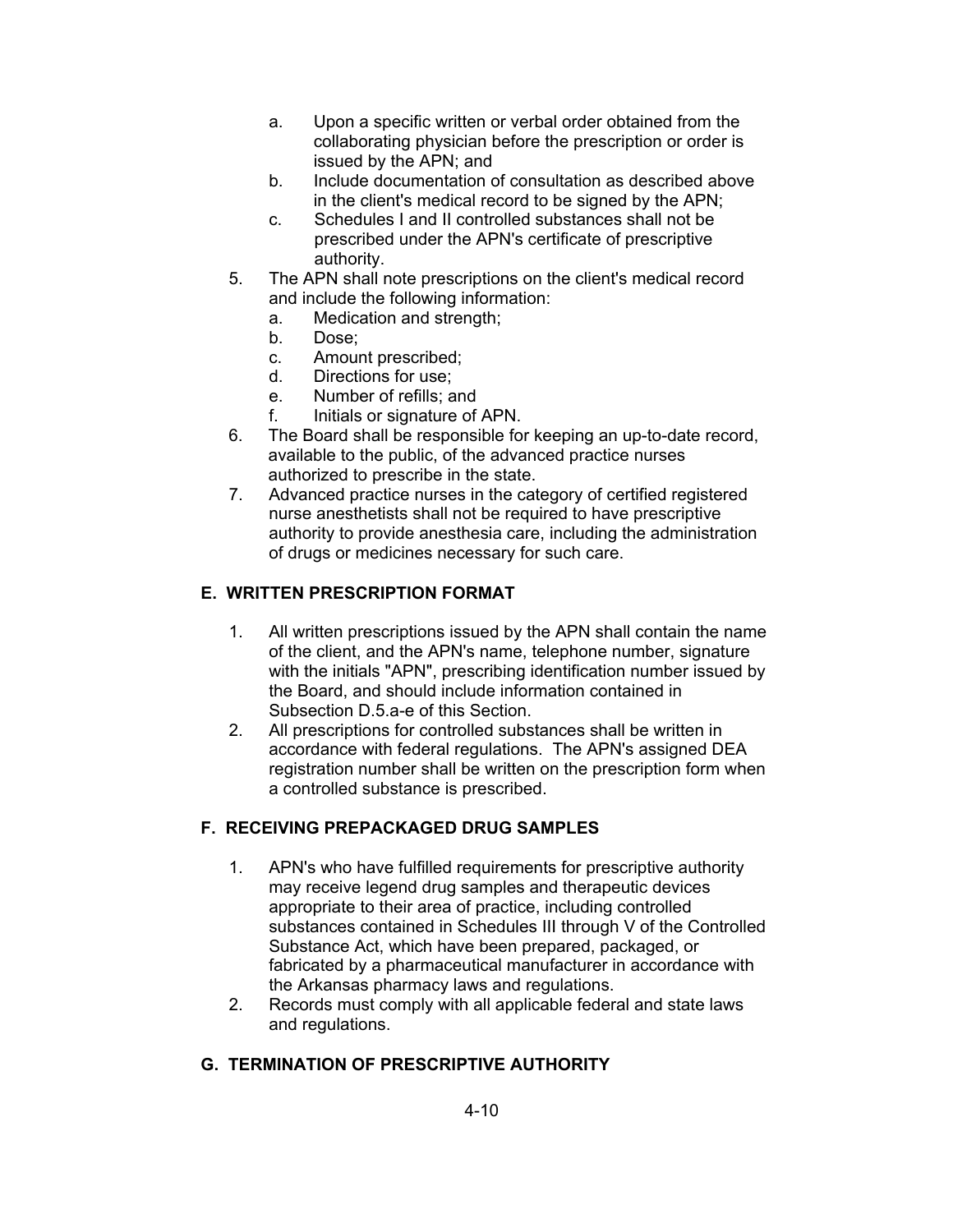- 1. Prescriptive authority may be terminated by the Board when the prescriber:
	- a. Fails to maintain current active licensure as an advanced practice nurse;
	- b. Violates provisions of this Act and/or regulations established by the Arkansas Department of Health, Nursing or Pharmacy Boards;
	- c. Violates any state or federal law or regulations applicable to prescriptions; or
	- d. Fails to follow any conditions imposed.
- 2. To reinstate prescriptive authority, the APN must meet requirements of the Board at the time of reinstatement.

# **H. LAPSED CERTIFICATE OF PRESCRIPTIVE AUTHORITY**

- 1. The certificate of prescriptive authority is lapsed if the licensee's advanced practice nurse license is not renewed by the expiration date for the advanced practice license.
- 2. Failure to receive the renewal notice for the advanced practice license shall not relieve the licensee of the responsibility for renewing the advanced practice license by the expiration date.
- 3. Any licensee whose certificate of prescriptive authority has lapsed shall submit to the Board:
	- a. A complete Board APN license renewal application;
	- b. Proof of current national certification;
	- c. Proof of current Collaborative Practice Agreement;
	- d. The renewal fee and the reinstatement fee.
- 4. Fees submitted to the Board are nonrefundable.
- 5. Any person engaged in practicing within the scope of his or her certificate of prescriptive authority during the time his or her certificate or advanced practice license has lapsed shall be considered an illegal practitioner and shall be subject to the penalties provided for violation of the Nurse Practice Act.

# **I. INACTIVE STATUS**

- 1. A certificate of prescriptive authority will automatically be considered lapsed and subject to the requirements of these rules when a licensee places his or her advanced practice license in inactive status.
- 2. While the certificate of prescriptive authority or advanced practice nurse license is inactive the licensee shall not engage in any practice within the scope of the certificate of prescriptive authority.
- 3. If the nurse desires to resume practice in this state, he or she shall request a renewal application which shall be completed and submitted with a renewal fee and the reinstatement fee. Fees are nonrefundable.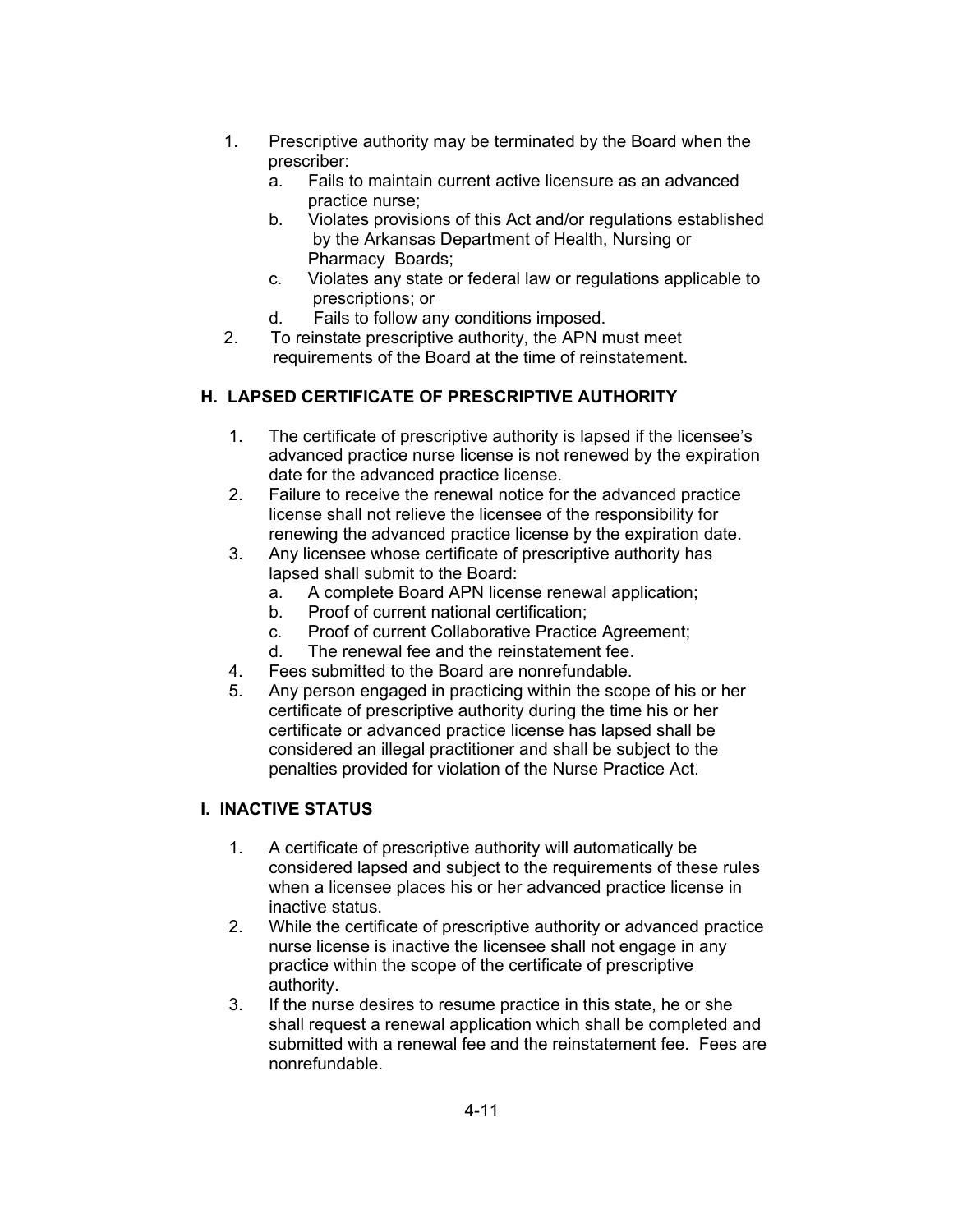- 4. All certification requirements for renewal shall apply.
- 5. If disciplinary proceedings on an inactive licensee have been initiated, the license shall not be reinstated until the proceedings have been completed.

### **SECTION IX PRESCRIPTIVE AUTHORITY ADVISORY COMMITTEE**

### **A. PURPOSE**

The purpose of this committee shall include functioning in an advisory capacity to assist the Board with oversight and implementation of the provisions regarding prescriptive authority.

### **B. COMPOSITION**

The Advisory Committee shall be composed of five (5) members appointed by the Board and approved by the Governor. Three (3) members shall be advanced practice nurses holding certificates of prescriptive authority. One (1) committee member shall be a licensed physician who has been involved in a collaborative practice with a registered nurse practitioner for at least five (5) years. One member shall be a licensed pharmacist who has been in practice for at least five (5) years.

# **C. TERMS OF OFFICE**

Members shall serve three (3) year terms and may be reappointed. No member shall be appointed to more than two (2) consecutive terms without a break in service. The Board may remove any advisory committee member, after notice and hearing, for incapacity, incompetence, neglect of duty or malfeasance in office.

# **D. COMPENSATION**

Advisory committee members shall serve without compensation; but may be reimbursed to the extent special monies are appropriated therefor for actual and necessary expenses incurred in the performance of their official Board duties.

*Effective November 30, 2001*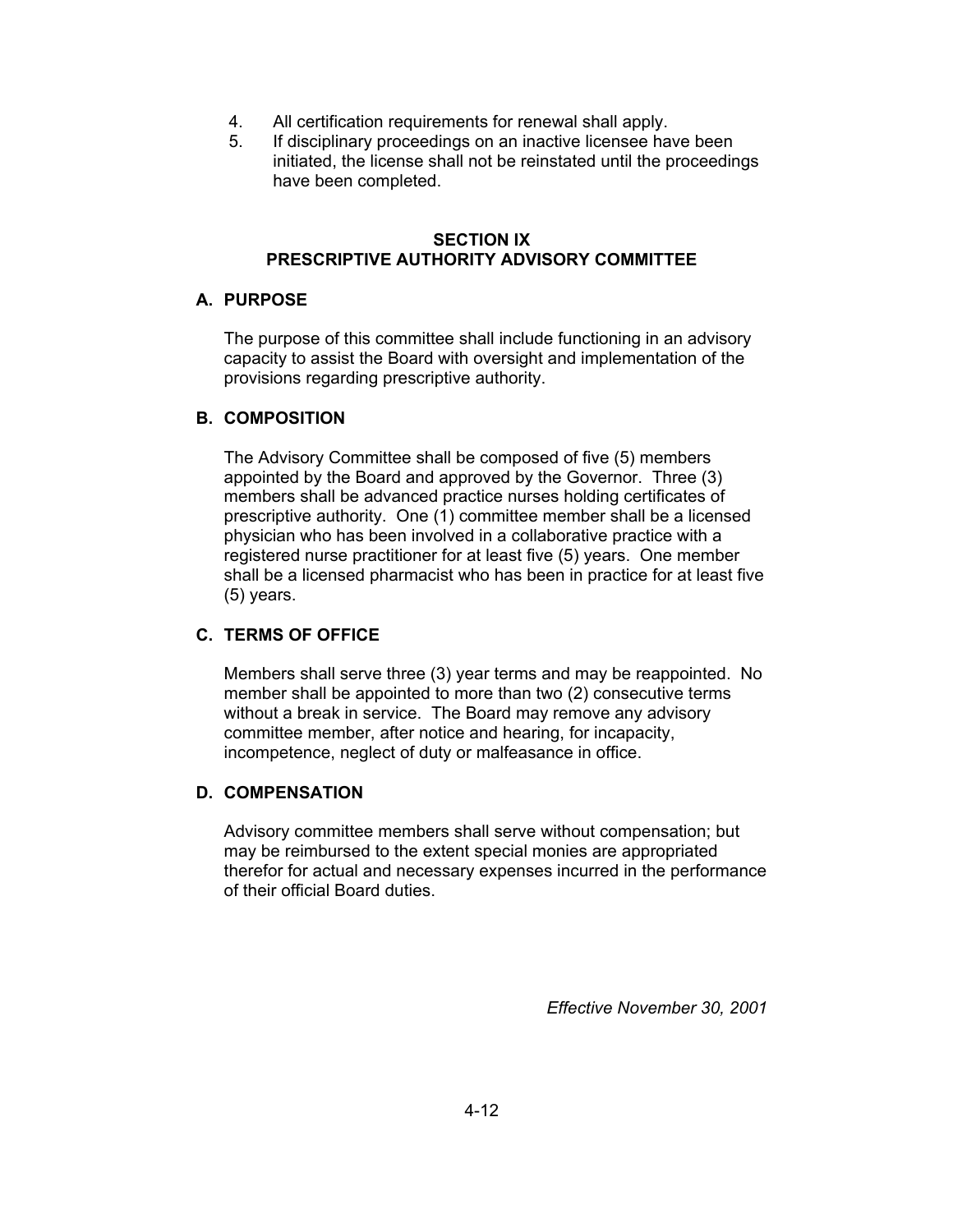# **CHAPTER SEVEN RULES OF PROCEDURE**

#### **SECTION I**

### **RULES UNDER THE NURSE PRACTICE ACT AND NOTICE ─ HEARING**

#### **A. RULES UNDER THE NURSE PRACTICE ACT**

This exposition of the Rules of Procedure formulated under the Administrative Procedure Act, as amended, ACA §25-15-201 et seq, does not effect a repeal of the provisions of the nurse practice act, its amendments and related laws, except insofar as these Rules of Procedure were formulated under provisions of law which specifically contravenes provisions of the nurse practice act, its amendments and related laws.

### **B. NOTICE ─ HEARING**

Any such rule shall be made or amended only after a hearing upon notice as set forth in these Rules of Procedure.

### **SECTION II PRIOR RULES**

#### **PRIOR RULES ─ VALID**

Rules of the Board formulated previously are declared to be still in force until amended and certified to the *Arkansas Register*.

### **SECTION III RULE MAKING**

In any case of rule-making, every person has a right to seek to cause the Board to act to make a rule. Every person also has the right to seek to cause an incorrect rule to be corrected.

### **SECTION IV VIOLATION OF RULES**

- **A.** Willful violation of any rule of the Board, in addition to any other penalty provided by law, shall subject the violator to such denial, suspension or revocation of approval of a nursing program or license to practice nursing as may be applicable.
- **B.** The ASBN may require state and federal criminal background checks of any licensee for cause.

### **SECTION V ORDER**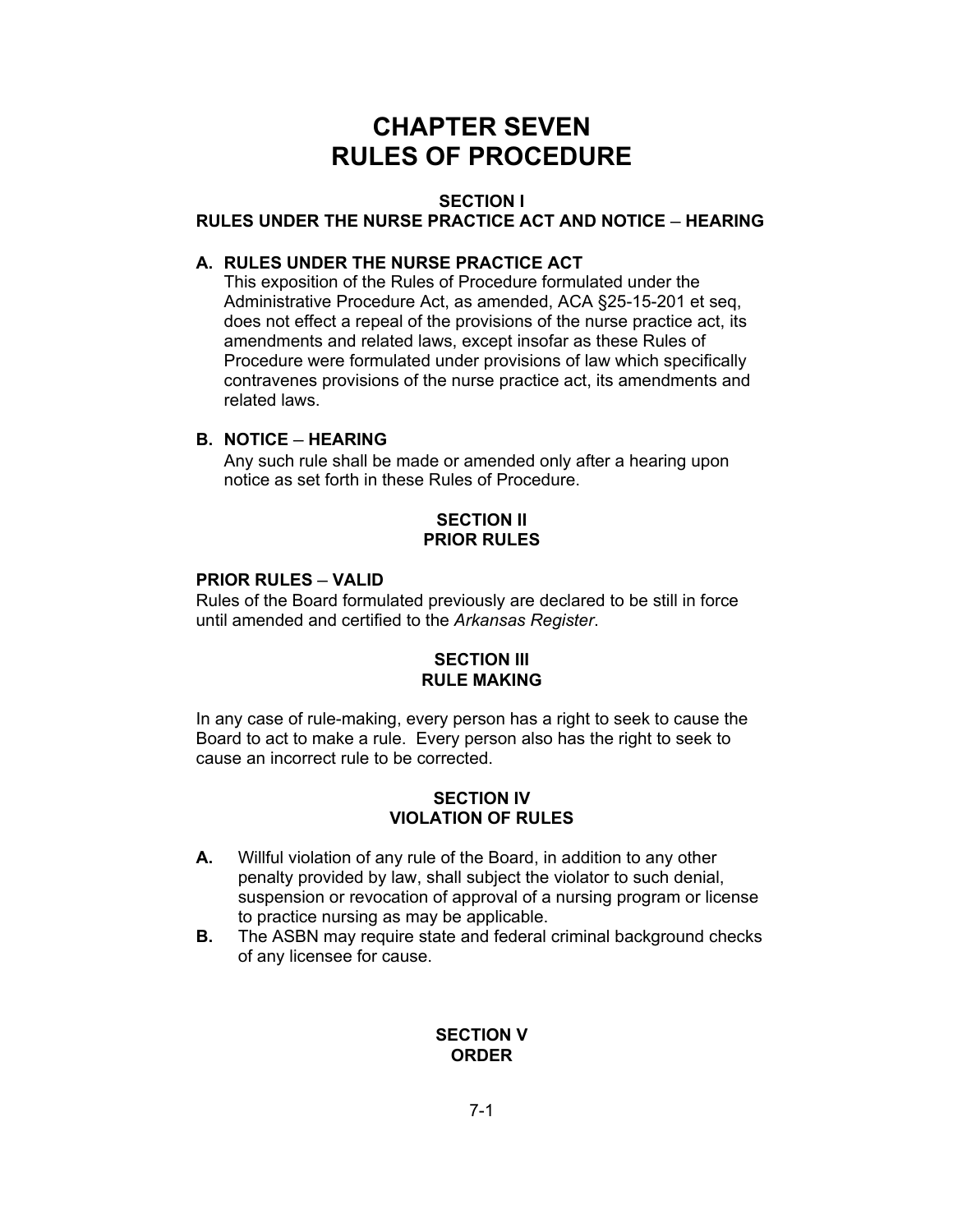#### **A. ORDER ─ EFFECTIVE ONLY IN WRITING**

Orders of the Board shall be effective only when in writing.

#### **B. EFFECTIVE DATE**

Each order shall contain its effective date and shall concisely state:

- 1. Its intent or purpose;
- 2. The grounds on which it is based;
- 3. The pertinent provision of law.

#### **C. ORDER MAY BE EFFECTUATED**

An order may be given by service upon or delivery to the person ordered by mail, postage prepaid, addressed to the person at his principal place of business or his home as last of record with the Board. An order may also be served by any officer authorized to serve legal process or by any member of the Board or any employee of the Board. An attempt to serve notice at the last address of record in the Board office shall constitute official notice.

#### **D. ORDER FORMULATED UPON ADJUDICATION**

There shall be an order formulated upon each adjudication made by the Board or its hearing officer.

#### **SECTION VI DECLARATORY ORDER ─ RULES**

#### **A. DECLARATORY ORDER ─ PETITION FOR**

Any person who alleges a rule, or its possible application, may injure or threaten to injure him, his business or property may file a petition for a declaratory order as to the applicability of any rule to be enforced by the Board.

#### **B. PROMPT DISPOSITION**

Such petition shall be promptly considered and a prompt disposition shall be made.

### **C. STATUS**

Declaratory orders shall have the same status as agency orders formulated upon adjudication.

### **SECTION VII DECLARATORY ORDER ─ STATUTES AND ORDERS**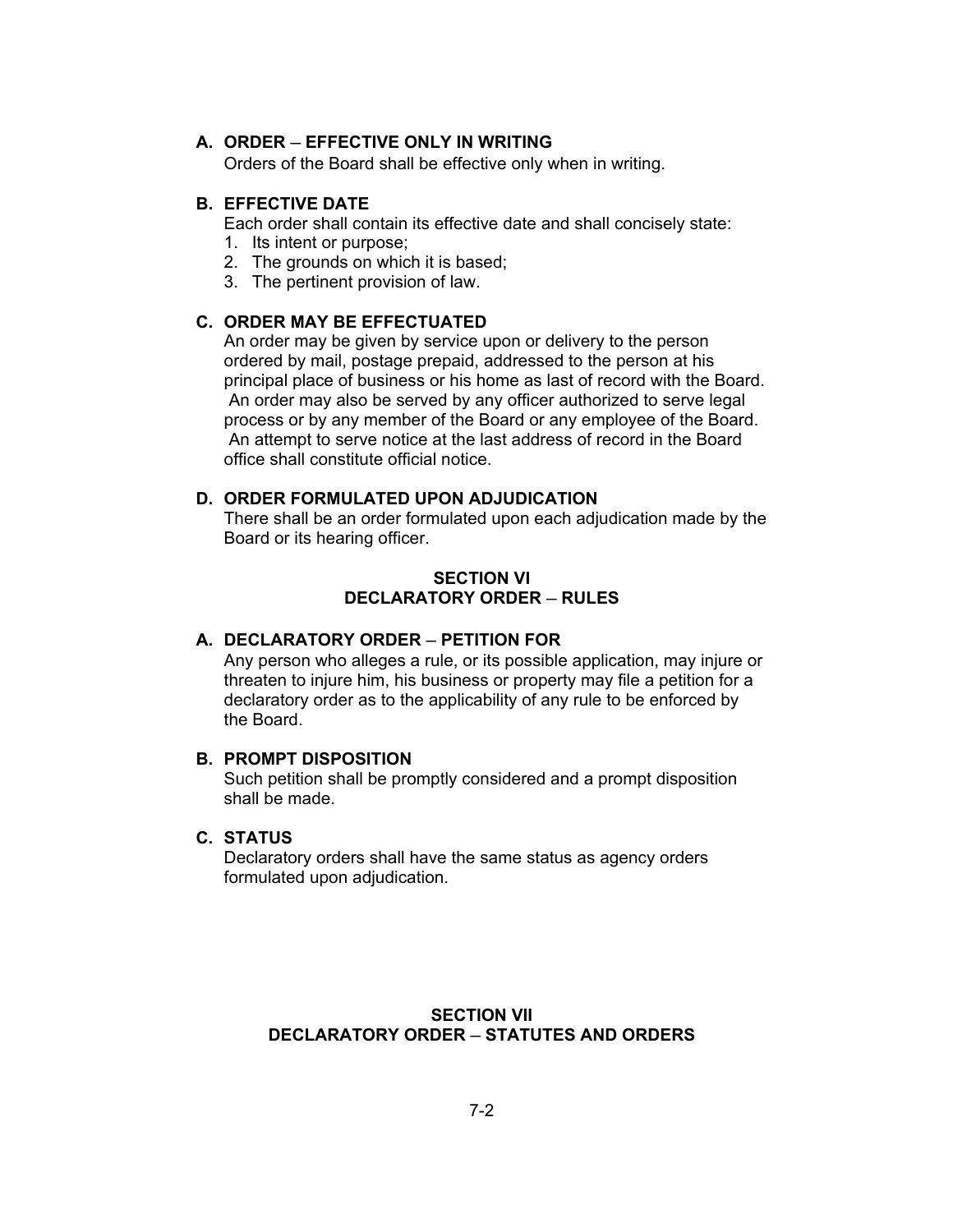Applicability of statutes or department orders as to any person may be determined in the same manner by declaratory orders.

#### **SECTION VIII ADJUDICATION**

### **A. REASONABLE NOTICE**

All parties shall be afforded opportunity for hearing after reasonable notice. (See Section XI, subsection B.3. infra.)

#### **B. EVIDENCE MAY BE PRESENTED**

Opportunity shall be afforded all people interested in the action to respond and present evidence and argument on all issues involved.

### **C. STIPULATION/SETTLEMENT/CONSENT OR DEFAULT NOT PROHIBITED**

Nothing in these rules shall prohibit informal disposition by stipulation, settlement, consent order or default.

#### **D. RECORD**

The record shall include:

- 1. All pleadings, motions and intermediate rulings;
- 2. All evidence received or considered, including on request of any party a transcript of all proceedings or any part;
- 3. A statement of matters officially noticed;
- 4. Offers of proof, objections and rulings;
- 5. Proposed findings and exceptions;
- 6. All staff memoranda or data submitted to the hearing officer in connection with any staff consideration of the matter.

#### **E. FINDINGS OF FACT**

Findings of fact shall be based exclusively on the evidence received and on matters officially noticed.

#### **SECTION IX ADJUDICATION ─ DECISIONS**

#### **A. FINAL DECISION**

In every case of adjudication there shall be a final decision, or order, which shall be in writing or stated in the record.

- 1. The final decision shall include findings of fact and conclusions of law each separately stated.
- 2. The findings of fact, if set forth in statutory language, shall be accompanied by a concise and explicit statement of the underlying evidence supporting the findings.
- 3. If any party submitted proposed findings of fact, the decision shall include a ruling upon each proposed finding.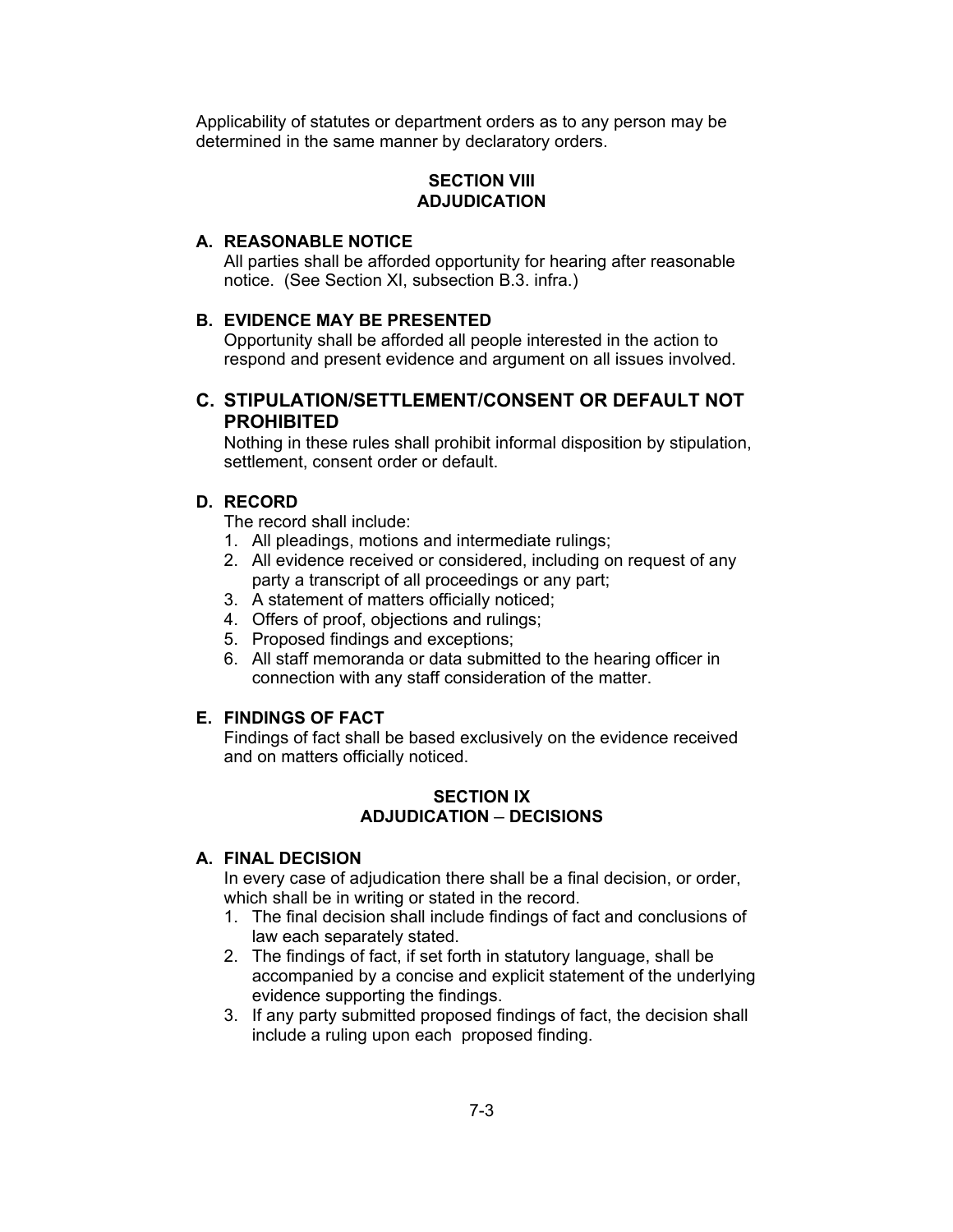### **B. SERVICE OF COPY ─ DECISION**

Parties shall be served either personally or by mail with a copy of any decision or order.

#### **C. EXEMPTION**

Where a formal hearing before a hearing officer has been held at which the parties were given proper notice, and at which opportunity was offered to them to be present in person and by counsel to present testimony, briefs, and argument, a proposal for decision will not be required.

#### **SECTION X HEARING OFFICER**

Where convenient and appropriate, a hearing officer may be appointed to take testimony and prepare the record for the consideration of the Board. The hearing officer may conduct hearings at any place within the State of Arkansas. In the conduct of such hearings, the hearing officer shall preside and have the power and duties of a presiding official as set forth in Section X.D. The decision on the record made by the hearing officer shall be made by a majority of the members of the Board.

#### **A. HEARINGS**

In every case of adjudication, and in cases of rule making where rules are to be made after hearing, there shall be a hearing.

#### **B. RIGHT OF COUNSEL**

Any person compelled to appear before the Board or a hearing officer shall have the right to counsel.

#### **C. IMPARTIALITY**

Every member of the Board present shall conduct her/himself in an impartial manner and the presiding official may withdraw if she/he deems her/himself disqualified. Any party may file an affidavit of personal bias or disqualification which shall be ruled upon by the Board and granted if it is timely, sufficient, and filed in good faith.

#### **D. POWER AND DUTIES OF PRESIDING OFFICIAL**

The presiding officer of the hearing shall have power to:

- 1. Administer oaths and affirmations;
- 2. Maintain order;
- 3. Rule on all questions arising during the course of the hearing;
- 4. Hold conferences for the settlement or simplification of the issues;
- 5. Make or recommend decisions;
- 6. Generally, to regulate and guide the course of the proceedings.

#### **E. BURDEN OF PROOF**

The proponent of a rule or order shall have the burden of proof.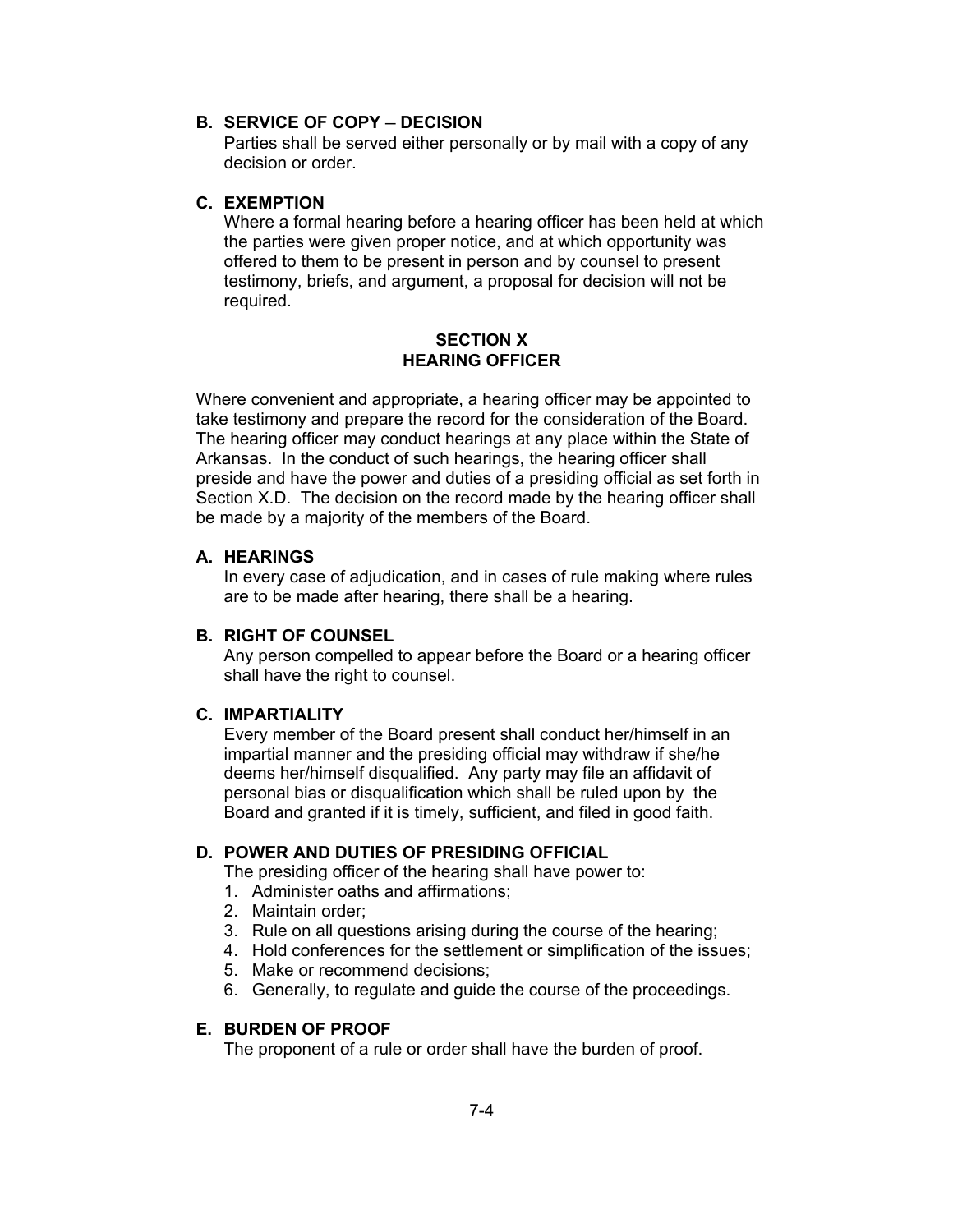#### **F. EVIDENCE EXCLUDED**

Irrelevant, immaterial and unduly repetitious evidence shall be excluded.

#### **G. EVIDENCE ADMITTED**

Any other evidence, oral or documentary, not privileged, may be received if it is of a type commonly relied upon by reasonably prudent person in the conduct of their affairs.

### **H. OBJECTIONS**

Objections to evidence may be made and shall be noted of record.

### **I. EVIDENCE MAY BE WRITTEN ─ WHEN**

When a hearing can be so expedited (and the interests of the parties will not be prejudiced) any part of the evidence may be received in written form.

### **J. CROSS-EXAMINATION**

Parties shall have the right to conduct such cross-examination as may be required for a full, true disclosure of the facts.

# **K. OFFICIAL NOTICE**

Official notice may be taken of judicially cognizable facts and of generally recognized technical or scientific facts peculiarly within the Board's specialized knowledge.

- 1. Parties shall be notified of material so noticed (including any staff memoranda or data).
- 2. Parties shall be afforded a reasonable opportunity to show the contrary.

#### **SECTION XI**

#### **PROCEDURE ON DENIAL, REPRIMAND, PROBATION, CIVIL PENALTIES, SUSPENSION, OR REVOCATION**

#### **A. GROUNDS FOR DISCIPLINE**

- (a) The Board shall have sole authority to deny, suspend, revoke or limit any license to practice nursing or certificate of prescriptive authority issued by the Board or applied for in accordance with the provisions of this chapter, or to otherwise discipline a licensee upon proof that the person:
	- 1. Is guilty of fraud or deceit in procuring or attempting to procure a license to practice nursing or engaged in the practice of nursing without a valid license;
	- 2. Is guilty of crime or gross immorality;
	- 3. Is unfit or incompetent by reason of negligence, habits or other causes;
	- 4. Is habitually intemperate or is addicted to the use of habitforming drugs;
	- 5. Is mentally incompetent;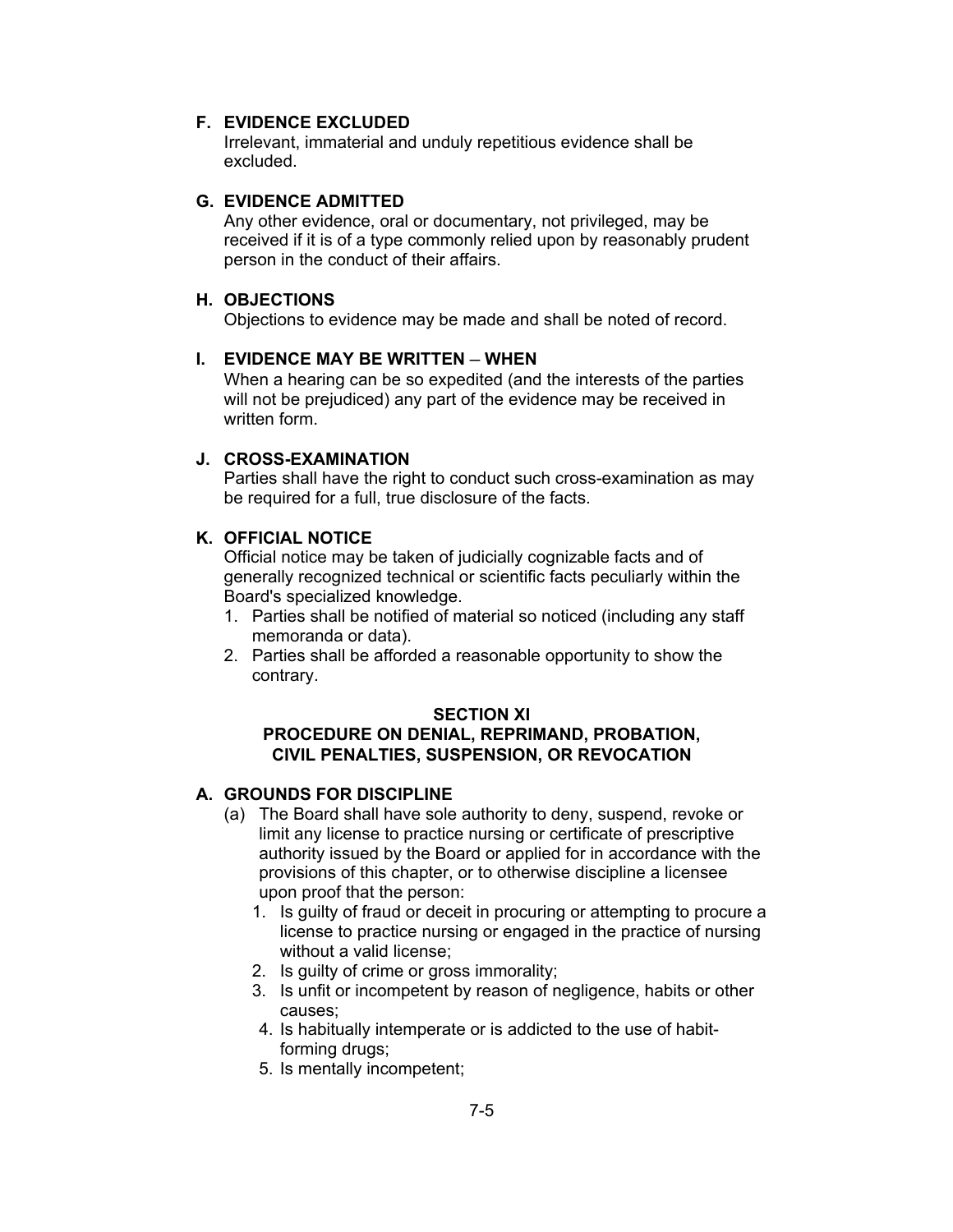- 6. Is guilty of unprofessional conduct;
- 7. Has had a license, certificate or registration revoked, suspended or placed on probation or under disciplinary order in any jurisdiction;
- 8. Has voluntarily surrendered a license, certification or registration and has not been reinstated in any jurisdiction; or
- 9. Has willfully or repeatedly violated any of the provisions of this chapter.
- (b) The board shall refuse to issue or shall revoke the license of any person who is found guilty of or pleads guilty or nolo contendere to any offense listed in §17-87-312(f) unless the person requests and the board grants a waiver pursuant to §17-87-312(h).
- (c) Proceedings under this section shall be as provided in the Arkansas Administrative Procedure Act, as amended, § 25-15-201 et seq.

### **B. PROCEEDINGS**

Proceedings shall be as follows.

- 1. Opportunity for licensee or applicant to have hearing. Except as provided in subsection 2 below, every licensee or applicant for a license shall be afforded notice and an opportunity to be heard before the Board. The Board shall have authority to take any action the effect of which would be to:
	- a. Deny permission to take an examination for licensing for which application has been duly made;
	- b. Deny a license after examination for any cause other than failure to pass an examination;
	- c. Withhold the renewal or reinstatement of a license for any cause;
	- d. Revoke a license;
	- e. Suspend a license;

f. Probate a license;

- g. Reprimand a licensee;
- h. Levy civil penalties.
- 2. Suspension of license without prior notice or hearing. If the Board finds that the continued practice by a licensee of the occupation or profession for which he/she is licensed will create an immediate hazard to the public, the Board may suspend the license pending a hearing without prior notice of hearing.
- 3. Notice of action or contemplated action by the Board─Request for Hearing─Notice of Hearing.
	- a. When the Board contemplates taking any action of a type specified in paragraphs a. and b. of subsection B.1. supra, it shall give written notice to the applicant at the last address of record in the Board office, including a statement:
		- (1) That the applicant has failed to satisfy the Board of his or her qualifications to be examined or to be licensed, as the case may be;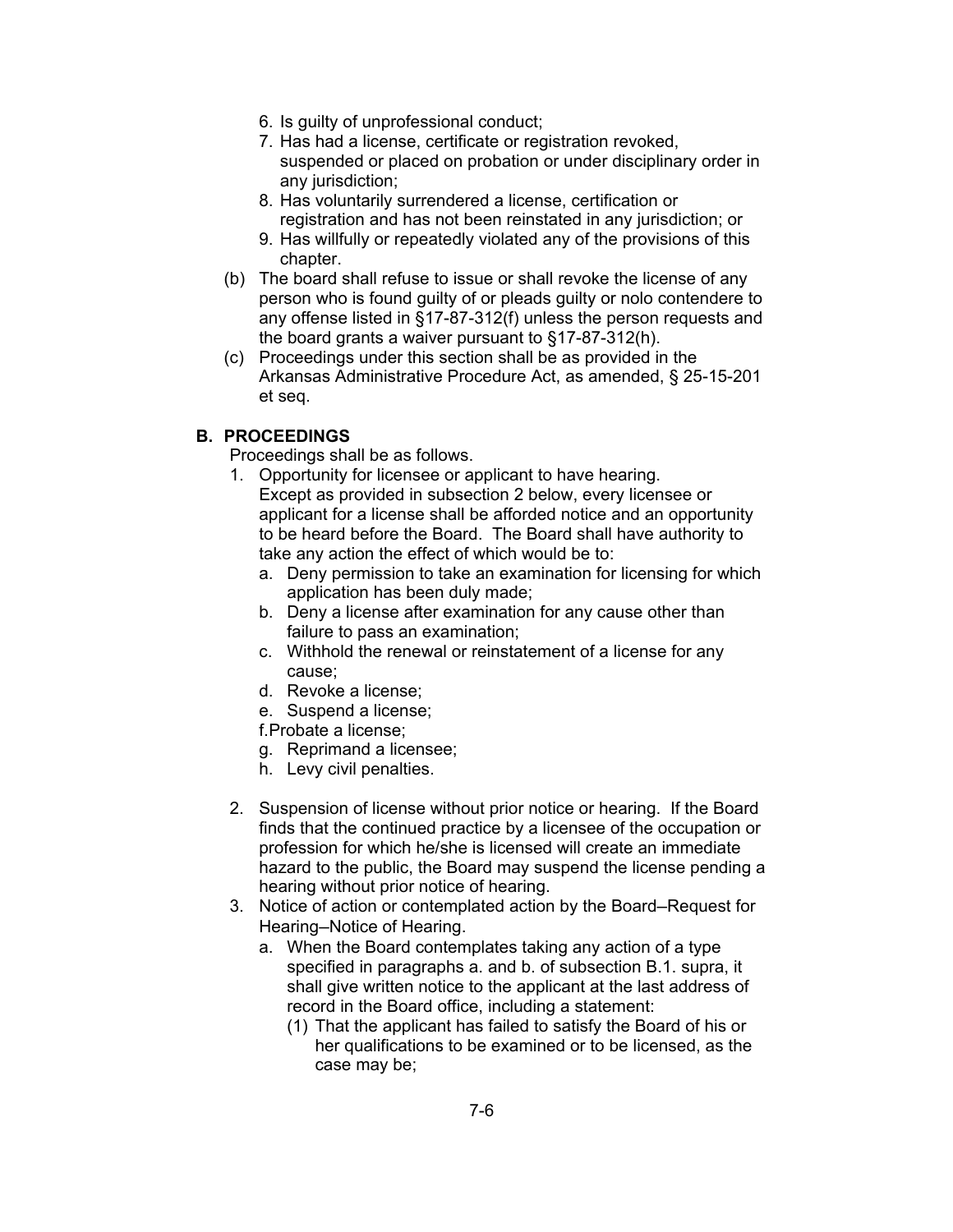- (2) Indicating in what respects the applicant has failed to satisfy the Board; and
- (3) That the applicant may secure a hearing before the Board by depositing in the mail, within 20 days after service of said notice, a registered letter addressed to the Board containing a request for a hearing.
	- 1. In any proceeding of the Board involving the denial of a duly made application to take an examination, or refusal to issue a license after an applicant has taken and passed an examination, the burden of satisfying the Board of the applicant's qualifications shall be upon the applicant
	- 2. When the Board contemplates taking any action of a type specified in subsections c, d, and e of subsection B.1. supra, it shall give a written notice to the licensee at the last address of record in the Board office, through the Board's attorney, which contains a statement: (1)That the Board has sufficient evidence which, if not rebutted or explained, will justify the Board in taking the contemplated action;

 (2)Indicating the general nature of the evidence, and detailed allegations of violation of ACA §17-87-309(a)(1- 9) the licensee is charged with;

(3)That a hearing will be held on a date certain, no sooner than 20 days after the mailing of the notice to the last address of record in the Board office; and at that hearing the Board will receive evidence.

3. When the Board shall summarily suspend a license pending a hearing, as authorized in subsection B.2 supra, it shall give written notice of the general nature of the evidence and detailed allegations of violation of ACA §17-87-309(a)(1-9) the licensee is charged with: (1)That the Board has sufficient evidence which, if not rebutted or explained, will justify revocation of the license by the Board;

(2)Indicating the general nature of the evidence against the licensee;

 (3)That, based on the evidence indicated, the Board has determined that the continuation of practice of the occupation or profession of the licensee will create an immediate hazard to the public and has therefore suspended the license of the licensee effective as of the date such notice is served;

 (4)The Board will then set an immediate hearing for a full evidentiary presentation by the licensee and the Board.

4. In any hearing before the Board involving the suspension or revocation of a license, the burden shall be on the Board to present competent evidence to justify the action taken or proposed by the Board.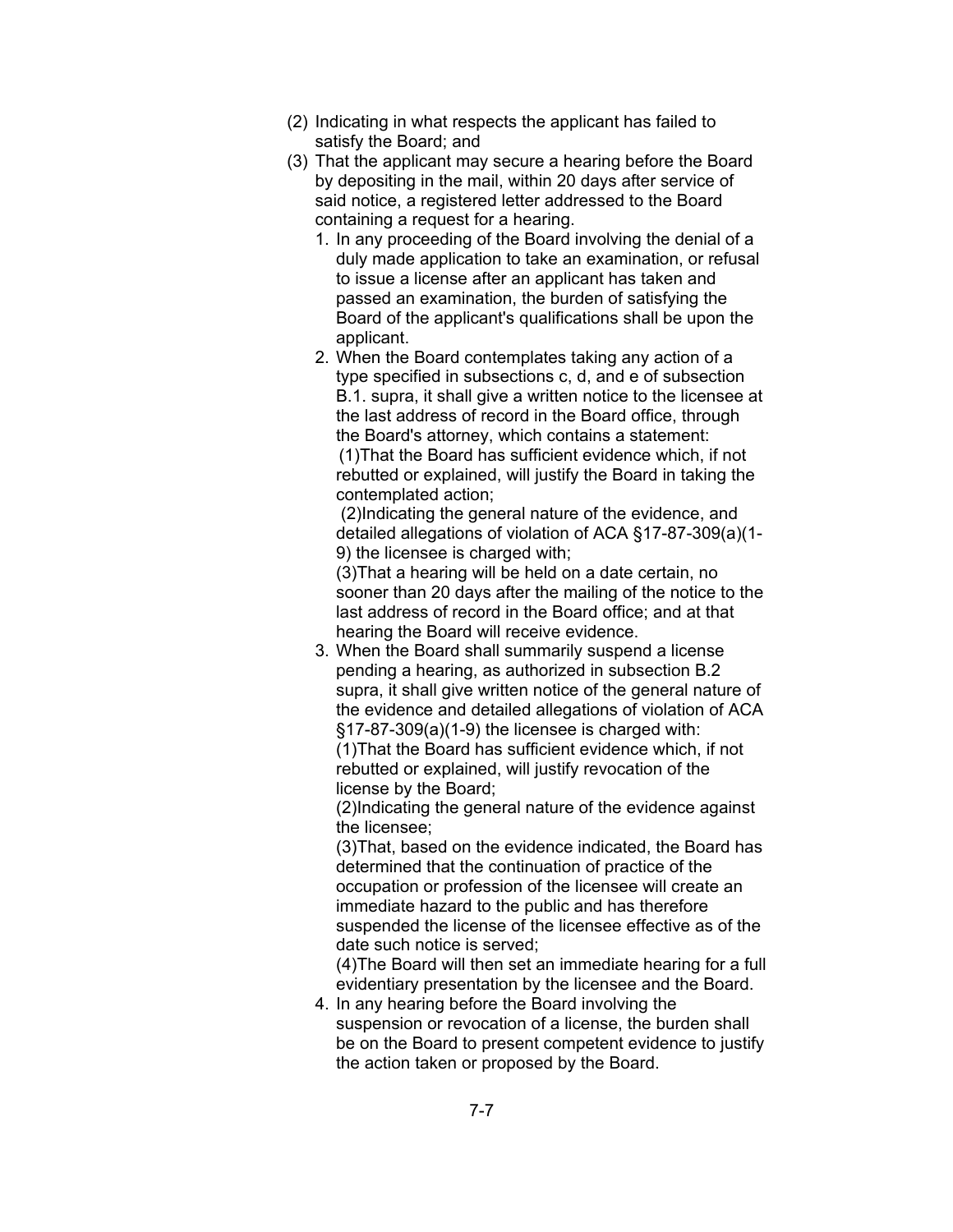### **C. CIVIL PENALTIES**

The Board may, after providing notice and a hearing, levy civil penalties in an amount not to exceed one thousand dollars (\$1,000.00) for each violation against those individuals or entities found to be in violation of this Chapter or regulations promulgated thereunder.

- 1. Each day of violation shall be a separate offense.
- 2. These penalties shall be in addition to other penalties which may be imposed by the Board pursuant to this Chapter.
- 3. Unless the penalty assessed under this subsection is paid within fifteen (15) calendar days following the date for an appeal from the order, the Board shall have the power to file suit in the Circuit Court of Pulaski County to obtain a judgment for the amount of penalty not paid.

### **D. ENCUMBRANCE OR SUSPENSION OF DEA REGISTRATION**

The APN shall submit his/her DEA Registration to the Board upon request following disciplinary hearing in which the registration is encumbered or suspended.

### **E. METHOD OF SERVING NOTICE OF HEARING**

Any notice required by subsection B.3, above, may be served either personally or by an officer authorized by law to serve process, or by registered mail or certified mail with return receipt requested, directed to the licensee or applicant at his or her last known address as shown by the records of the Board. If notice is served personally, it shall be deemed to have been served at the time when the officer delivers the notice to the person addressed. Where notice is served by registered mail, it shall be deemed to have been served on the date borne by the return receipt showing delivery of the notice to the addressee or refusal of the addressee to accept the notice. An attempt to serve notice at the last address of record shall constitute official notice.

#### **F. VENUE OF HEARING**

Board hearings held under the provisions of this rule shall be conducted at the Board office or elsewhere in Pulaski County.

#### **G. HEARINGS PUBLIC**

Use of Hearing Office – All hearings under this section shall be open to the public.

At all such hearings at least a quorum of the Board shall be present to hear and determine the matter.

#### **H. RIGHTS OF PERSONS ENTITLED TO HEARING**

A person entitled to be heard pursuant to this section shall have the right to:

- 1. Be represented by counsel;
- 2. Present all relevant evidence by means of witnesses and books, papers and documents;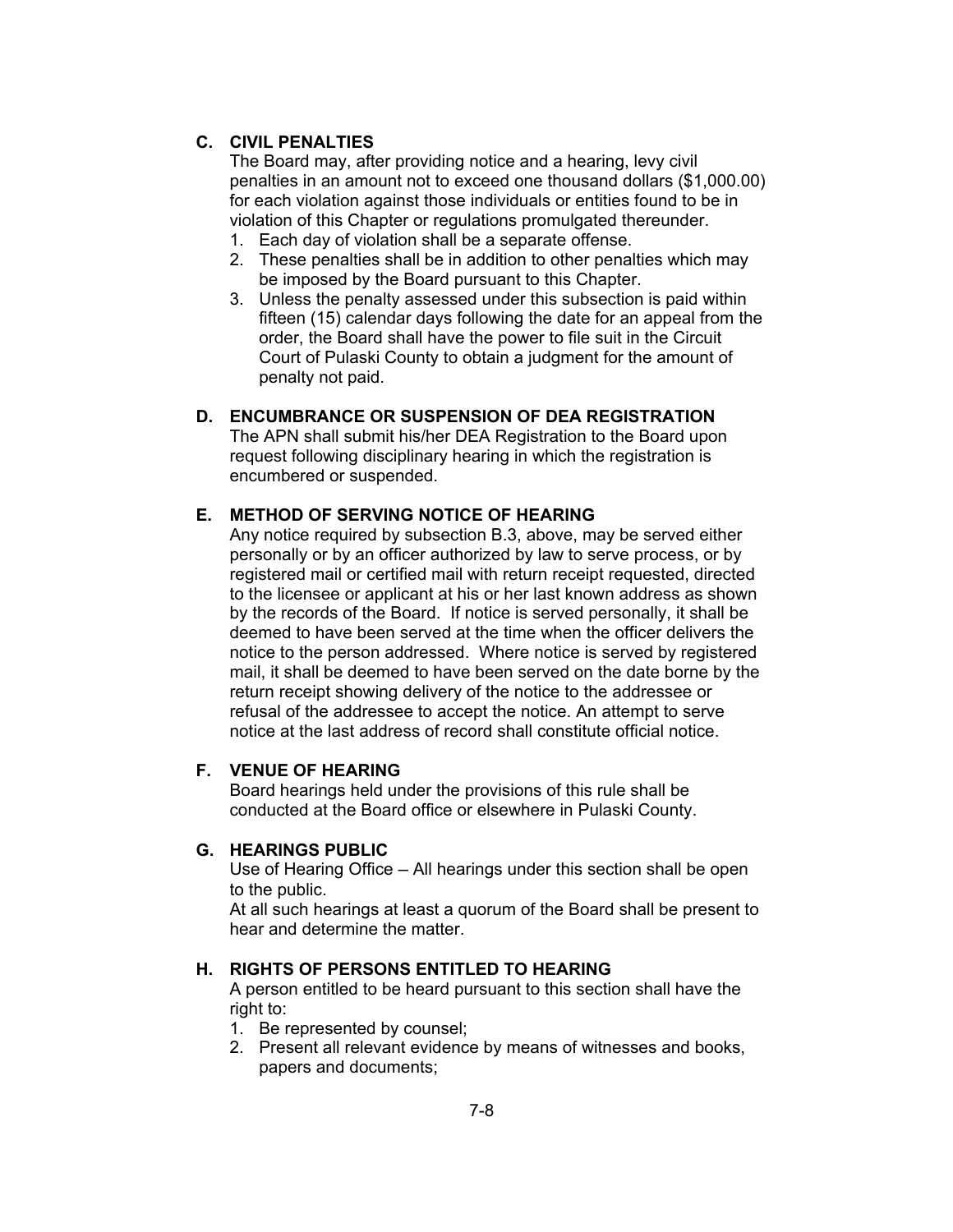- 3. Examine all opposing witnesses on any matter relevant to the issues;
- 4. Have subpoenas and subpoenas duces tecum issued to compel the attendance of witnesses and the production of relevant books, papers and documents upon making written request therefor to the Board; and
- 5. Have a transcript of the hearing made at his or her own expense as provided in Section VIII.D. hereof.

#### **I. POWERS OF THE BOARD IN CONNECTION WITH HEARING**

In connection with any hearing held pursuant to the provisions of this section, the Board or its hearing officer shall have power to:

- 1. Have counsel to develop the case;
- 2. Administer oaths or affirmations to witnesses called to testify;
- 3. Take testimony;
- 4. Examine witnesses;
- 5. Have a transcript of the hearing made at the expense of the Board; and
- 6. Direct a continuance of any case.

#### **J. RULES OF EVIDENCE**

In proceedings held pursuant to this rule, the Board may admit any evidence and may give probative effect to evidence that is of a kind commonly relied on by reasonably prudent men in the conduct

of serious affairs. The Board may in their discretion exclude incompetent, irrelevant, immaterial and unduly repetitious evidence.

### **K. FEES ─ WITNESSES**

Witness fees and mileage, if claimed, shall be allowed the same as for testimony in a Circuit Court.

### **L. MANNER AND TIME OF RENDERING DECISION**

After a hearing has been completed, the members of the Board shall proceed to consider the case and as soon as practicable shall render their decision. If the hearing was conducted by a hearing officer, the decision shall be rendered by the Board at a meeting where a quorum of the members of the Board are present and participating in the decision. In any case the decision must be rendered within ninety (90) days after the hearing.

#### **M. SERVICE OF WRITTEN DECISION**

Within a reasonable time after the decision is rendered, the Board shall serve upon the person whose license is involved a written copy of the decision, either personally or by registered mail to the last address of record in the Board office. If the decision is sent by registered mail, it shall be deemed to have been served on the date borne on the return receipt.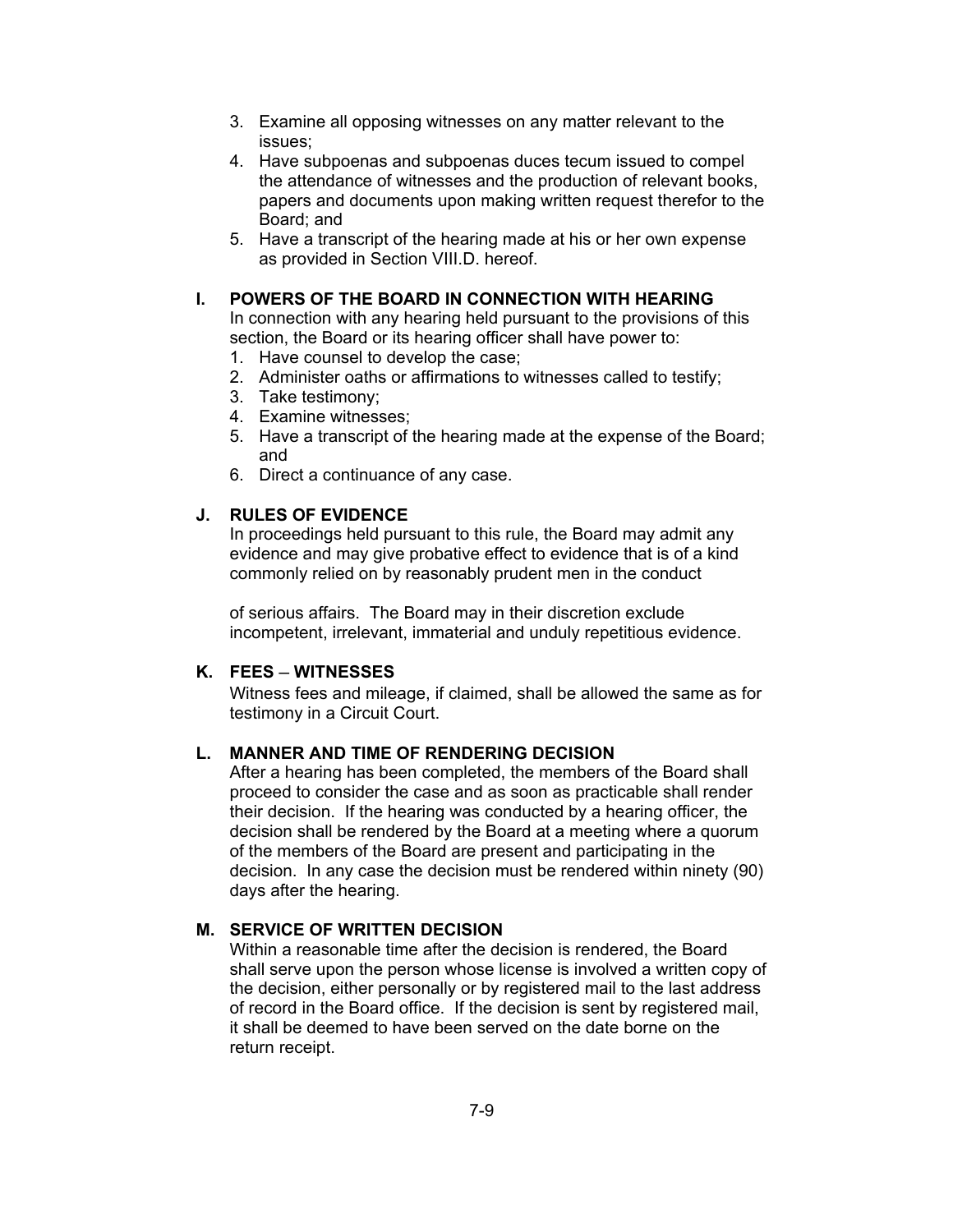### **N. PROCEDURE WHERE PERSON FAILS TO REQUEST OR APPEAR FOR HEARING─REOPENING HEARING**

If a person duly notified fails to appear for a disciplinary hearing and no continuance has been granted, the Board, or its hearing officer, shall hear the evidence of such witnesses as may have appeared, and the Board shall proceed to consider the matter and dispose of it on the basis of the evidence before it in the manner required by subsection L. of Section XI. Failure of the licensee to keep the Board informed of a change of address shall not be grounds to have the hearing reopened.

Where because of accident, sickness, or other cause a person fails to appear for a hearing which has been scheduled by the Board, the person may, within a reasonable time, apply to the Board to reopen the proceeding; and the Board, upon finding such cause sufficient, shall immediately fix a time and place for hearing, and give such person notice thereof as required by Sections XI.B.3. and XI.E. At the time and place fixed, a hearing shall be held in the same manner as would have been employed if the person had appeared in response to the original notice of hearing.

# **O. CONTENTS OF DECISION**

The decision of the Board shall contain:

- 1. Findings of fact made by the Board;
- 2. Conclusions of law reached by the Board;
- 3. The order of the Board based upon these findings of fact and conclusions of law; and
- 4. A statement informing the person whose license is involved of his right to request a judicial review and the time within which such request must be made.

### **P. JUDICIAL REVIEW**

Judicial review of proceedings under this rule shall be set out in Section XII.

### **SECTION XII JUDICIAL REVIEW**

# **A. JUDICIAL REVIEW ─ RULE MAKING**

- 1. DECLARATORY JUDGMENT The validity or applicability of a rule may be determined in an action of declaratory judgment if it is alleged that the rule (or its threatened application) injures or threatens to injure the plaintiff.
- 2. VENUE ─ CIRCUIT COURTS An application for declaratory judgment may be brought in the circuit court of Pulaski County.
- 3. BOARD NAMED DEFENDANT The Board shall be named defendant.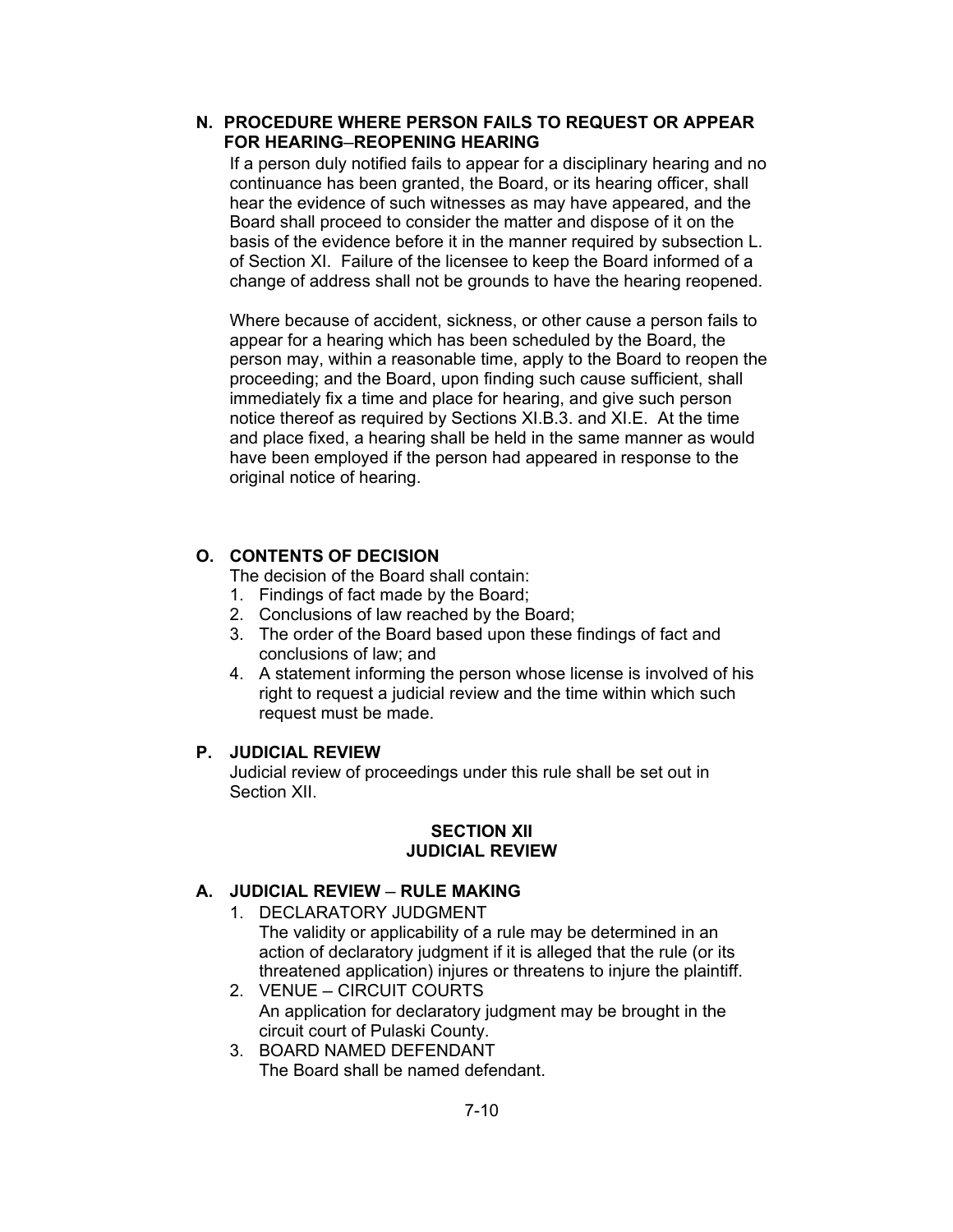4. DECLARATORY JUDGMENT AVAILABLE A declaratory judgment may be sought and rendered whether or not the plaintiff requested the Board to act upon the validity or applicability of the questioned rule.

### **B. JUDICIAL REVIEW - FAILURE TO ACT**

RULE MAKING

If the Board shall unlawfully, unreasonably, or capriciously fail, refuse, or delay to act in respect to rule-making, any person may sue for an order commanding the Board to act.

VENUE ─ CHANCERY COURTS

The suit may be brought in the chancery court of Pulaski County.

### **C. JUDICIAL REVIEW ─ FAILURE TO ACT IN ADJUDICATION**

Any person who considers himself injured by a failure to act in a case of adjudication has the same judicial review as in a matter of failure to act pertaining to rule-making.

VENUE ─ CHANCERY COURTS

The plaintiff may bring suit for an order commanding the Board to act. The suit shall be in the Pulaski Chancery Court.

### **D. JUDICIAL REVIEW ─ ADJUDICATION**

In cases of adjudication, any person who considers himself injured in his person, business or property by final Board action shall be entitled to judicial review.

- 1. OTHER REVIEW ─ NOT EXTINGUISHED Nothing in this section shall be construed to limit other means of review provided by law.
- 2. VENUE CIRCUIT COURTS

Proceedings for review may be instituted by filing a petition in the circuit court of Pulaski County or the county in which the person resides.

- 3. TIME The petition shall be filed within thirty days after service of the Board's final decision of the adjudication upon petitioner.
- 4. SERVICE

Service shall be had by serving a copy of the petition upon the Board and all other parties of record either by personal service or by mail.

5. INTERVENORS

The court may permit other interested parties to intervene.

6. STAY OF ORDER

Filing of the petition shall not automatically stay enforcement of the Board decision. The Board, upon its own action, or the reviewing court may stay the order upon such terms as may be just.

7. RESPONSE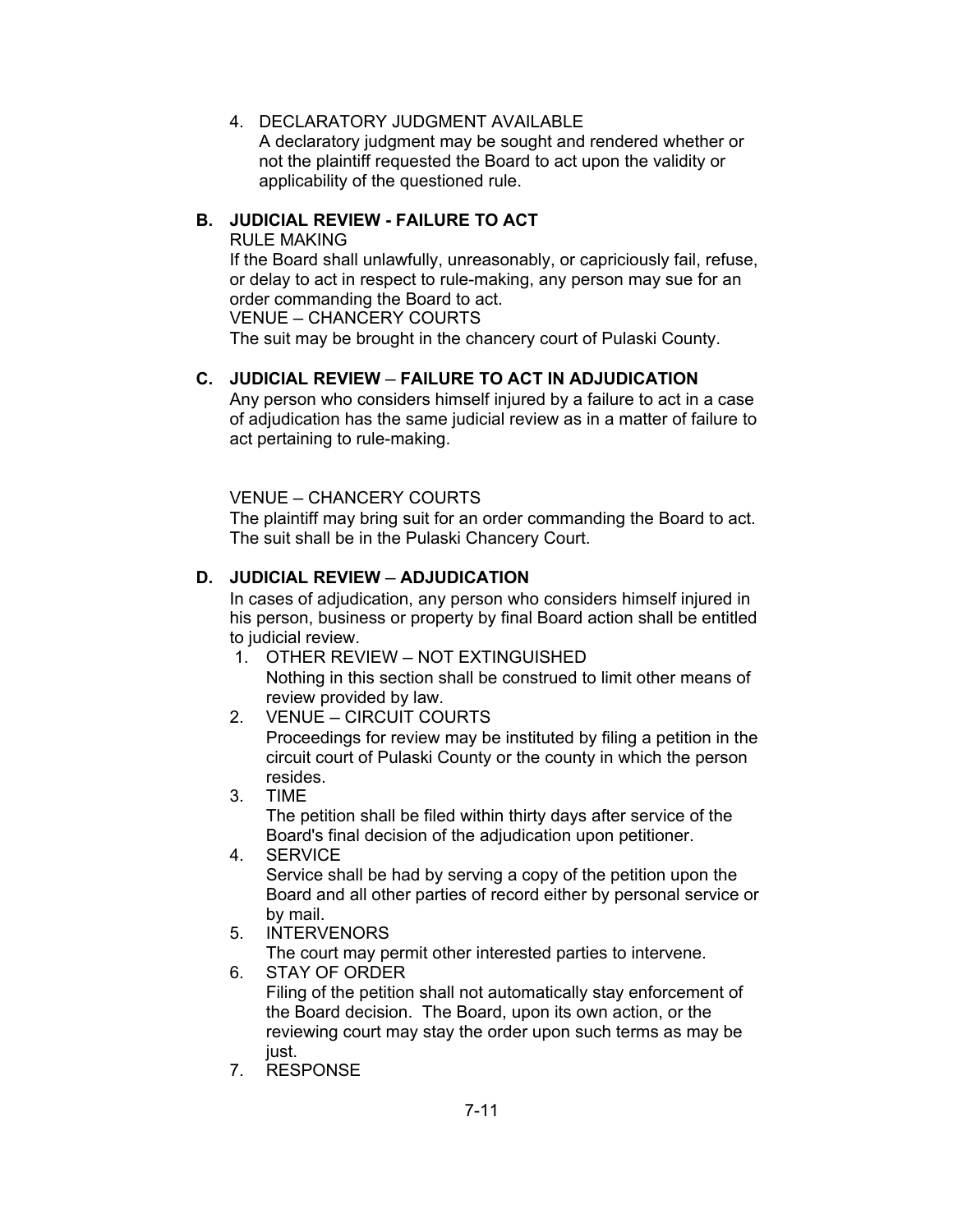Response shall be made within thirty (30) days after service of the petition, or within such time as the court may allow, but not exceeding a total of ninety (90) days.

- 8. BOARD SHALL TRANSMIT RECORD TO COURT
	- The Board shall transmit the record to the reviewing Court.
		- a. The record shall be either the original or a certified copy of the entire record.
		- b. By stipulation of all parties to the review, the record may be shortened.
		- c. The court may require or permit subsequent corrections or additions to the record.
- 9. ADDITIONAL EVIDENCE

Additional evidence may be had if, before the date for hearing, application is made to the Court for leave to present additional evidence.

- a. Must obtain leave of court.
- b. Evidence must be material.
- c. Must show a good reason for failure to present the evidence.
- d. The court may set such conditions as may be just.
- e. The Board may modify its findings and decisions by reason of the additional evidence. If so, that evidence and any modifications, new findings, or decisions shall be filed with the reviewing court.
- 10. REVIEW BY COURT WITHOUT JURY

The review shall be conducted by the court without jury and shall be confined to the record.

EXCEPTION:

- a. In cases of alleged irregularities in procedure before the Board (not shown in the record) testimony may be taken before the Court.
- b. Upon request, the court shall hear oral arguments and receive written briefs.
- 11. RULING OF REVIEWING COURT

The reviewing court may affirm the decision of the Board, or it may remand the case for further proceedings. It also may reverse or modify the decision if substantive rights of the petitioner have been prejudiced because the administrative findings, inferences, conclusions or decisions are:

- a. In violation of constitutional or statutory provisions;
- b. In excess of the Board's statutory authority;
- c. Made upon unlawful procedure;
- d. Affected by other error of law;
- e. Not supported by substantial evidence of record, or, if it is arbitrary, capricious, or characterized by abuse of discretion.

### **E. JUDICIAL REVIEW ─ DISCIPLINARY PROCEEDINGS**

In cases of disciplinary proceedings any respondent shall be entitled to judicial review of the final Board action.

1. VENUE ─ CIRCUIT COURT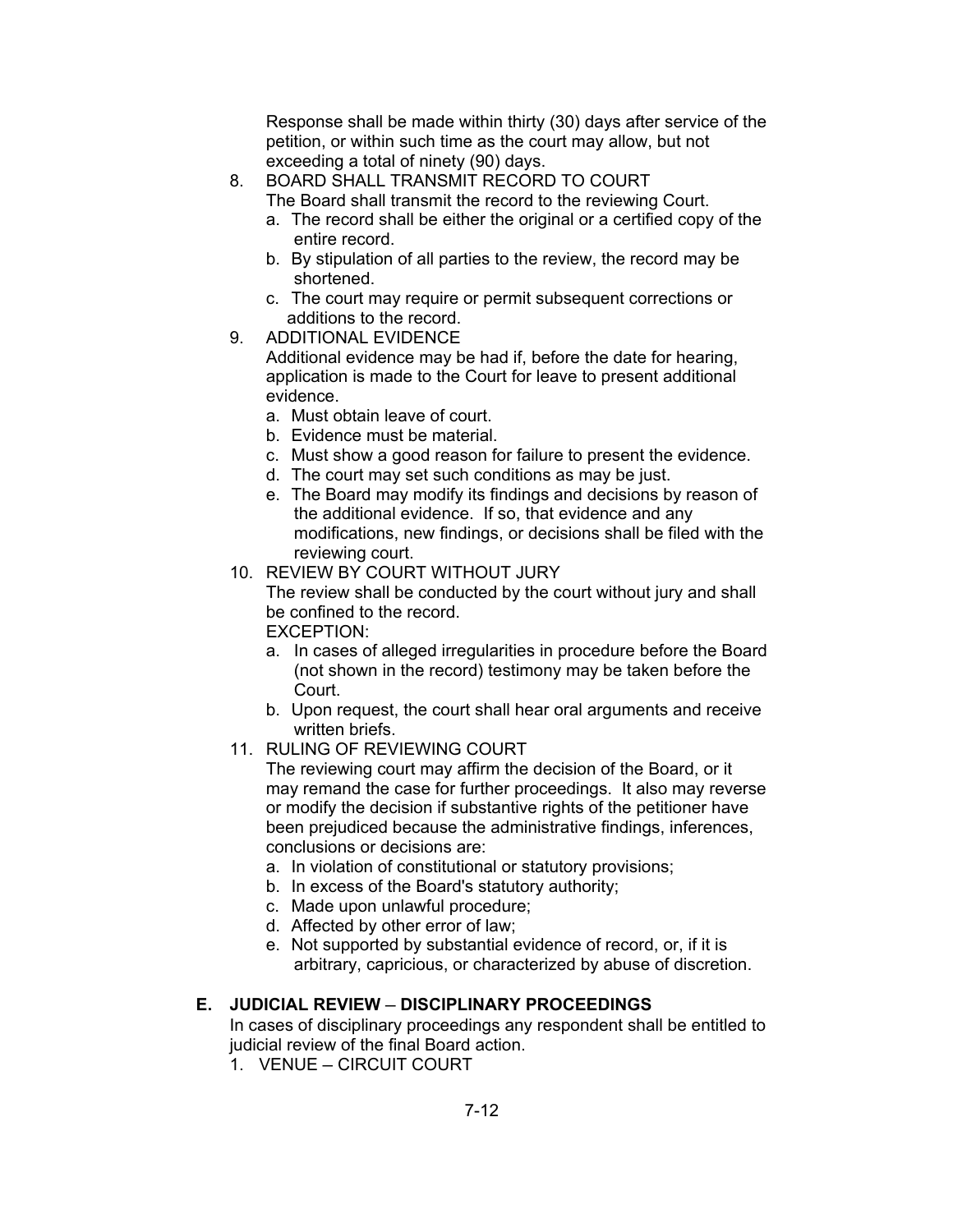Proceedings for review may be instituted by filing a petition in the Circuit Court of Pulaski County or the county in which the person resides.

2. TIME

The petition shall be filed within thirty (30) days after service of the Board's final decision of the adjudication upon petitioner.

3. SERVICE

Service shall be had by serving a copy of the petition upon the president or the secretary of the Board.

4. STAY OF ORDER

Filing of the petition shall not automatically stay enforcement of the Board decision. The Board, upon its own action, or the reviewing court may stay the decision or order upon such terms as may be just.

5. RESPONSE

Response shall be made within thirty (30) days after service of petition, or within such time as the court may allow, but not exceeding a total of ninety (90) days.

- 6. THE BOARD SHALL TRANSMIT RECORD TO COURT The Board shall transmit the record to the reviewing court.
	- a. The record shall be either the original or a certified copy of the entire record.
	- b. By stipulation of all parties to the review, the record may be shortened.
	- c. The court may require or permit subsequent corrections or additions to the record.
- 7. ADDITIONAL EVIDENCE

Additional evidence may be had if, before the date for hearing, application is made to the court for leave to present additional evidence.

- a. Must obtain leave of court.
- b. Evidence must be material.
- c. Must show a good reason for failure to present the evidence.
- d. The court may set such conditions as may be just.
- e. The Board may modify its findings and decisions by reason of the additional evidence. If so, that evidence and any modifications, new findings, or decisions shall be filed with the reviewing court.
- 8. REVIEW BY COURT WITHOUT JURY
	- The review shall be conducted by the court without a jury and shall be confined to the record.
	- a. EXCEPTION In cases of alleged irregularities in procedure before the Board (not shown in the record) testimony may be taken before the court.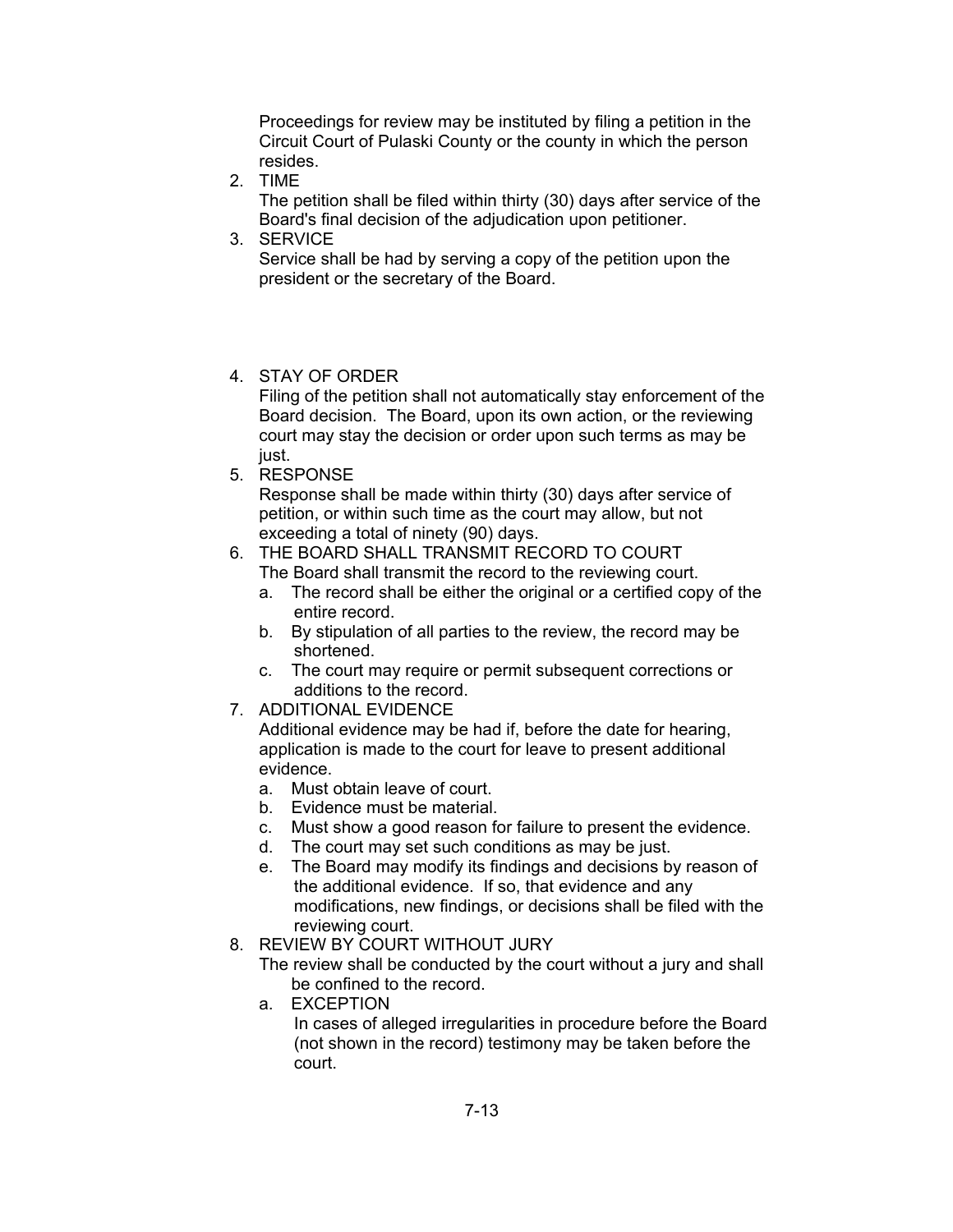- b. Upon request, the court shall hear oral argument and receive written briefs.
- 9. RULING OF REVIEWING COURT

The reviewing court may affirm the decision of the Board, or it may remand the case for further proceedings. It also may reverse or modify the decision if substantive rights of the petitioner have been prejudiced because the administrative findings, inferences, conclusions or decisions are:

- a. In violation of constitutional or statutory provisions;
- b. In excess of the Board's statutory authority;
- c. Made upon unlawful procedure;
- d. Affected by other error of law;
- e. Not supported by substantial evidence of record, or if it is arbitrary, capricious, or characterized by abuse of discretion.

### **SECTION XIII APPEALS TO THE SUPREME COURT OF ARKANSAS**

Appeals to the Arkansas Supreme Court from any final action of a chancery or circuit court shall follow the procedure prescribed by law.

### **SECTION XIV ENFORCEMENT**

### **A. CIVIL ACTION**

The Board may institute such civil suits or other legal proceedings as may be required for enforcement of any provisions of ACA §17-87-101 through 17-87-401 (Nurse Practice Act), as amended, and related acts.

# **B. CRIMINAL ACTION**

If the Board has reason to believe that any person has violated any provisions of the Nurse Practice Act, as amended, or related acts for which criminal prosecution would be in order, it shall so inform the prosecuting attorney in whose district any such purported violation may have occurred.

### **SECTION XV DISCIPLINARY PROCEEDINGS**

### **A. DEFINITIONS**

- 1. The term "fraud and deceit" shall include but not be limited to:
	- a. False representation of facts on an application for licensure by examination or licensure by endorsement without examination or on application for renewal of license;
	- b. False representation by having another person in his/her place for the licensing examination or any part thereof;
	- c. Forged or altered documents or credentials as required for the application for original license, application for renewal of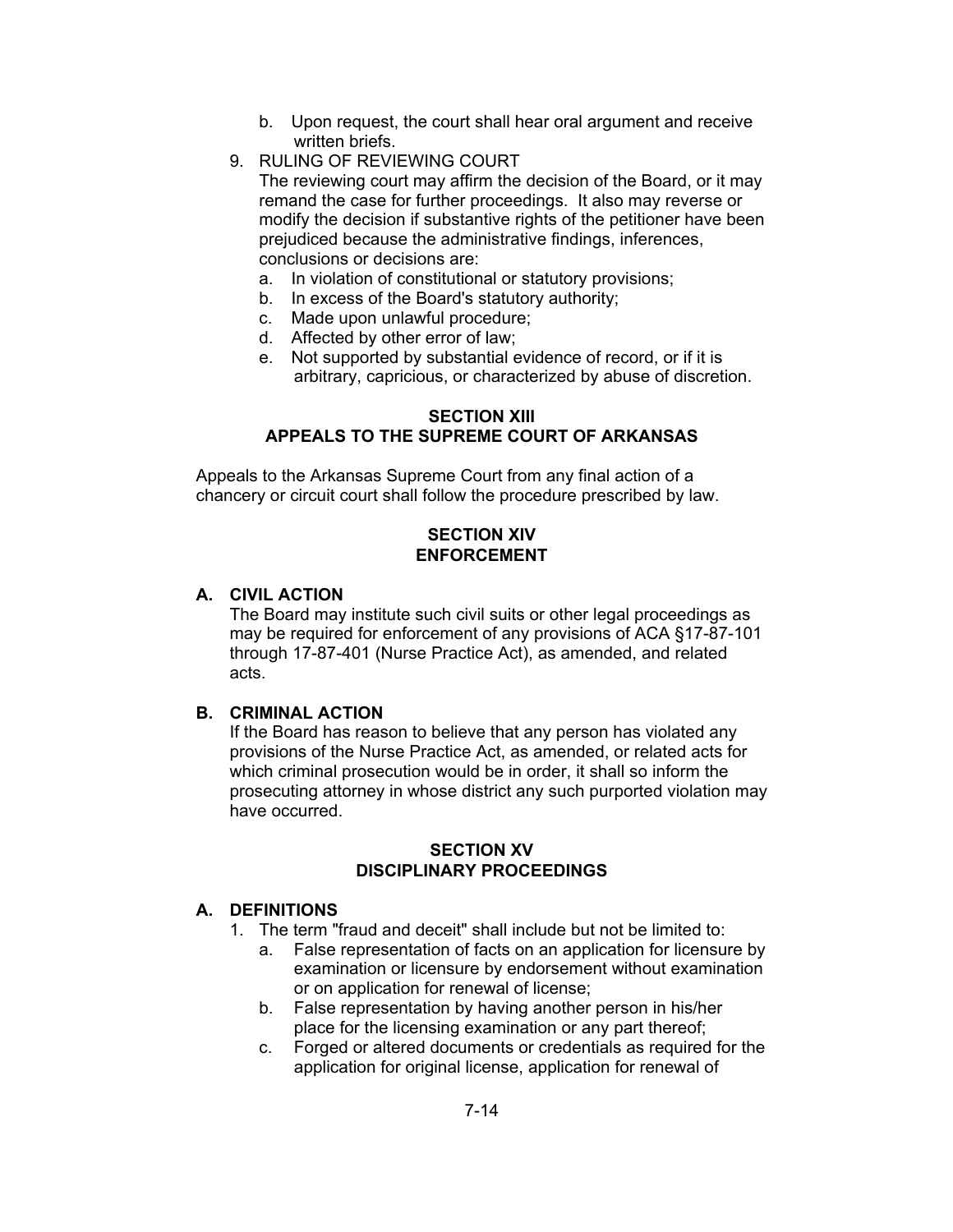license, or application for certificate of prescriptive authority;

- d. Disclosing the contents of the licensing examination or soliciting, accepting or compiling information regarding the examination before, during or after its administration;
- e. Aiding, abetting, assisting or hiring an individual to violate or circumvent any law or duly promulgated rules and regulations intended to guide the conduct of a nurse or other health care provider;
- f. Prescribing any drug, medicine, or therapeutic device unless certified by the Board as having prescriptive authority.
- g. Engaging in the practice of nursing without a valid license.
- 2. The term "gross immorality" shall include but not be limited to acts and conduct inconsistent with the rules and principles of morality which relate to the practice of nursing and the responsibilities of the licensee.
- 3. The term "negligence" means the failure to do some act of nursing which a licensee should do, guided by those ordinary considerations which regulate the practice of nursing; or the doing of something which a reasonable and prudent licensee would not do under the same or similar facts and circumstances in the practice of nursing.

The term "gross negligence" is an exercise of such minimal care as to justify the belief that there was a conscious disregard or indifference for the health, safety, or welfare of the patient or the public and shall be considered a substantial departure from the accepted standard of care.

The term "other causes" shall include but not be limited to the inability to practice nursing because of physical and/or psychological impairment.

- 4. The term "habitually intemperate or addicted" shall include but not be limited to the use of hallucinogenics, stimulants, depressants or intoxicants which could result in behavior that interferes with the practice of nursing.
- 5. The term "mental incompetence" shall include those situations where a court has adjudged a licensee as incompetent.
- 6. The term "unprofessional conduct" which, in the opinion of the Board, is likely to deceive, defraud, or injure patients or the public, means any act, practice, or omission that fails to conform to the accepted standards of the nursing profession and which results from conscious disregard for the health and welfare of the public and of the patient under the nurse's care; and includes, but is not limited to, the conduct listed below:
	- a. Failing to assess and evaluate a patient's status or failing to institute nursing intervention which might be required to stabilize a patient's condition or prevent complications.
	- b. Knowingly or consistently failing to accurately or intelligibly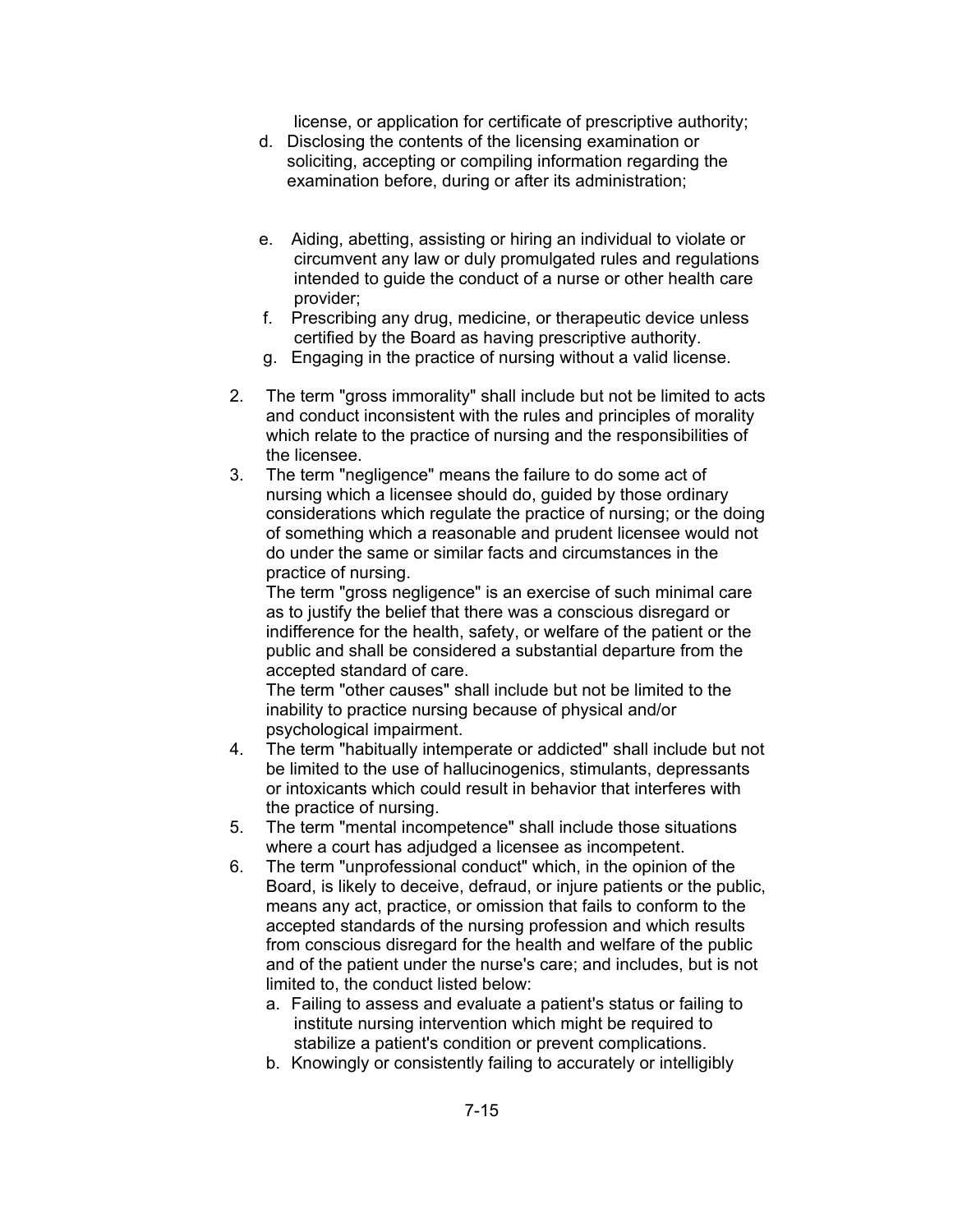report or document a patient's symptoms, responses, progress, medications, and/or treatments.

- c. Knowingly or consistently failing to make entries, destroying entries, and/or making false entries in records pertaining to the giving of narcotics, drugs, or nursing care.
- d. Unlawfully appropriating medications, supplies, equipment, or personal items of the patient or employer.
- e. Failing to administer medications and/or treatments in a responsible manner.
- f. Performing or attempting to perform nursing techniques and/or procedures in which the nurse is untrained by experience or education, and practicing without the required professional supervision.
- g. Violating the confidentiality of information or knowledge concerning the patient except where required by law.
- h. Causing suffering, permitting or allowing physical or emotional injury to the patient or failing to report the same in accordance with the incident reporting procedure in effect at the employing institution or agency.
- i. Leaving a nursing assignment without notifying appropriate personnel.
- j. Failing to report to the Board within a reasonable time of the occurrence, any violation or attempted violation of the Arkansas Nurse Practice Act or duly promulgated rules, regulations, or orders.
- k. Delegating nursing care functions and/or responsibilities in violation of the Arkansas Nurse Practice Act and the Arkansas State Board of Nursing Rules and Regulations, Chapter 5.
- l. Failing to supervise persons to whom nursing functions are delegated or assigned.
- m. Practicing nursing when unfit to perform procedures and make decisions in accordance with the license held because of physical, psychological or mental impairment.
- n. Failing to conform to the Universal Precautions for preventing the transmission of Human Immunodeficiency Virus and Hepatitis B Virus to patients during exposure prone invasive procedures.
- o. Providing inaccurate or misleading information regarding employment history to an employer or the Arkansas State Board of Nursing.
- p. Failing a drug screen as requested by employer or Board.
- q. Engaging in acts of dishonesty which relate to the practice of nursing.
- r. Failure to display appropriate insignia to identify the nurse during times when the nurse is providing health care to the public.
- 7. The term "has had a license, certificate or registration revoked, suspended or placed on probation or under disciplinary order" refers to actions in any jurisdiction: